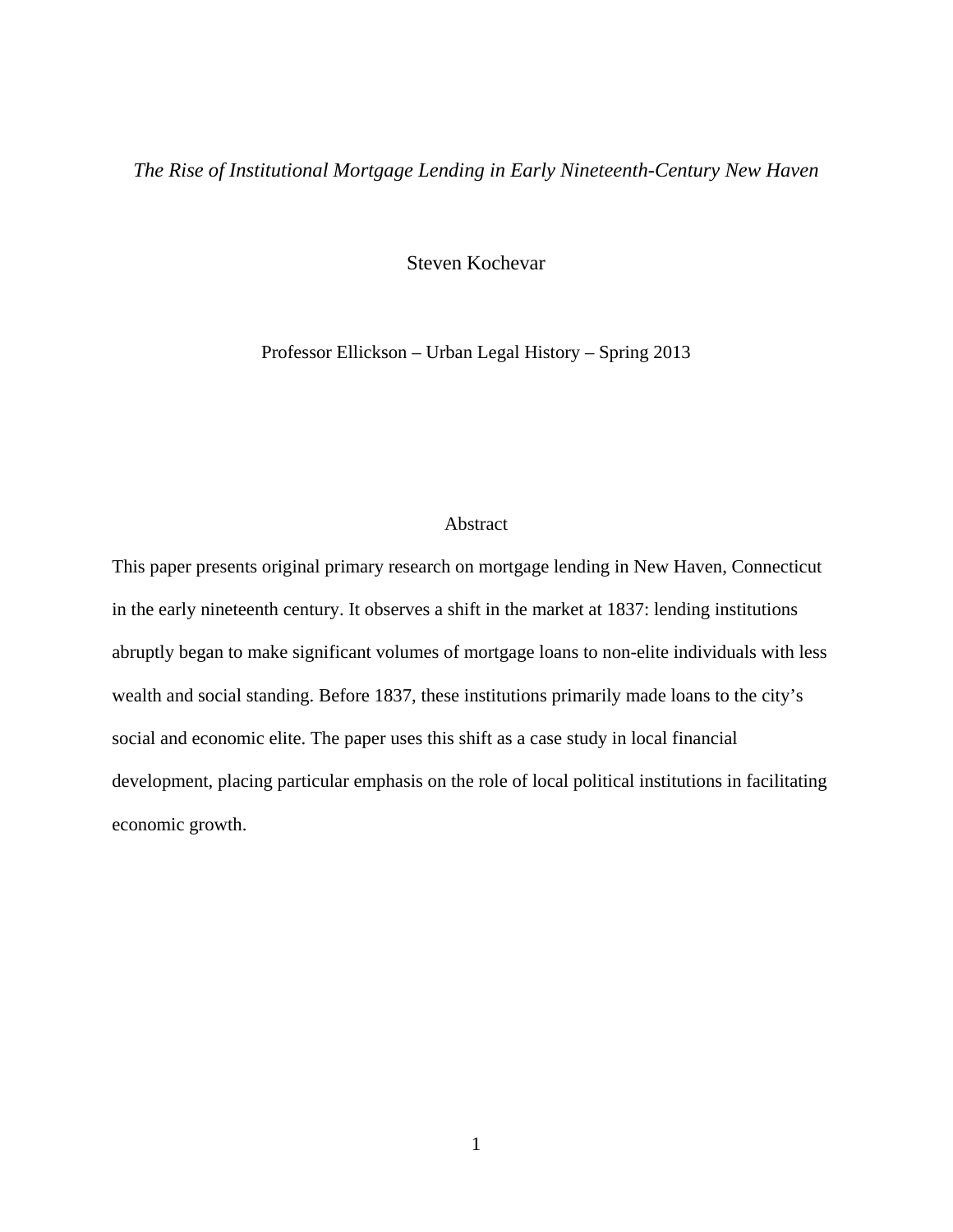# **Table of Contents**

| Ι.              |                                                                                  |
|-----------------|----------------------------------------------------------------------------------|
| A.              |                                                                                  |
| <b>B.</b>       | Institutional versus Non-Institutional Lending in New Haven's Mortgage Market  9 |
| $\mathcal{C}$ . |                                                                                  |
| П.              |                                                                                  |
| A.              |                                                                                  |
| 1.              |                                                                                  |
| 2.              |                                                                                  |
| <b>B.</b>       |                                                                                  |
| III.            |                                                                                  |
| A.              |                                                                                  |
| <b>B.</b>       | Mortgage Lending After 1837: The Rise of the New Haven Savings Bank 39           |
| IV.             |                                                                                  |
| A.              |                                                                                  |
| 1.              |                                                                                  |
| 2.              |                                                                                  |
| <b>B.</b>       |                                                                                  |
|                 |                                                                                  |
|                 |                                                                                  |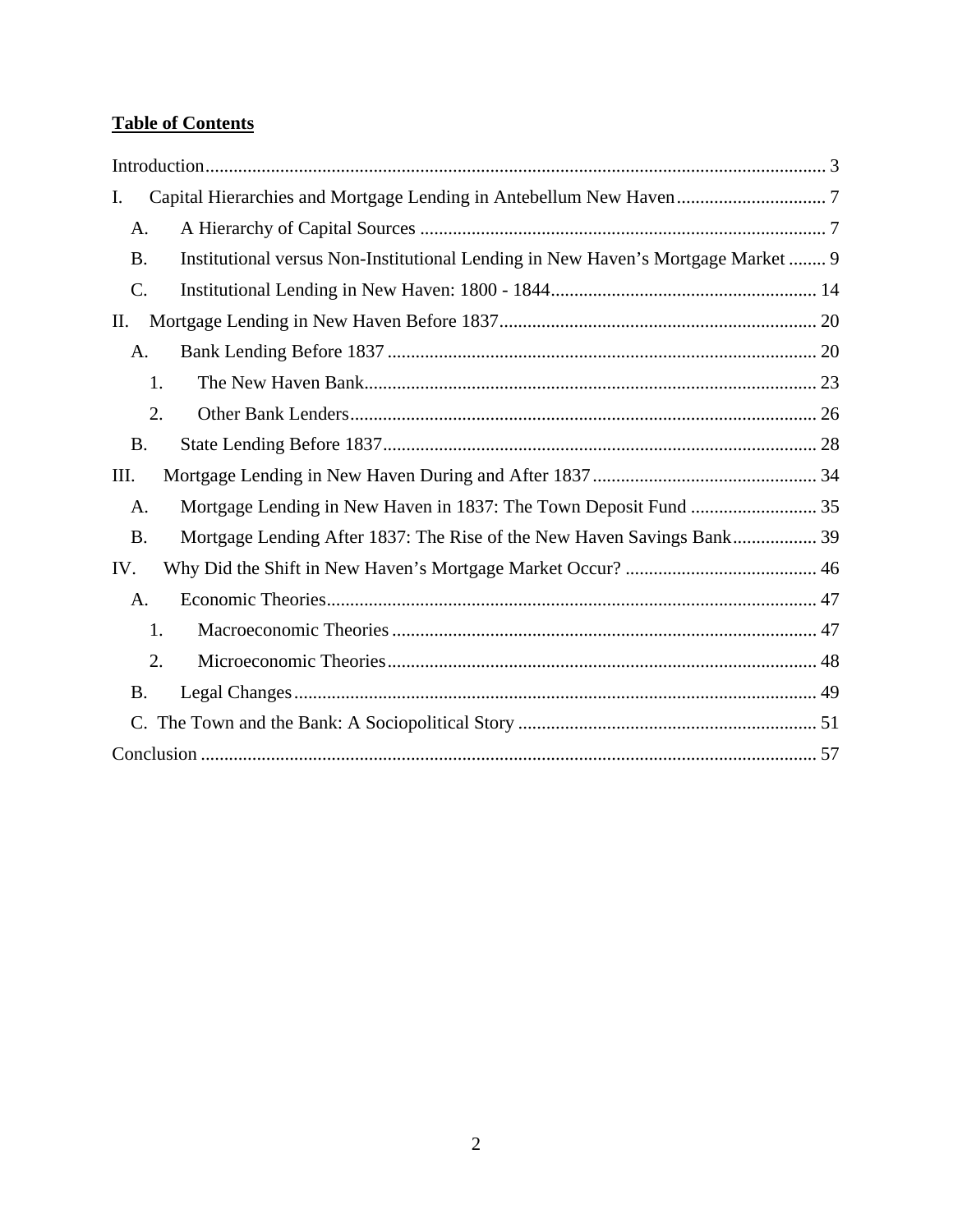#### **Introduction**

<u>.</u>

Financial institutions promote economic development. Empirical economic research has established that the presence of financial intermediaries leads to wealth creation.<sup>1</sup> While theorists have long disputed whether financial institutions are a cause or effect of economic growth, $2$  the balance of the argument has tipped in favor of those recognizing a causal role for banks and other financial intermediaries.<sup>3</sup> The last few centuries have borne out the wisdom of Alexander Hamilton: "[m]ost commercial nations have found it necessary to institute banks; and they have proved to be the happiest engines that ever were invented for advancing trade.<sup>"4</sup>

Where these happy engines come from is much more of a mystery. A lively scholarly debate continues over which factors contribute, or are essential, to the creation of sound financial institutions.<sup>5</sup> This debate is not merely academic: much of humanity lives without financial institutions or substantial economic development. If the current debate produces coherent

<sup>1</sup> *See* Ross Levine et al., *Financial Intermediation and Growth: Causality and Causes*, 46 J. MONETARY ECON. 31 (2000); Raghuram G. Rajan & Luigi Zingales, *Financial Dependence and Growth*, 88 AM. ECON. REV. 559 (1998); Robert G. King & Ross Levine, *Finance and Growth: Schumpeter Might Be Right*, 108 Q. J. ECON. 717 (1993).<br><sup>2</sup> *Compare* JOSEPH SCHUMPETER, THE THEORY OF ECONOMIC DEVELOPMENT: AN INQUIRY INTO PROFITS, CAPITAL, CREDIT, INTEREST, AND THE BUSINESS CYCLE (1911) *and* JOHN HICKS, A THEORY OF ECONOMIC HISTORY (1969) *with* Robert E. Lucas, *On the Mechanics of Economic Development*, 22 J. MON. ECON. 3, 6 (1988) *and* JOAN ROBINSON, THE RATE OF INTEREST AND OTHER ESSAYS (1952).

<sup>&</sup>lt;sup>3</sup> Ross Levine, *Financial Development and Economic Growth: Views and Agenda*, 35 J. ECON. LITERATURE 688 (1997) (reviewing the literature and concluding that "[a] growing body of work would push even most skeptics toward the belief that the development of financial markets and institutions is a critical and inextricable part of the growth process")

<sup>&</sup>lt;sup>4</sup> Letter from Alexander Hamilton to Robert Morris (April 30, 1781), *in* 3 THE WORKS OF ALEXANDER HAMILTON 342, 362 (Henry Cabot Lodge ed., Federal ed. 1904).

<sup>5</sup> *See, e.g.*, Sambit Bhattacharyya, *Political Origins of Financial Structure*, 41 J. COMP. ECON. 979 (2013) ("In spite of growing policy interest on the role of financial structure in promoting development, very little is known about how different financial structures emerge and evolve.").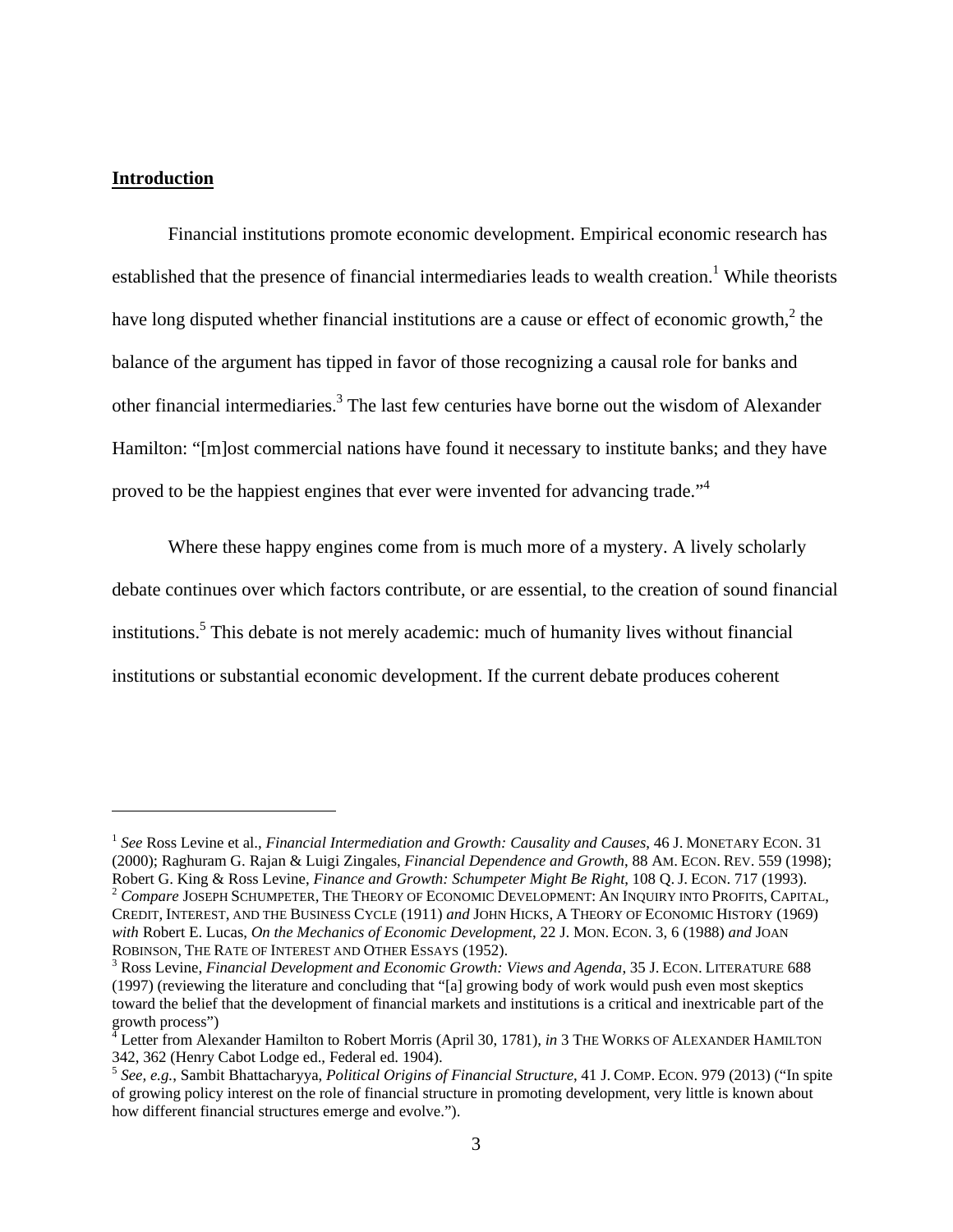accounts of how and why financial institutions form, these insights could inform legal and policy choices in the many jurisdictions seeking to promote economic development.<sup>6</sup>

This paper seeks to make a narrow contribution to this broad debate. It examines the development of institutional mortgage lending in New Haven, Connecticut in the early nineteenth century. It focuses on this period and this market because, around 1837, new lending institutions appeared in New Haven and began to make a significant volume of mortgage loans to middle-class New Haven citizens.<sup>7</sup> Prior to 1837, the city's lending institutions primarily made mortgage loans to an elite segment of the city's population. The speed of this shift, as well as New Haven's documentation of mortgage lending in its Land Records office, make the city an attractive case study. Moreover, land and improvements to land constituted a huge portion of the nation's wealth in this early period.<sup>8</sup> Accordingly, mortgage lending was an important part of the financial system. The importance of accessible mortgage markets continues to the present-day. Modern development theorists have hailed the economic and social virtues of empowering holders of real assets to borrow against them.<sup>9</sup>

In focusing on the development of a more broadly accessibly mortgage market in antebellum New Haven, this paper addresses two particular conversations within the wider debate over the origins of financial institutions. First, the economic and financial development of

<sup>6</sup> *See* Stephen Haber et al., *Political Institutions and Financial Development*, *in* POLITICAL INSTITUTIONS AND FINANCIAL DEVELOPMENT 2 (Stephen Haber et al. eds., 2008) (offering different policy prescriptions based on whether the legal-origins or political-institutions view of financial institution development prevails).

<sup>&</sup>lt;sup>7</sup> See infra Figure 1.<br><sup>8</sup> See Robert E. Gallman, *American Economic Growth Before the Civil War: The Testimony of the Capital Stock Estimates*, *in* AMERICAN ECONOMIC GROWTH AND STANDARDS OF LIVING BEFORE THE CIVIL WAR 79 (Robert E. Gallman & John J. Wallis eds., 1993).

<sup>9</sup> *See* HERNANDO DE SOTO, THE MYSTERY OF CAPITAL (2000) (promoting land titling as a means to put the value of real assets to economic use through mortgage lending). *But see* Timothy Mitchell, *The Work of Economics: How a Discipline Makes Its World*, 46 EUR. J. SOC. 297 (2006) (questioning the implementation and premises of De Soto's ideas).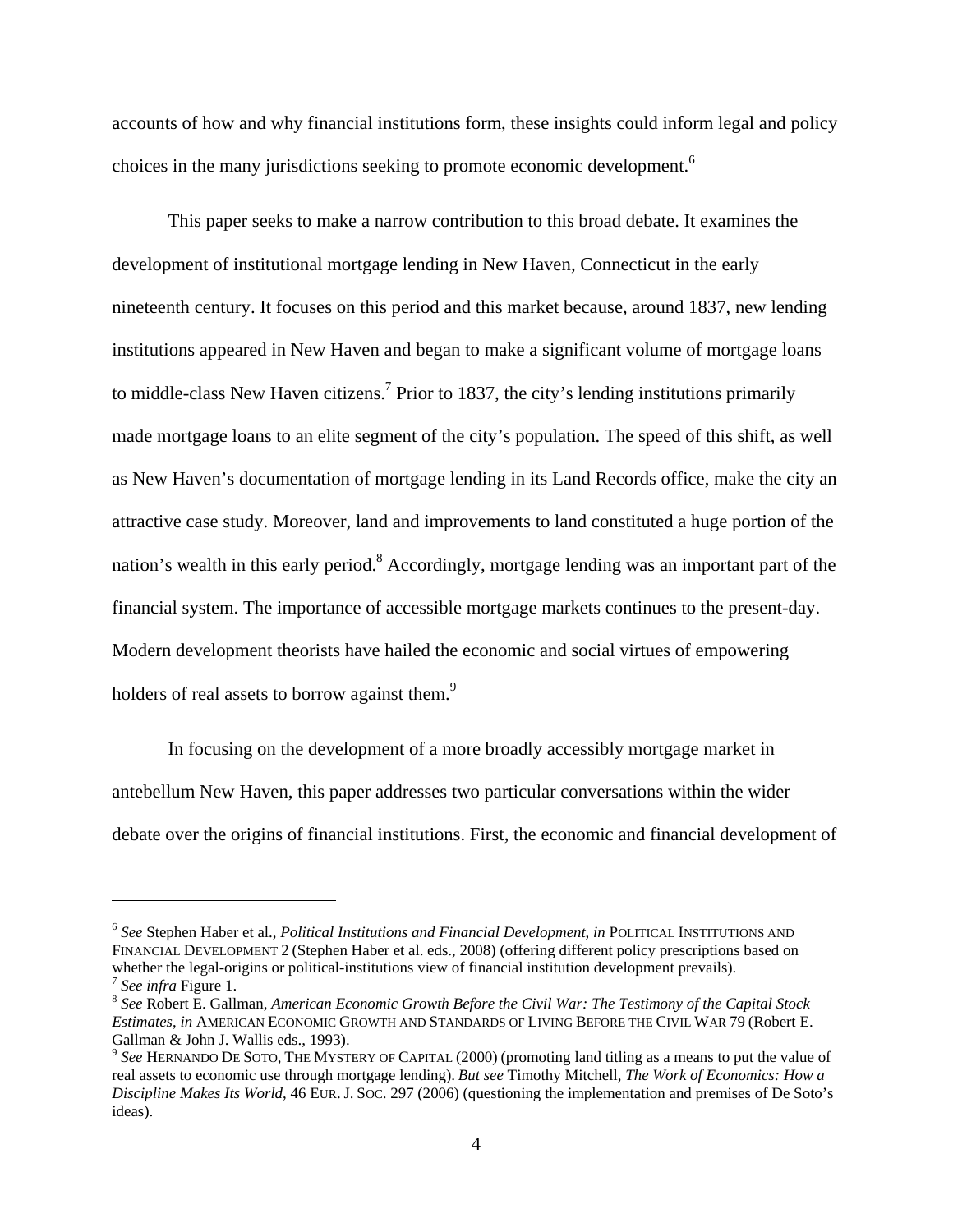the United States in the early nineteenth century has served as an important case study for how and why financial institutions emerge.<sup>10</sup> The country's enviably rapid expansion during this period is surely the primary reason for this sustained historical attention. But the early nineteenth century United States is also attractive because it was so diverse. Different regions walked different paths to economic development but shared some initial conditions, allowing scholars to compare the effects of regional policy choices while controlling for other factors like cultural and legal heritage.<sup>11</sup> This paper makes a modest contribution to the literature on New England's development.<sup>12</sup> In particular, it offers New Haven's mortgage experience after 1837 as an exception to the pattern of "insider lending" which prevailed throughout New England at the time.<sup>13</sup> It also adds some nuance to the division of the early United States into separate regions. In New Haven's case, the American West and national fiscal policy choices had important, possibly transformative, consequences—even in a very local market for mortgage loans.

The second conversation this paper addresses concerns the role of legal and political institutions in the development of financial institutions. In the wider debate over the drivers of financial development, commentators have found it useful to delineate between theories that emphasize the legal origins of financial institutions and those that cast financial development as

 $\overline{a}$ 

<sup>11</sup> See, e.g., HOWARD BODENHORN, A HISTORY OF BANKING IN ANTEBELLUM AMERICA: FINANCIAL MARKETS AND ECONOMIC DEVELOPMENT IN AN AGE OF NATION BUILDING (2000); Hugh T. Rockoff, *Varieties of Banking and* 

<sup>&</sup>lt;sup>10</sup> See, e.g., HOWARD BODENHORN, STATE BANKING IN EARLY AMERICA: A NEW ECONOMIC HISTORY (2003); RICHARD SYLLA, THE AMERICAN CAPITALIST MARKET, 1846-1914: A STUDY OF THE EFFECTS OF PUBLIC POLICY ON ECONOMIC DEVELOPMENT (1975); John Joseph Wallis, *Answering Mary Shirley's Question, or: What Can the World Bank Learn from American History?*, *in* POLITICAL INSTITUTIONS AND FINANCIAL DEVELOPMENT 92 (Stephen Haber et al. eds., 2008); John Joseph Wallis et al., *The Interaction of Taxation and Regulation in Nineteenth-Century U.S. Banking*, *in* THE REGULATED ECONOMY: A HISTORICAL APPROACH TO POLITICAL

<sup>&</sup>lt;sup>12</sup> See BODENHORN, *supra* note 10, at ch. 4; NAOMI R. LAMOREAUX, INSIDER LENDING: BANKS, PERSONAL CONNECTIONS, AND ECONOMIC DEVELOPMENT IN INDUSTRIAL NEW ENGLAND (1994); PETER J. COLEMAN, THE TRANSFORMATION OF RHODE ISLAND, 1790-1860 (1969).

<sup>&</sup>lt;sup>13</sup> See LAMOREAUX, *supra* note 12. *But see* Ta-Chen Wang, *Banks, Credit Markets, and Early American Development: A Case Study of Entry and Competition*, 68 J. ECON. HIST. 438 (2008) (observing some decrease in insider lending in Plymouth County, Massachusetts in the late 1830s and early 1840s).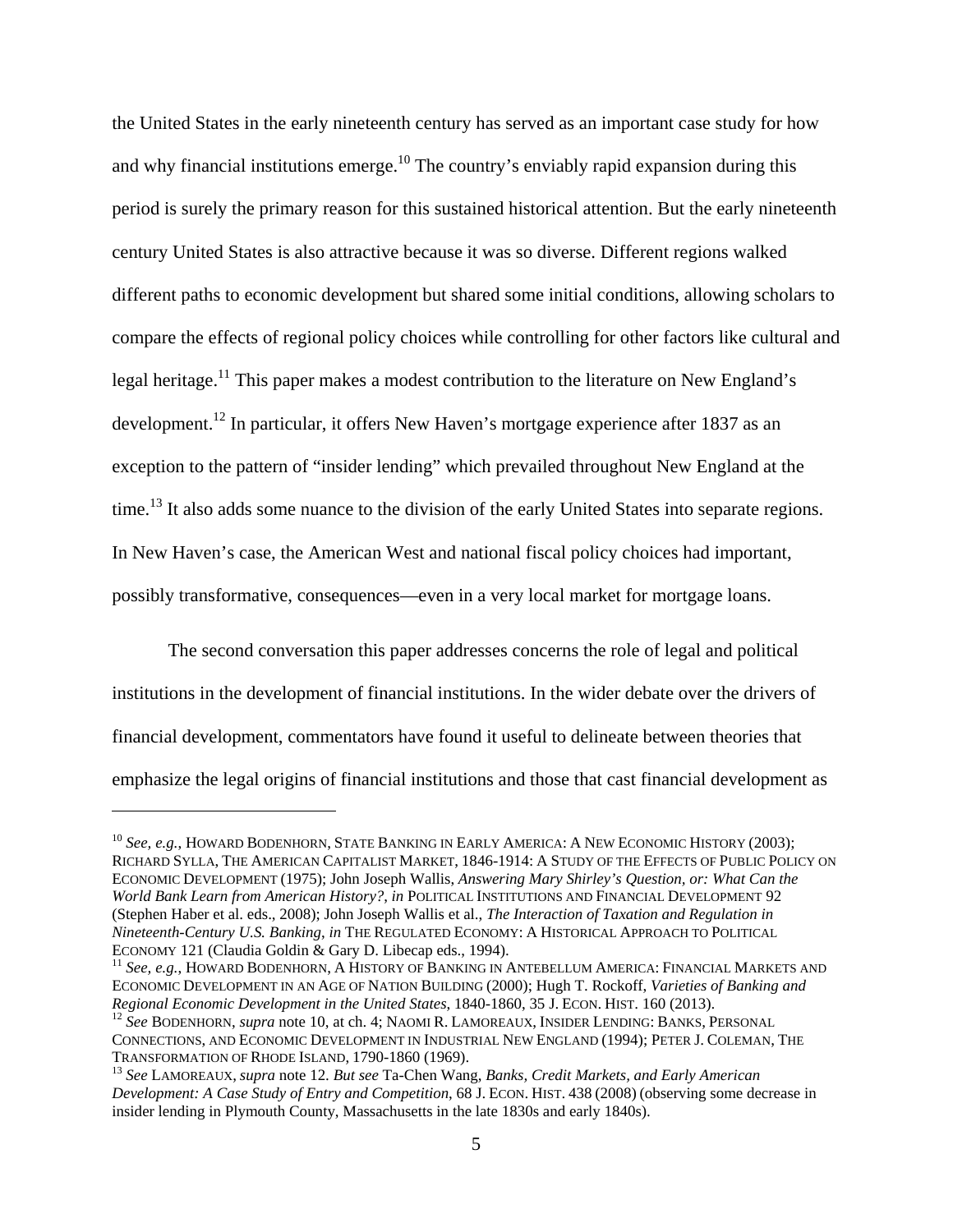the result of politics and political institutions.<sup>14</sup> While this paper considers possible legal origins for the 1837 shift, it ultimately sides with the political-institutions camp. In particular, it offers an account of how the Town Deposit Fund, a local body created by the direct political participation of New Haven's citizens, may have contributed to the shift in the city's mortgage market. Many political-institution accounts focus on the incentives and actions of governments at a higher level, considering, for instance, the incentives of state governments to regulate financial institutions.15 Hopefully, this study can add greater depth to the political-institutions perspective by providing a local example of political institutions shaping financial development. Given that New England, in particular, had a large number of small banks during the early nineteenth century,16 a more local perspective could be useful.

Part I of this paper introduces the capital hierarchy model, a framework describing different sources of debt and equity capital in growing economies. It also presents two datasets documenting mortgage lending in New Haven between 1800 and 1844 and discusses the entry of new institutional lenders into the market around 1837. The remaining Parts of the paper explore this change and its context more fully. Part II examines mortgage lending in New Haven before 1837. It considers where institutional mortgage lenders in New Haven before 1837 should be categorized in the capital hierarchy model, describing how banks primarily conducted "insider lending" though pre-existing social networks. Part II concludes by discussing mortgage lending

<sup>14</sup> *See* Haber et al., *supra* note 6, at 1. *Compare* Thorsten Beck et al., *Law and finance: Why Does Legal Origin Matter?*, 31 J. COMP. ECON. 653 (2003) *with* Daron Acemoglu et al., *Institutions as a Fundamental Cause of Long*  Run Growth, in HANDBOOK OF ECONOMIC GROWTH 385 (Philippe Aghion & Steve Durlauf eds., 2005).<br><sup>15</sup> See, e.g., Bhattacharyya, supra note 5; Stephen Haber, *Political Institutions and Financial Development: Evidence* 

*from the Political Economy of Bank Regulation in Mexico and the United States*, *in* POLITICAL INSTITUTIONS AND FINANCIAL DEVELOPMENT 10 (Haber et al eds., 2008); Richard Sylla, *The Political Economy of Early U.S. Financial Development*, *in POLITICAL INSTITUTIONS AND FINANCIAL DEVELOPMENT 60 (Haber et al. eds., 2008).* 

<sup>&</sup>lt;sup>16</sup> See SYLLA, supra note 15, at 79 tbl.3.3; BODENHORN, supra note 10, at 87. Nationally charted banks, with the exception of the Bank of the United States, did not appear until 1863. *See* National Bank Act of 1863, 18 Stat. 123 (1863).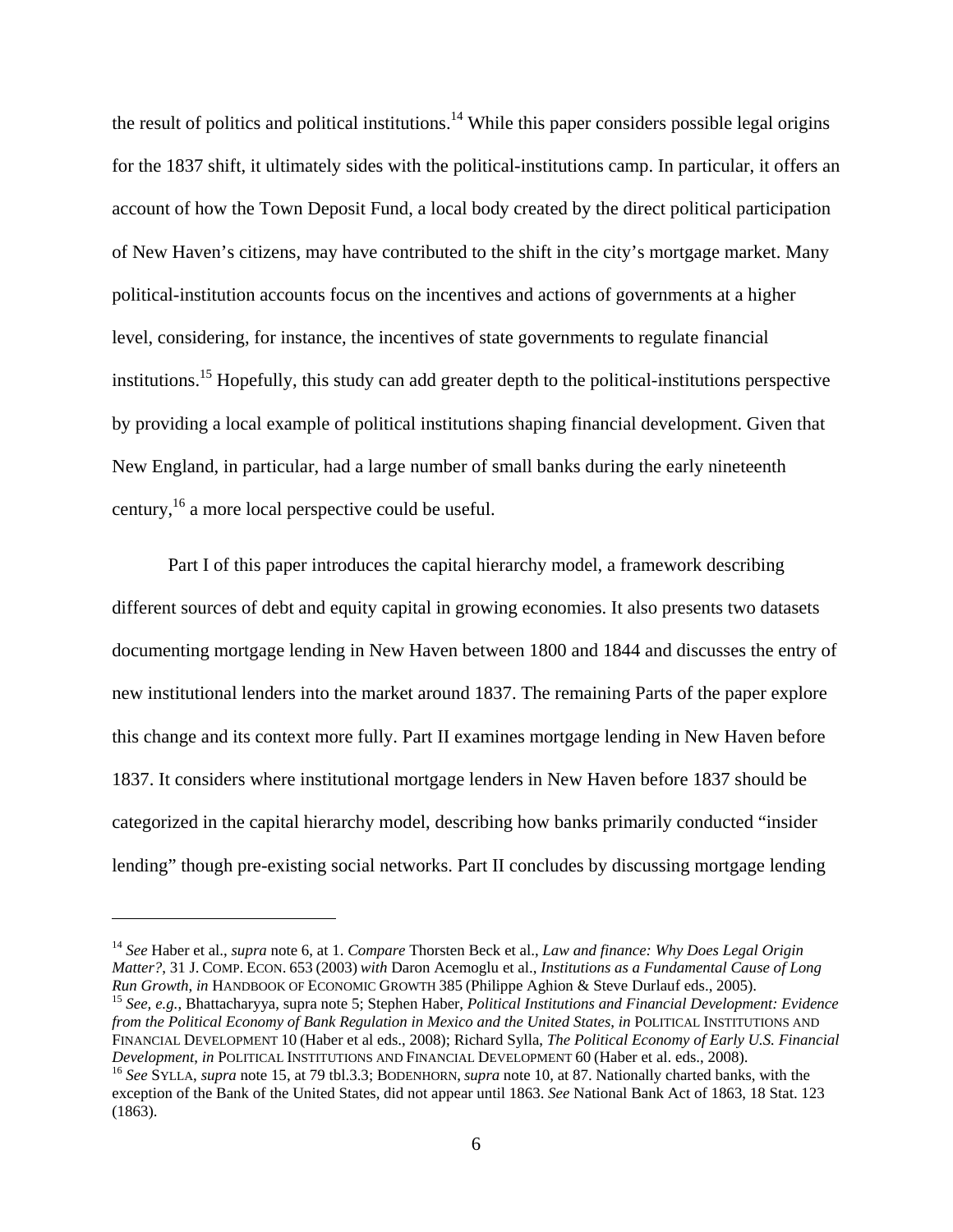by the State of Connecticut before 1837. Part III looks at mortgage lending during and after 1837. It first examines loans made by New Haven itself in 1837. Next, it discusses the rise of the New Haven Savings Bank in the late 1830s and early 1840s. Throughout, it documents key differences between the insider mortgages made before 1837 and the later mortgages made by the Town and the Savings Bank. Ultimately, Part III casts these post-1837 loans as occupying a higher wrung on the capital hierarchy, indicating a progression in New Haven's financial development. Part IV proposes some theories for what caused this progression, introducing economic, legal, and sociopolitical accounts. In particular, Part IV argues that political participation by a broad range of New Haven residents in the creation of the Town Deposit Fund may have spurred more widespread mortgage lending by later private banking institutions.

## **I. Capital Hierarchies and Mortgage Lending in Antebellum New Haven**

This Part introduces two foundations for this paper—one theoretical, the other empirical. Section A looks to economics and economic history for a theoretical understanding of the stages of financial development. These literatures propose a hierarchy of capital sources that can be used to describe changes in New Haven's early nineteenth century mortgage market. Sections B and C present the empirical foundation of this paper: two datasets constructed from primary research in the New Haven Land Records. The first, less detailed dataset, given in Section B, examines New Haven's total mortgage market at several points in the early nineteenth century. The second, more detailed dataset, given in Section C, documents institutional mortgage lending in the city between 1800 and 1840. Both datasets confirm that New Haven's mortgage market change significantly in the late 1830s, as institutional lenders began to lend in substantial volumes for the first time.

#### **A. A Hierarchy of Capital Sources**

7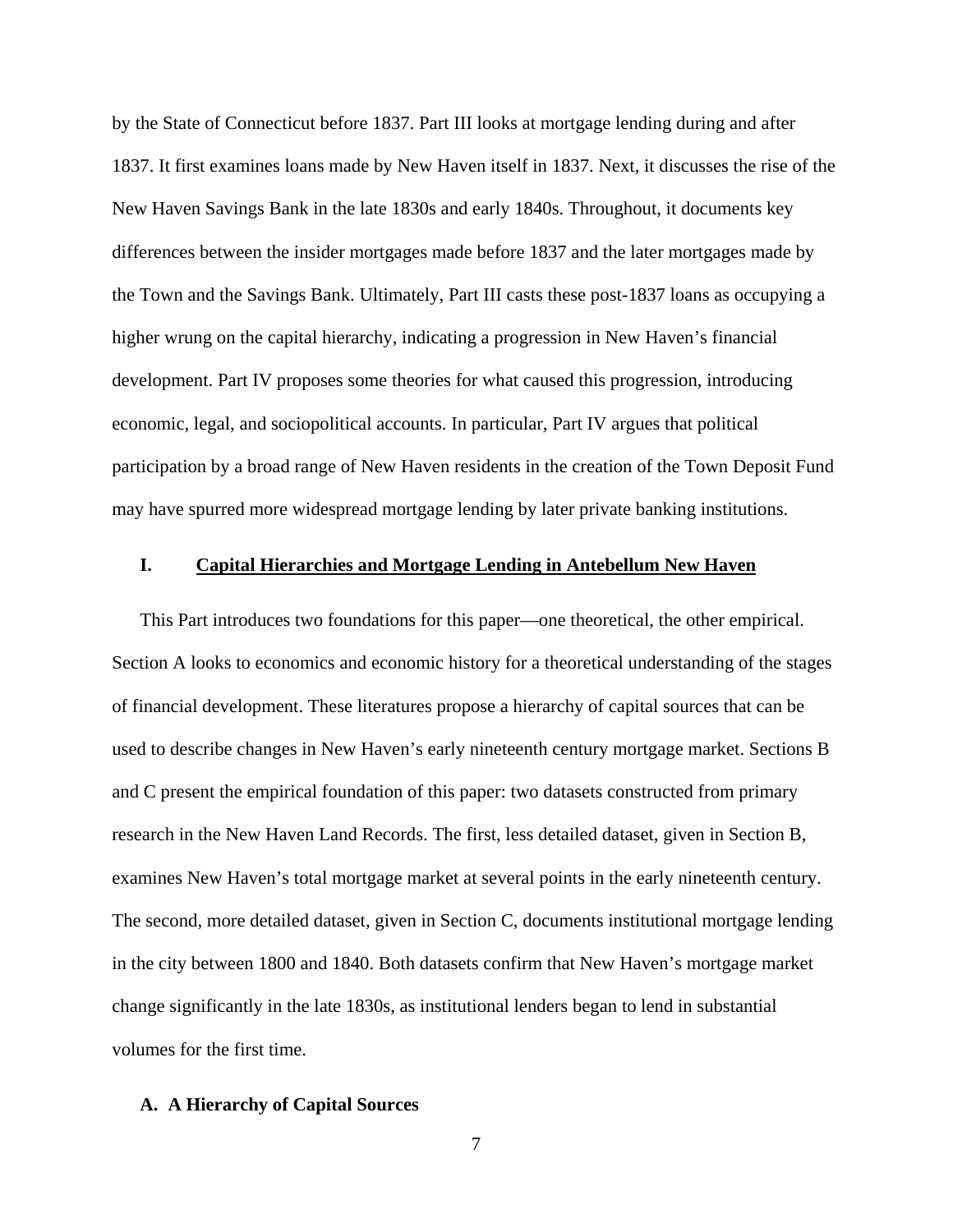Economists have developed a taxonomy of private sources of capital for firms,  $17$  which economic historians have subsequently relied upon to assess the financial development of economies across time.<sup>18</sup> The following chart lists this "hierarchy of sources of capital:"<sup>19</sup>

| 'able |  |
|-------|--|
|       |  |

| SOURCES OF CAPITAL FOR PRIVATE INVESTMENTS |                                                         |                                         |  |  |  |  |
|--------------------------------------------|---------------------------------------------------------|-----------------------------------------|--|--|--|--|
| Type                                       | Debt Capital                                            | <b>Equity Capital</b>                   |  |  |  |  |
| <b>Internal Sources</b>                    | Loans from owners                                       | Retained earnings                       |  |  |  |  |
| <b>Informal External Sources</b>           | Loans from family and friends;<br>trade credit, brokers | Investments by informed<br>participants |  |  |  |  |
| Financial Intermediaries                   | Lending by financial institutions<br>(banks)            | Some joint-stock companies              |  |  |  |  |
| <b>Public Markets</b>                      | <b>Bond</b> issues                                      | Stock issues                            |  |  |  |  |

The different sources of capital in the first column can be used as "an index of financial sophistication," with each subsequent row allowing for more complex financial arrangements and more modern economic growth.<sup>20</sup> The progression between "Row 2" and "Row 3," where debt capital begins to flow from financial intermediaries instead of families and friends, is of debt capital begins to flow from financial intermediaries instead of families and friends, is of<br>particular interest in the present case. One of the key differences between these rows concerns how parties gather and use information. In the case of external sources of capital, Row 2, lenders obtain information about borrowers primarily through pre-existing social arrangements, including kinship structures. But once an economy transitions to Row 3, Peter Temin explains that

[t]he presence of a financial intermediary, which we can call a bank for its simplest manifestation, solves a lot of the information problems present in the

 $\overline{a}$ 

 $\overline{a}$ 

<sup>&</sup>lt;sup>17</sup> See Erik R. Sirri & Peter Tufano, *The Economics of Pooling*, *in* THE GLOBAL FINANCIAL SYSTEM 98 (1995)<br><sup>18</sup> See, e.g., Peter Temin, *Financial Intermediation in the Early Roman Empire*, 64 J. ECON. HIST. 705 (2004). k R. Sirri & Peter Tufano, *The Economics of Pooling*, *in* THE GLOBAL FINANCIAL SYSTEM 98 (1995).

<sup>&</sup>lt;sup>19</sup> *Id.* at 708-709. Table 1 is taken directly from Temin's *Financial Intermediation in the Early Roman Empire.*<br><sup>20</sup> *Id.* at 708, 712-13.  $^{20}$  *Id.* at 708, 712-13.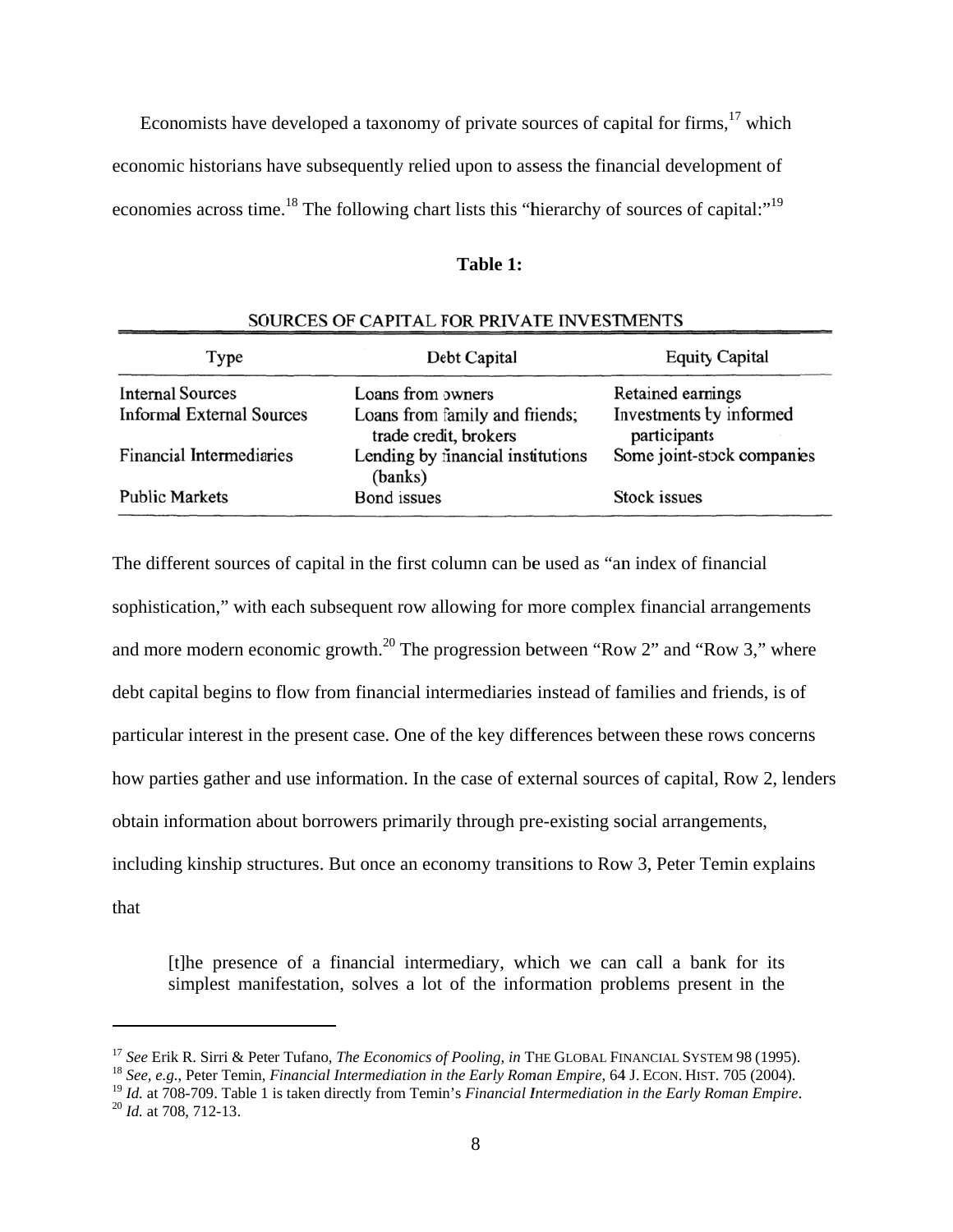conditions of [informal external sources]. The bank solves the problem of finding borrowers and lenders because they each know to go to the bank to place their excess purchasing power or to borrow. . . . The bank has the responsibility for evaluating potential borrowers, and banks typically develop expertise or staffs to make these kinds of decisions. $^{21}$ 

The remainder of this paper uses Temin's capital hierarchy as a conceptual framework for understanding the changes that took place in New Haven's mortgage market in the late 1830s. In particular, it asks when and why "Row 3" lending—capital allocation through expertise appeared in New Haven. To answer these questions, it first maps the dominant sources of capital in New Haven's mortgage market to accurately place mortgage lending within the capital hierarchy. The following Section presents the results of this investigation.

## **B. Institutional versus Non-Institutional Lending in New Haven's Mortgage Market**

To categorize New Haven's mortgage market within Temin's capital hierarchy, I constructed two datasets using the archives of the New Haven Land Records. Before introducing these datasets, some background on land records and mortgage law in early nineteenth century Connecticut may be useful. At the time, mortgages consisted of a promissory note or other instrument pledging repayment of a debt and an associated deed transferring ownership in real property to a mortgagee. As legal documents transferring title, these mortgage deeds were recorded in local land records. Most of them took the form of warranty deeds and, in New Haven at least, were recorded on standard warranty deed forms or using standard warranty deed language—the same forms and language used for warranty deeds transferring title upon sale. However, unlike warranty deeds transferring title upon sale, mortgage deeds contained (always handwritten) voiding provisions invalidating the deed if the associated promissory note was timely repaid. The language of these voiding provisions suggests that mortgage deeds transferred

<u>.</u>

<sup>21</sup> *Id.* at 711.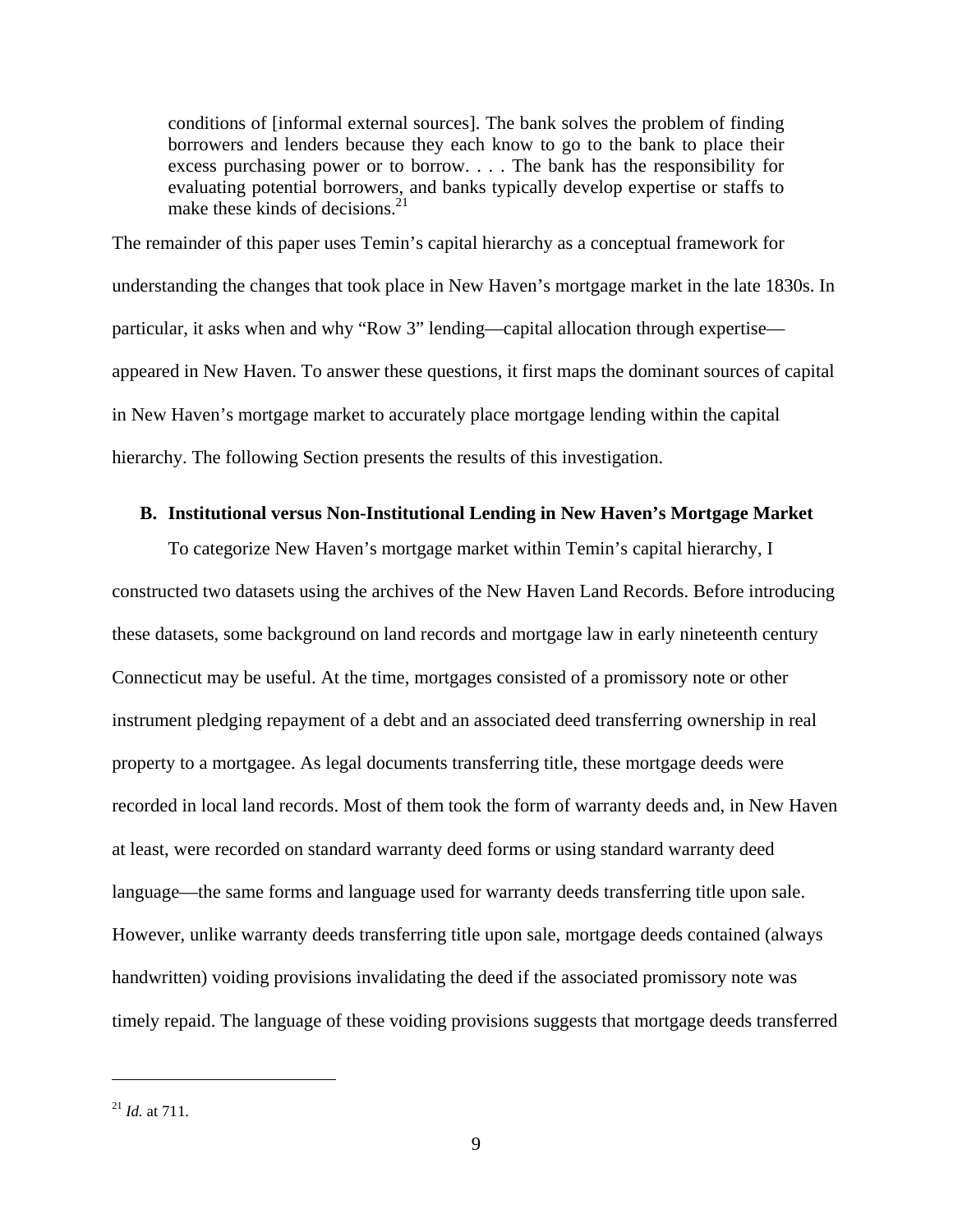title from mortgagors to mortgagees outright, with satisfactory repayment of a debt reversing the transfer. But, in legal terms, this was not the case. At the time, Connecticut courts subscribed to a lien theory of mortgages, meaning that mortgagees held only a security interest in a mortgaged property.22 Title remained in the mortgagor until a mortgagee obtained a foreclosure decree from a local Superior Court.<sup>23</sup> Even the foreclosure decree did not transfer title to the mortgagee. It merely began a redemption period during which a mortgagor could make good on her debt and retain title to her land. Redemption periods varied depending on the foreclosure decree, but they appear to have lasted six months to a year.<sup>24</sup> Only once this redemption period expired did a mortgage deed effectively transfer title from a borrower to a lender.<sup>25</sup>

In New Haven, all recorded deeds are held in archives attached to the Town Clerk's office. Assembling the mortgage deeds for a given period allows for reconstruction of the size and details of the city's mortgage market at a certain time. The first dataset I constructed focuses on New Haven's total mortgage market in the 1830s and 1840s. In particular, to determine where on the capital hierarchy antebellum New Haven's mortgage market should be categorized, I reviewed every mortgage deed recorded in the archives for three six-month periods—the first six months of 1830, 1835, and 1844. The time periods were chosen partly to confirm that changes took place in the mortgage market around 1837. The six-month periods in 1830 and 1835

1

<sup>&</sup>lt;sup>22</sup> See Cooper v. Davis, 15 Conn. 556, 561 (1843) ("The mortgagee has merely a lien upon the property for the security of the debt.")<br> $^{23}$  See Basset v. Mason, 18 Conn. 131 (1846).

<sup>&</sup>lt;sup>24</sup> See, e.g., Atwood v. Vincent, 17 Conn. 575, 578 (1846) (citing a February 1842 foreclosure decree "limiting the time of redemption . . . to the first *Monday* of *September* 1842"); Cooper v. Davis, 15 Conn. 556, 557 (1843) (citing a January 1842 decree of foreclosure limiting the time of redemption to the first Monday of July 1842); Avery v. Kellogg, 11 Conn. 562, 563 (1836) (citing a March 1833 decree of foreclosure limiting the time of redemption to the first Monday of January 1834).

<sup>&</sup>lt;sup>25</sup> Connecticut mortgage law operated under a "strict foreclosure" regime, where land was transferred to the mortgagee even if its value exceeded the original debt. *See* Bassett v. Mason, 18 Conn. 131, 132 (1846). For more background on redemption periods and strict foreclosure proceedings, see generally GRANT S. NELSON & DALE A. WHITMAN, REAL ESTATE TRANSFER, FINANCE, AND DEVELOPMENT 112-116 (7th ed. 2006).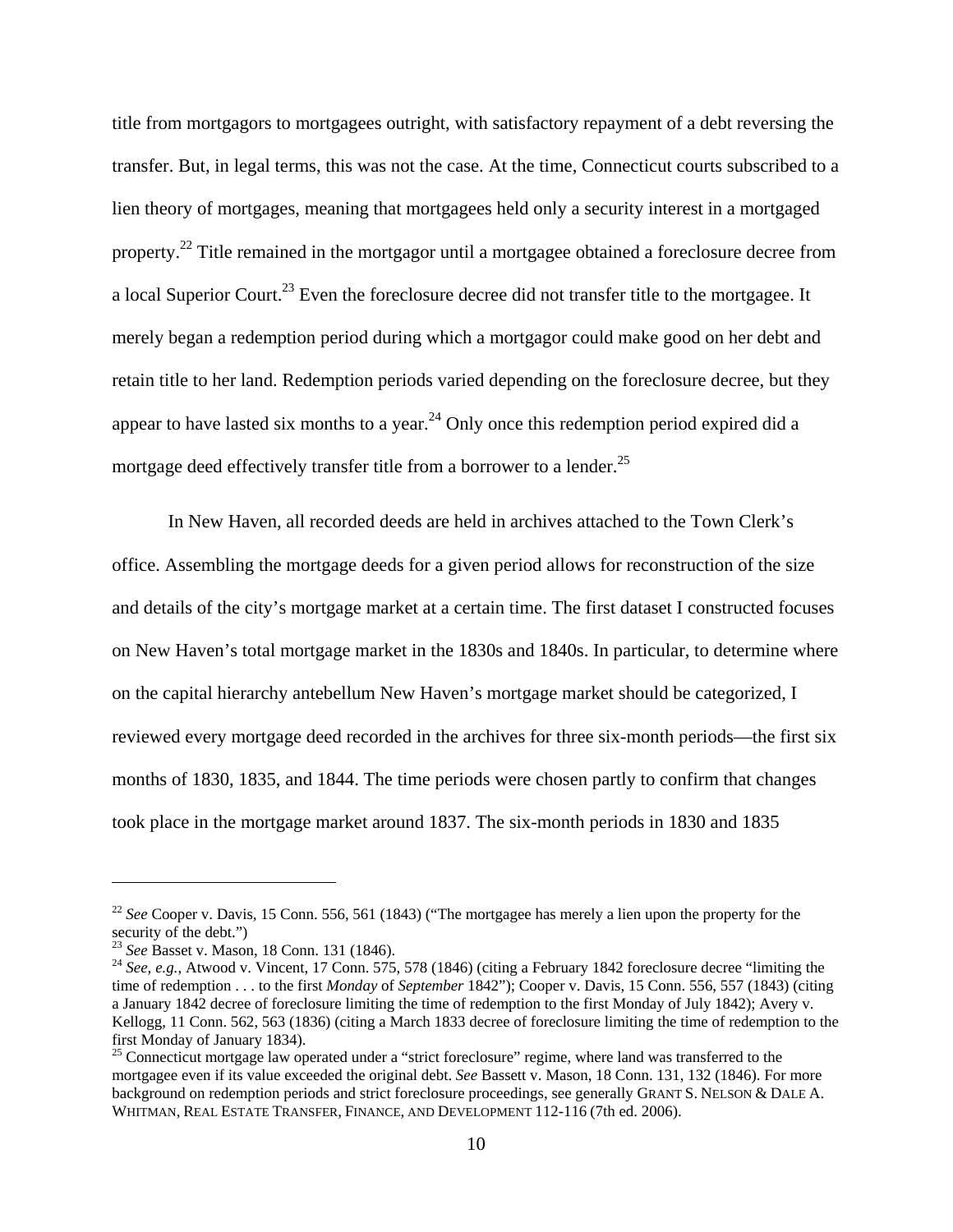establish a baseline for what the market looked like before 1837. The 1844 period was chosen to be representative of the city's mortgage market post-1837. By the mid-1840s, the nation was emerging from the economic depression that began with the Panic of 1837. Accordingly, by 1844, any structural changes to the mortgage market that occurred in the late 1830s should no longer be obscured by poor macroeconomic circumstances. To construct the dataset, I located the volumes in the archives that contain deeds for the relevant periods, noted whether each deed was a mortgage deed, and, if so, recorded whether the lender was a Row 3 financial intermediary or a Row 2 private individual (or groups of private individuals) and the amount of the mortgage. This process involved reviewing 2,172 individual deeds recorded in the Land Records.<sup>26</sup> Table 2 summarizes the dataset:

1

 $26$  Note that the dataset may nonetheless not include 100% of the mortgages for these periods. Deeds are organized into roughly three categories in the Land Records archives: warranty deeds printed on forms containing some basic warranty deed language, quitclaim deeds printed on forms containing some basic quitclaim deed language, and bespoke "manuscript" deeds that contained no printed form language. All of the deeds contain some individualized handwritten material. For instance, as previously mentioned, mortgage deeds were generally recorded on warranty deed forms with handwritten voiding provisions. But the manuscript deeds are entirely handwritten. They often continue for many pages and are generally used for explaining more exotic real estate transfers. For instance, many probate transfers are recorded in manuscript form. Most of the volumes in the Land Records archives contain warranty deeds or quitclaim deeds (or some combination of both). I reviewed all of the relevant warranty and quitclaim deed volumes for the first six months of 1830, 1835, and 1840. However, I did not review the manuscript volumes for these periods. Doing so would have required deciphering many hundreds of pages of handwritten early nineteenth century script. Accordingly, the dataset may underestimate the total number of mortgages originated during this period. This underestimation should be minimal. One estimate of its magnitude comes from the database introduced in Section C, which contains detailed information on the hundreds of institutional mortgages originated from 1800 and 1844. Of the 174 mortgages originated by the New Haven Savings Bank during the period, only 6, or 3.4%, were recorded in manuscript volumes. (Mortgage deeds in manuscript volumes originated by specific mortgagees can be located easily using the archives' indexes.) Consistent with the unusual nature of many of the manuscript deeds, it appears, then, that mortgages were only rarely recorded in the manuscript volumes. Based on the proportion of New Haven Savings Bank mortgages appearing in manuscript form, it is probably safe to say that the dataset underlying Table 2 underestimates the total number of mortgages in New Haven by around 5%.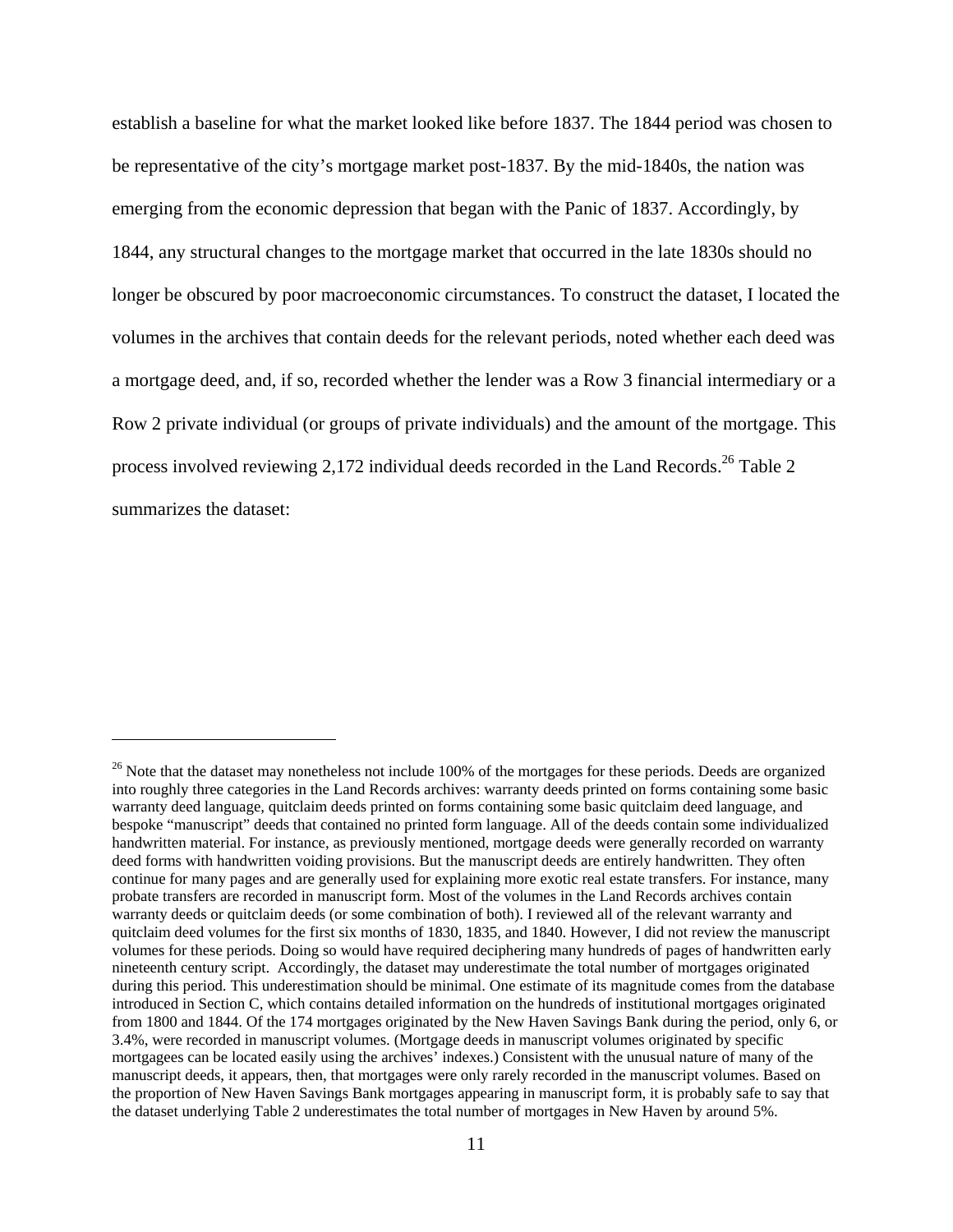|                                | <b>First Six Months of 1830</b> |        | <b>First Six Months of 1835 First Six Months of 1844</b> |               |        |         |               |               |         |
|--------------------------------|---------------------------------|--------|----------------------------------------------------------|---------------|--------|---------|---------------|---------------|---------|
|                                | <b>Number</b>                   | Amount |                                                          | <b>Number</b> | Amount |         | <b>Number</b> | <b>Amount</b> |         |
| <b>Mortgages Originated by</b> |                                 |        |                                                          |               |        |         |               |               |         |
| "Row 2" Individual Lenders     | 85                              |        | 70.402                                                   | 137           |        | 141.256 | 175           |               | 146,136 |
| <b>Mortgages Originated by</b> |                                 |        |                                                          |               |        |         |               |               |         |
| "Row 3" Institutions           |                                 |        | 800                                                      | 0             |        |         | 36            |               | 51,350  |
| <b>Total Mortgages</b>         | 86                              |        | 71,202                                                   | 137           |        | 141,256 | 211           |               | 197,486 |

**Table 2:** Total Mortgage Lending in New Haven

Table 2 displays several important trends in New Haven's mortgage market. First, it confirms that the early nineteenth century was a period of dynamic growth. The town's mortgage market grew by roughly two and a half times between 1830 and 1844, in terms of both the number of loans and the total amount lent. Second, the market share of institutional lenders abruptly increased in the late 1830s, from virtually 0% in 1830 and 1835 to 26% of the total amount loaned in 1844. In addition, although the number of mortgages made by non-institutional lenders increased by 27% between 1835 and 1844, the total dollar amount loaned by them barely changed, increasing only 3%. This pattern suggests that a structural shift took place in the New Haven mortgage market in the late 1830s: as the total amount of capital disbursed by Row 2 mortgage lenders hit a ceiling, financial intermediaries and other Row 3 lenders appeared and began to provide another source of capital to borrowers. Moreover, although not shown in Table 1, the average size of a non-institutional mortgage in the first six months of 1844 was \$835, whereas the average institutional mortgage was  $$1,426.<sup>27</sup>$  The relative sizes of institutional and non-institutional mortgages further support the view that New Haven's mortgage market progressed up the capital hierarchy in the late 1830s. Because they could assemble larger

<sup>27</sup> *See* Database of Total Mortgages (on file with author).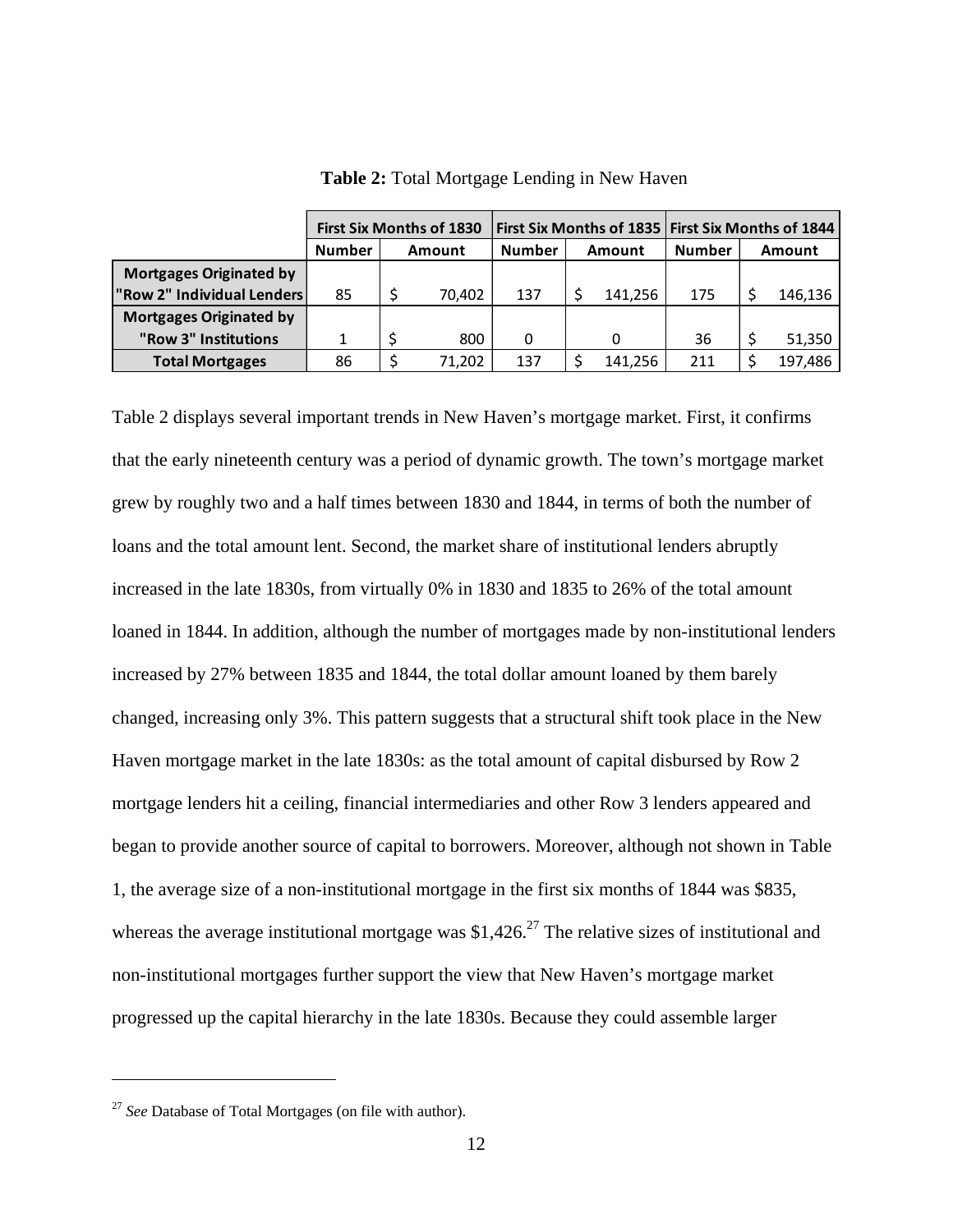amounts of capital and pool risks, banks and other financial intermediaries may have been better equipped to make larger loans than private individuals. Overall, Table 1 and the data behind it indicate that the changes in New Haven's mortgage market between 1835 and 1844 were different from the changes between 1830 and 1835. The changes between 1830 and 1835 were changes of degree: mortgage activity, although consistent in character, became more frequent. But the changes between 1835 and 1844 included a shift in sources of capital and the type of lending, as delineated in Temin's capital hierarchy.

This is not to say that financial intermediaries categorically replaced individual mortgage lenders after the late 1830s. By 1844, institutional lenders only constituted about a quarter of the mortgage market—although it is possible that this proportion increased as the New Haven Savings Bank and similar institutions grew. Regardless of the exact market shares of institutional and non-institutional lenders during the rest of the nineteenth century, informal external sources of capital, mainly private individuals, continued to play a significant role in New Haven's mortgage market into the early twentieth century.<sup>28</sup> Moreover, from a theoretical perspective, financial development does not require Row 3 financial intermediaries to drive informal Row 2 lenders from the market. No economy progresses through the capital hierarchy in lockstep, leaving behind old sources of capital and definitively switching to new ones. Instead, different sources of capital coexist: even in highly advanced economies, there are roles for less sophisticated sources of capital.<sup>29</sup> However, although informal external sources did continue to exist and, for a time, dominate New Haven's mortgage market, the increased participation of

<sup>&</sup>lt;sup>28</sup> Lisa Marshall, New Haven's Mortgage Markets in an Era of Urbanism (2004) (unpublished manuscript) (on file at the New Haven Museum) (documenting the prevalence of mortgage lending between private individuals, including neighbors, in late nineteenth and early twentieth century New Haven).

<sup>29</sup> *See* Temin, *supra* note 18, at 712; Sirri & Tufano, *supra* note 17, at 99; Charles W. Calmoris, *The Costs of Rejecting Universal Banking: American Finance in the German Mirror*, 1870-1914, *in* COORDINATION AND INFORMATION 257 (Naomi R. Lamoreaux & Daniel M. G. Raff eds., 1995).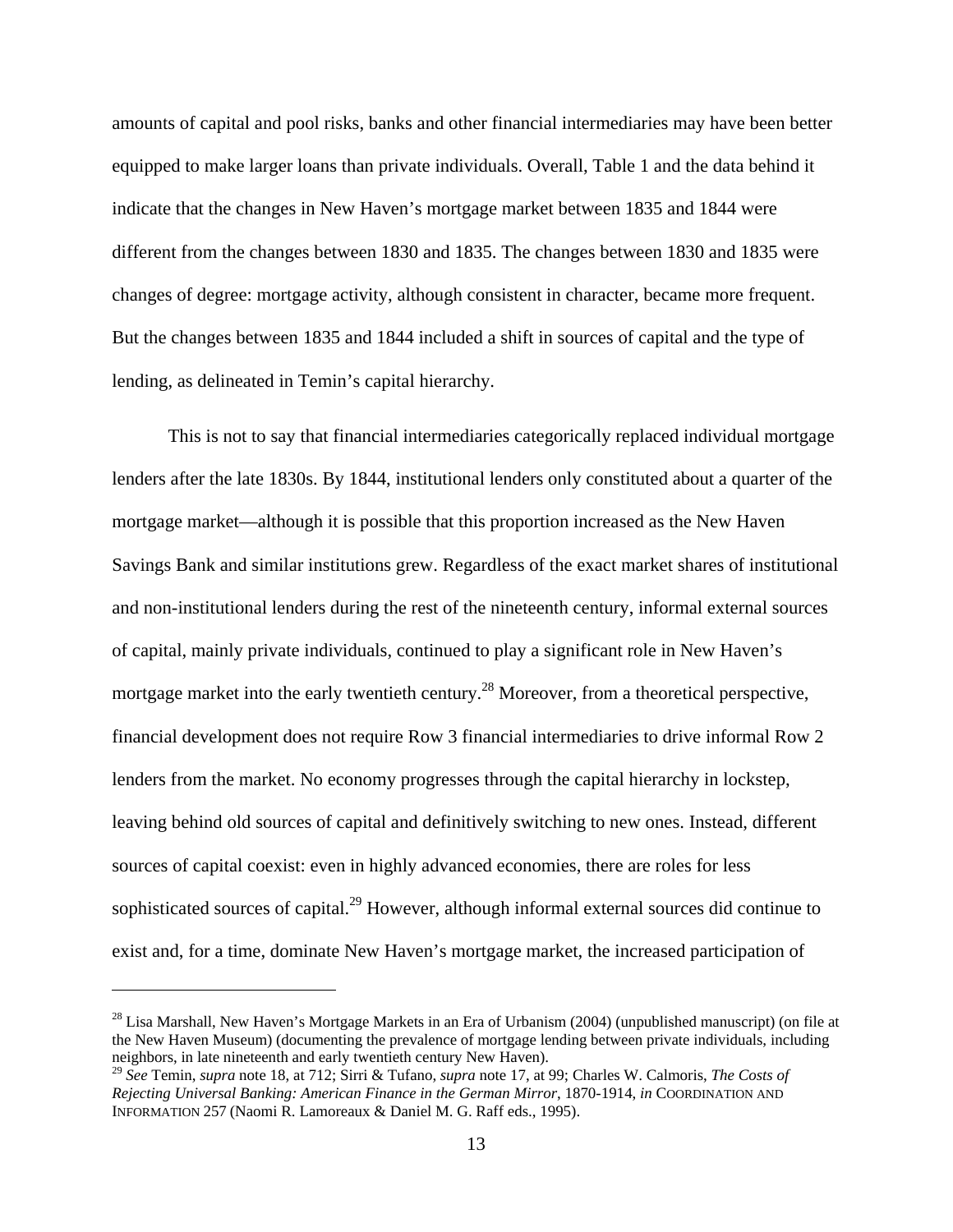financial intermediaries after 1837 was a permanent shift, with ostensibly profound economic consequences over a long period of time. For example, the New Haven Savings Bank, founded in 1838 and responsible for the bulk of the institutional lending in the 1840s, remained active until 2004, when it underwent a successful merger with two other regional banks.<sup>30</sup>

The remainder of this paper sets aside the question of the relative magnitude of institutional versus non-institutional lending in New Haven. Instead, it focuses on why, when, and how the shift towards institutional lending occurred. It focuses on the shift itself, instead of documenting the extent of its ramifications, because a turn to Row 3 lending in a developing economy is an important but by no means inevitable step. Indeed, the social, legal, and economic forces responsible for such shifts are poorly understood. With this in mind, the following Section introduces the second dataset drawn from the Land Records. It presents the story of institutional lending in New Haven in much greater detail.

#### **C. Institutional Lending in New Haven: 1800 - 1844**

 $\overline{a}$ 

The dataset introduced in Section B does not provide much clarity on when exactly the shift in New Haven's mortgage market occurred and what entities were responsible for it. To examine these issues more closely, I constructed a second dataset of the three hundred and fifty-five mortgages in New Haven originated by a state-chartered bank or the state or local government between 1800 and 1844. I began the dataset at 1800 and ended it at 1844 for several reasons. First, although the overall ratio between institutional and non-institutional lending given in Table 1 for 1830 and 1835 are broadly representative of the period, the almost complete lack of institutional lending in 1830 and the total lack of it in 1835 are slightly anomalous. Financial

 $^{30}$  FEDERAL DEPOSIT INSURANCE CORPORATION, MERGER DECISIONS, Regular Mergers at 1 (2004), http://www.fdic.gov/bank/individual/merger/2004/Merger2004.pdf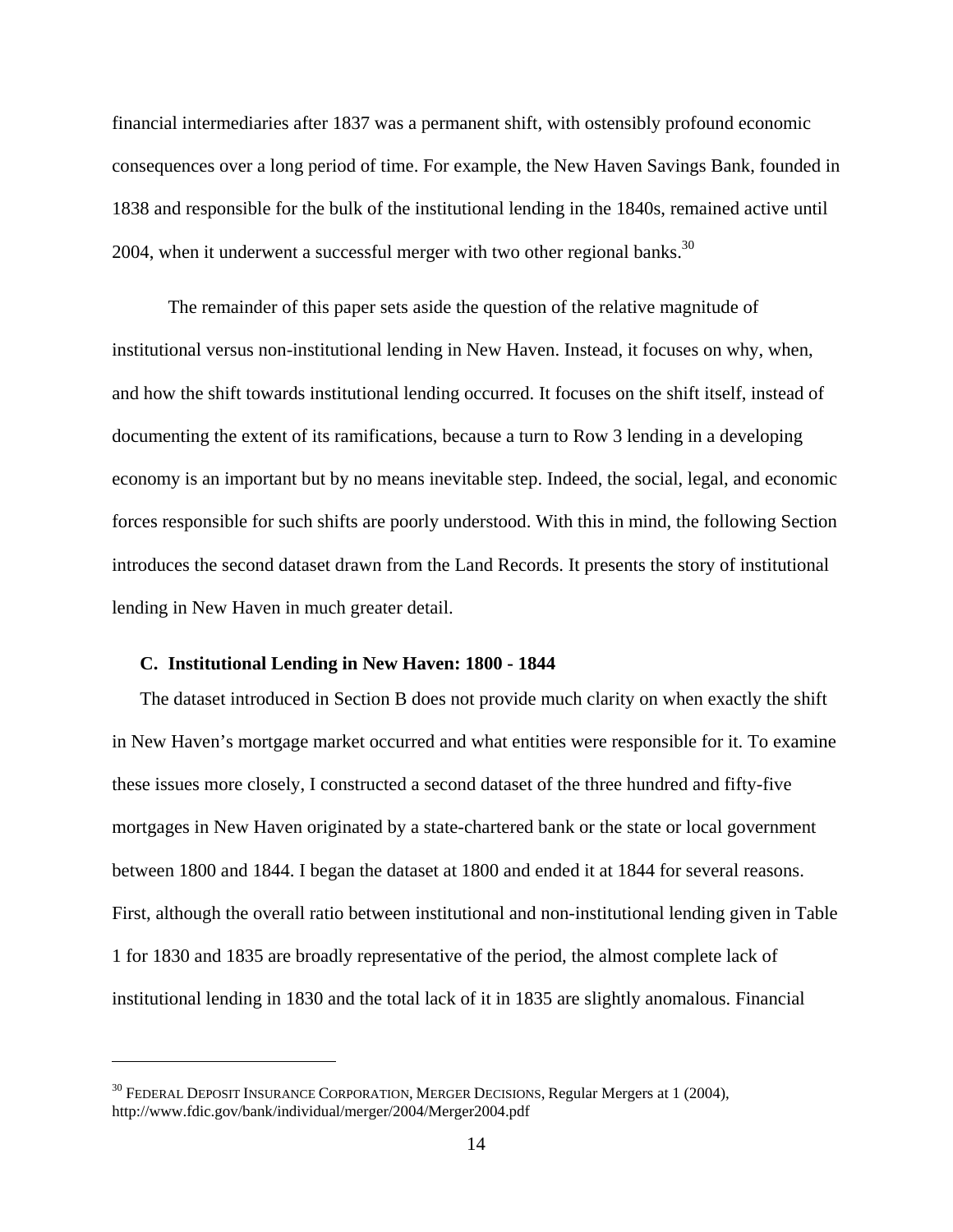intermediaries did make some loans before the late 1830s. To understand institutional lending before 1837 and to see if institutional lending had ever been prevalent in New Haven in the early nineteenth century before 1837, I examined the earliest decades of the century as well. I continued the dataset through 1844 because, as mentioned above, by the mid-1840s the nation's economy was emerging from the economic depression of the late 1830s. Although it may have been useful to continue the dataset further into the 1840s, the New Haven Savings Bank was making so many mortgages by 1845 that assembling data on later years became arduous. A less rigorous review of deeds through the end of the 1840s confirmed that the trends shown in the dataset continued throughout the decade. To construct the dataset, I used the archives' indexes, which list the locations of deeds by grantor and grantee. For each mortgage originated by one of the seven state-chartered banks and two government entities active as mortgagees before 1844, I recorded the date of the mortgage, its amount, its term (if given), all mortgagors, and all mortgagees.<sup>31</sup> Figures 1 and 2 present the results of this primary research, in terms of volume of mortgages originated by institutions and total amount lent:

<u>.</u>

 $31$  I also coded the property description given in the mortgage based on whether it used an address, physical landmarks, neighbors' holdings, or other more technical methods to describe the mortgaged property. Ultimately, I did not use this data in this paper, although most mortgages during the period described the property at issue with reference to streets and neighbor's landholdings.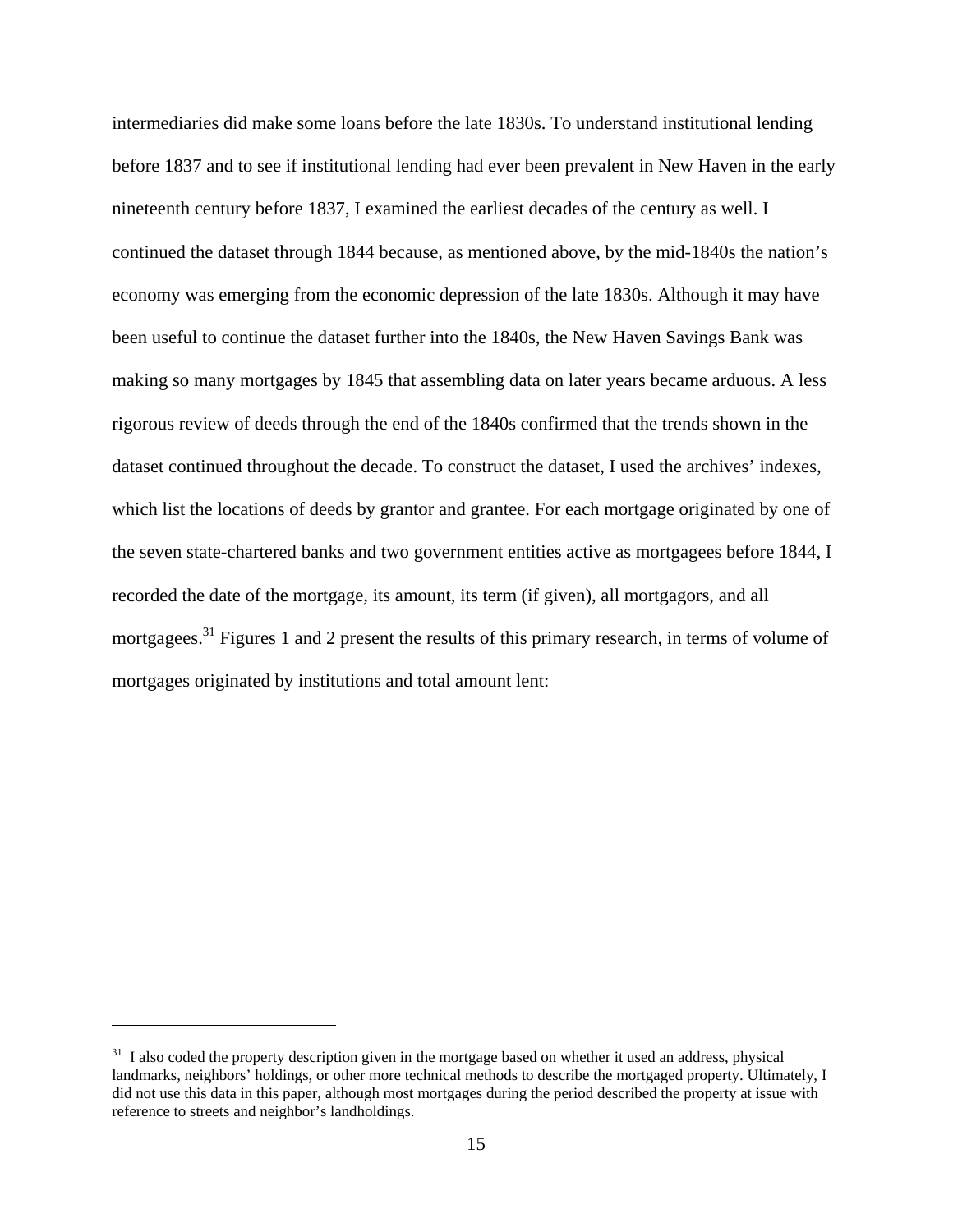

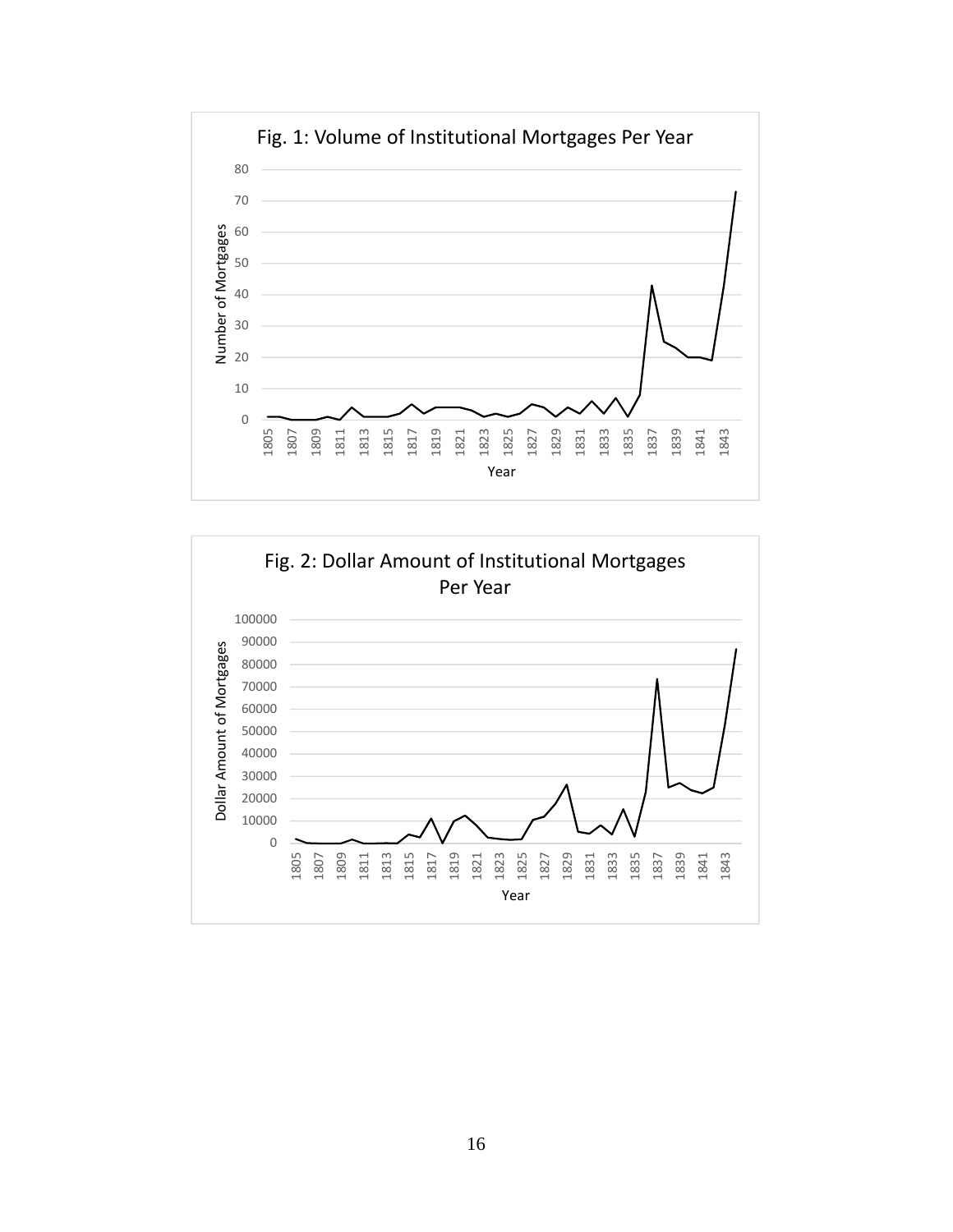These graphs tell the story of Table 2 in greater detail: in the late 1830s and early 1840s, institutional lenders began to make more mortgages and lend out more money overall.<sup>32</sup> But the shift was not as abrupt as Table 2 might make it seem. Institutional lenders were active, although erratically and at relatively low levels, before 1837. Moreover, the increase in institutional lending was not monotonic. After a flurry of loans in 1837, institutional lending fell back, although never to its pre-1837 levels, before picking up steam again in the early 1840s. Further analysis reveals that the 1837 peak was driven by a different lender than the bank driving the rise of institutional lending in the early 1840s. Figures 3 and 4 show institutional lending from 1800 and 1844 broken by mortgagee. The first major institutional player in the New Haven mortgage market was actually the town government:

1

 $32$  A third aspect of this same shift, which is harder to see in Figures 1 and 2, is that the average size of mortgages also decreased after 1837 because the volume of mortgages rose more rapidly than the total amounts loaned out. The social significance of this shift is discussed in greater detail *infra* at Section III.B.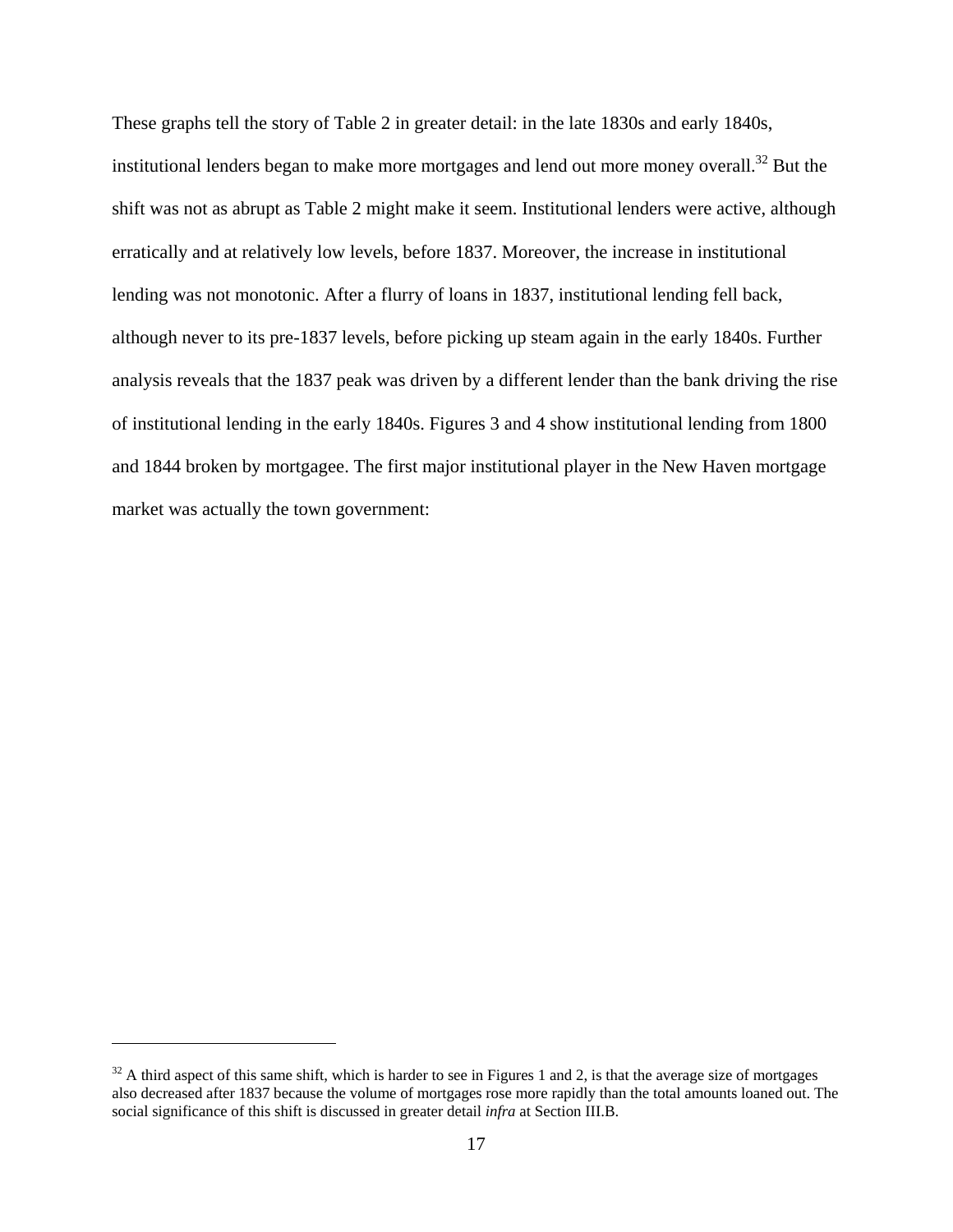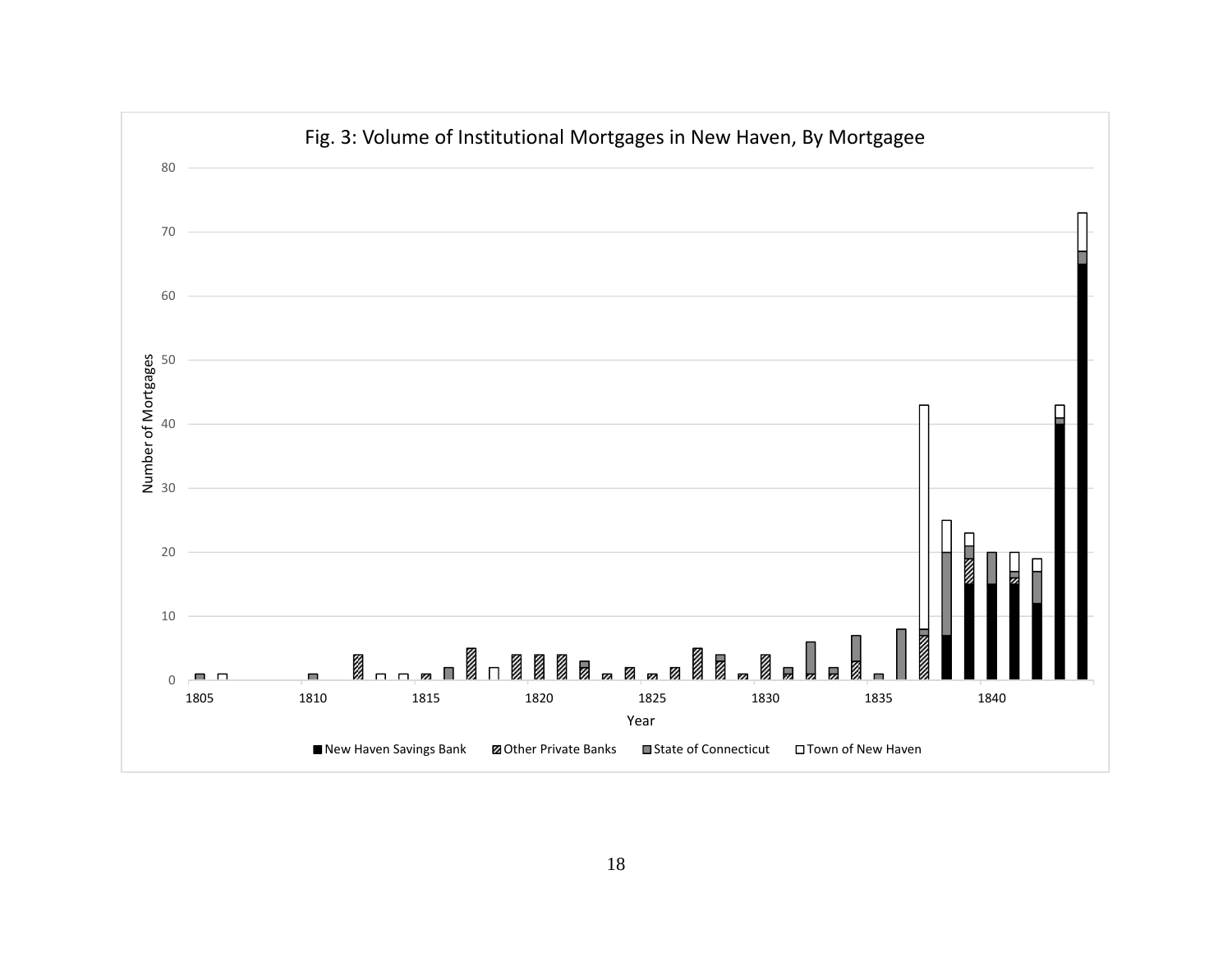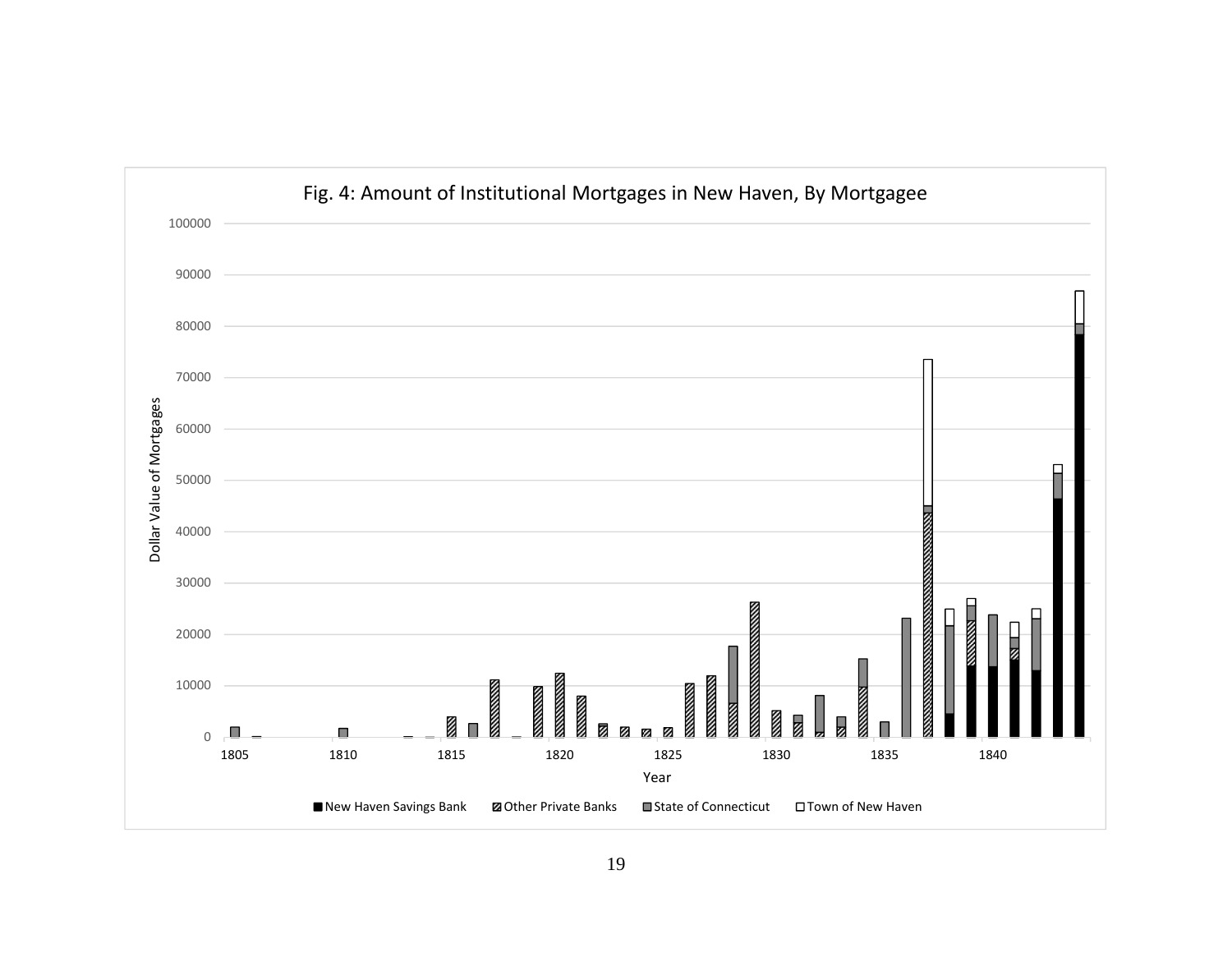While the lending data presented in Figures 1-4 confirm that the city's mortgage market underwent a shift from Row 2 to Row 3 of the capital hierarchy in the late 1830s, they raise several important questions. First, given that banks did make mortgage loans earlier in the nineteenth century, can the shift at 1837 be cast as a discrete step up the capital hierarchy? Second, given that two of the most active institutions in New Haven's mortgage market were public entities, how did governmental activities shape the city's financial development? Finally, why did the change happen when it did? Parts II, III, and IV address these questions.

## **II. Mortgage Lending in New Haven Before 1837**

This Part examines institutional mortgage lending in New Haven before 1837. Section A discusses bank lending activity and considers where pre-1837 bank lending should be categorized within the capital hierarchy. In particular, it asks whether bank lending before 1837 fits with the "insider lending" model of New England banking in the nineteenth century. Section B focuses on mortgage lending by the State of Connecticut before 1837. Although Temin's hierarchy of capital only considers private sources of capital, Section B attempts to characterize the State's lending as Row 2 or Row 3 based on how it located borrowers. Overall, both bank lenders and the State before 1837 are more appropriately categorized as Row 2 lenders because they relied on pre-existing social networks to allocate capital.

#### **A. Bank Lending Before 1837**

One difficulty with casting the shift in 1837 as a progression from Row 2 informal external lending to Row 3 financial intermediary lending is that financial intermediaries were active in the New Haven mortgage market prior to 1837. Early institutional lending complicates the claim that the increased participation by institutional lenders in the late 1830s should be seen as a straightforward step up the capital hierarchy. In particular, it suggests that the shift in 1837 was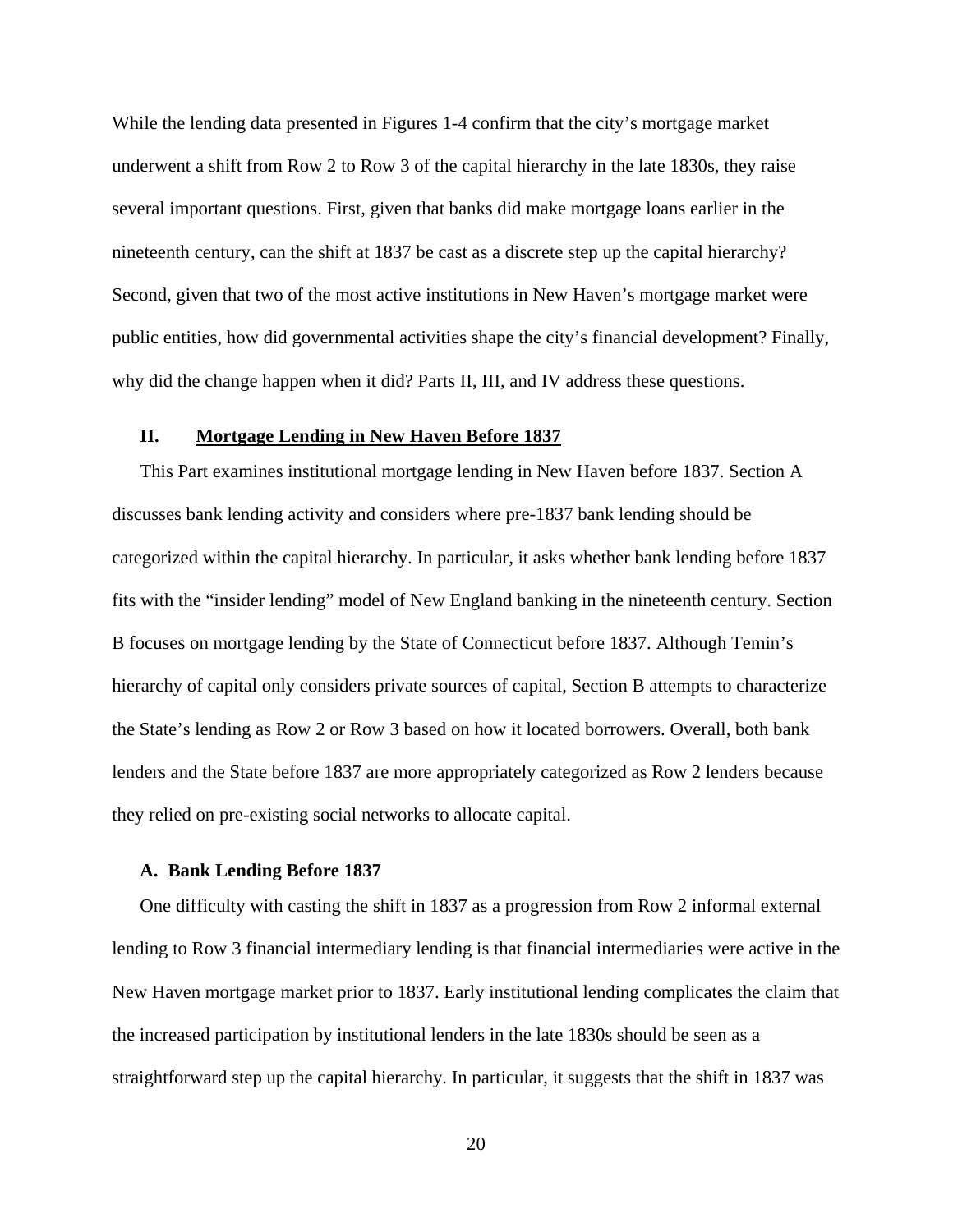more of an acceleration of existing Row 3 activity instead of a discrete transition from Row 2 to Row 3.

However, categorizing early bank mortgages in New Haven as Row 3 activity would be an oversimplification, one that points out imprecisions in the traditional capital hierarchy model. The capital hierarchy model delineates different sources of capital on the theory that each source will pool and lend capital in different ways. For instance, as explained above, how lenders acquire and use information about borrowers is a key distinction between Row 2 and Row 3 activities.<sup>33</sup> The model, as stated by Temin and in Table 1, assumes that financial intermediaries in Row 3 will gather and use information in different ways than private individuals acting as informal external sources of capital in Row 2. But this assumption can break down if financial intermediaries behave in the same way as informal, individual lenders. When banks rely on the same pre-existing social and kinship networks to pool capital and make loans, their loans are more appropriately categorized under Row 2.

In early nineteenth century New England, the prevailing pattern was, in fact, for banks to operate within pre-existing social and kinship networks instead of serving as genuine financial intermediaries that solved information problems using Row 3 methods.<sup>34</sup> Naomi Lamoreaux has dubbed this phenomenon "insider lending" and has documented its dominance throughout New England in the nineteenth century.<sup>35</sup> New England banks were often controlled by socioeconomically privileged families which would use the corporate form to accumulate capital and then direct funds to their own economic projects, making themselves the primary borrowers

1

<sup>&</sup>lt;sup>33</sup> *See* note 21 and accompanying text.<br><sup>34</sup> *See* BODENHORN, *supra* note 10, at 91 ("Records from the period show that many, if not most, banks loaned predominantly to insiders."); LAMOREAUX, *supra* note 12; Temin, *supra* note 18 at 711. 35 *See* LAMOREAUX, *supra* note 12; Naomi Lamoreaux, *Banks, Kinship, and Economic Development: The New* 

*England Case*, 46 J. ECON. HIST. 647 (1986).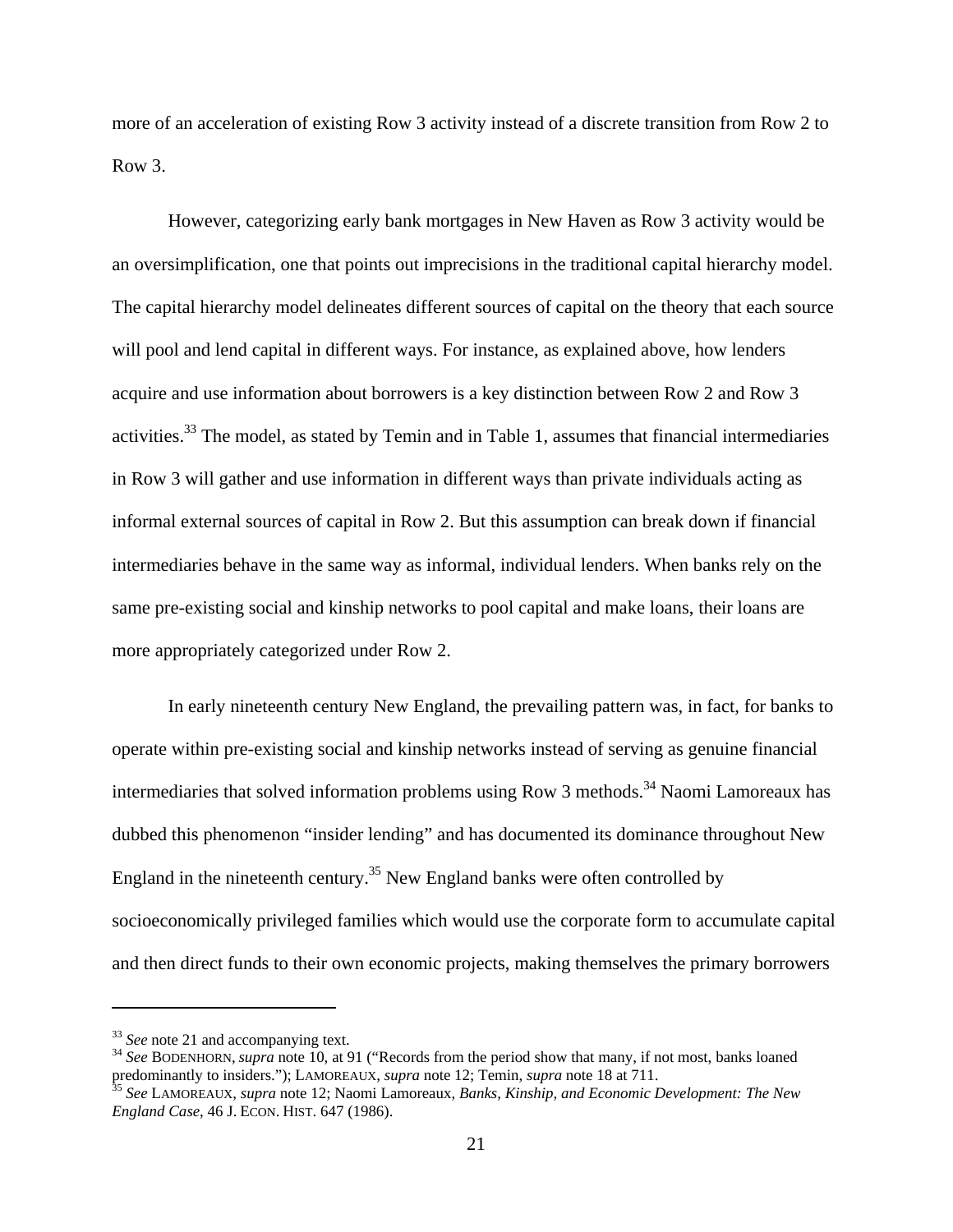of their banks' money. Lamoreaux argues that these insider banks were nonetheless "engines of economic development<sup>35</sup> for the region and thrived in part because they used social and kinship networks to gather information on borrowers and to disseminate information to investors:

[I]t is important to realize that loans to outsiders might [have led] to heavy losses, because it was difficult during this period to obtain accurate information about the creditworthiness of strangers. Indeed, given the generally poor quality of information, the monitoring of insiders by insiders may actually have been less risky than extending credit to outsiders.

. . .

[I]nsider lending also gave investors important information about the contents of banks' portfolios, thus solving [a] problem of asymmetric information . . . . Purchasers of bank stock knew that they were investing in the diversified enterprises of the particular group that controlled the bank, not in some anonymously diversified portfolio.<sup>37</sup>

Within this system, the crucial source of information for borrowers and investors was not the

institutional status and expertise of the financial intermediary, as the capital hierarchy model

imagines in Row 3 lending activities. Instead, the pre-existing social network behind the bank

provided the relevant information, as with informal external sources of capital in Row 2. This is

not just a fine theoretical distinction: modern economic arrangements require financial systems

with the expertise to efficiently evaluate and conduct business with strangers.<sup>38</sup> If financial

intermediaries are simply proxies for pre-existing social networks, they will be unable to sustain

modern economic growth.

So what of New Haven's banks before 1837? Were they insider lenders, more

appropriately placed at Row 2 of the capital hierarchy instead of Row 3? Despite Lamoreaux's extensive research on insider lending, Connecticut banks do not make an appearance in her work.

<sup>&</sup>lt;sup>36</sup> LAMOREAUX, *supra* note 12, ch. 3.<br><sup>37</sup> *Id.* at 79.<br><sup>38</sup> *See* Edmund J. Malesky & Markus Taussig, *Where is Credit Due? Legal Institutions, Connections, and the Efficiency of Bank Lending in Vietnam*, 25 J. LAW, ECON. & ORG. 535 (2009).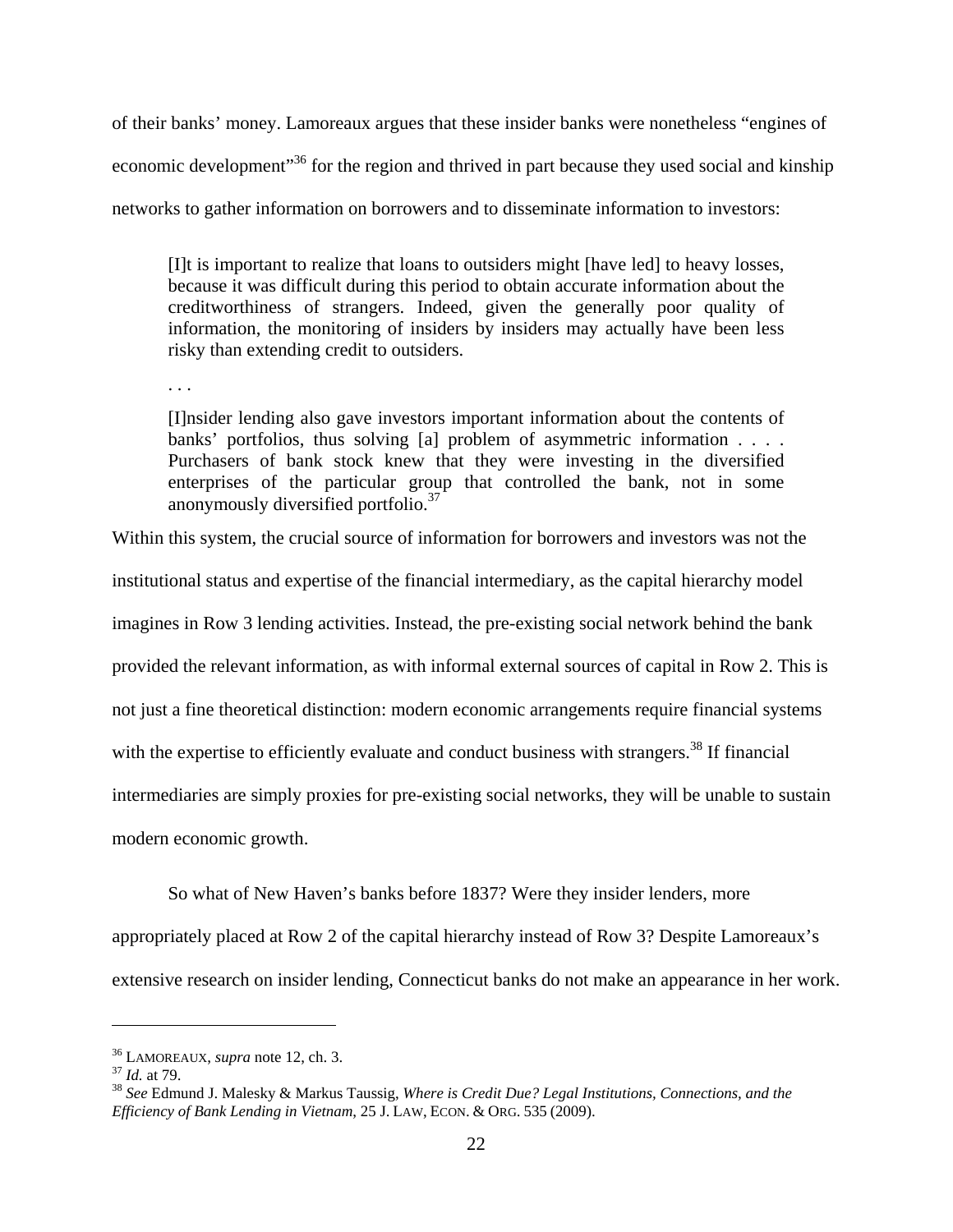Bodenhorn mentions some New Haven banks but also does not focus on Connecticut.<sup>39</sup> Examining New Haven's early nineteenth century mortgage market, then, allows for a chance to test the prevailing account of New England's early banking system. The following Subsections consider the banks that made mortgage loans in the city prior to  $1837<sup>40</sup>$ . The overwhelming majority of these loans, about 87%, came from the New Haven Bank, and its origins and practices receive the most scrutiny. But other bank mortgagees are also discussed in Subsection I.B.2. Overall, New Haven's pre-1837 bank mortgage market fits with the insider lending account of New England banking during this era: mortgage loans were made by institutions controlled by the city's socioeconomic and business elite and for members of this same group.

#### *1. The New Haven Bank*

The New Haven Bank, New Haven's oldest bank and the twelfth oldest bank in the United States,<sup>41</sup> was born at the home of Thomas Atwater, a scion of one of New Haven's most historically prominent families.<sup>42</sup> New Haven residents gathered at a meeting there on February 16<sup>th</sup>, 1792, to draft a petition to the Connecticut General Assembly to charter a bank in New Haven.<sup>43</sup> The petition was approved later that year.<sup>44</sup>

<sup>&</sup>lt;sup>39</sup> BODENHORN, *supra* note 10, at 72, 86.<br><sup>40</sup> The city's ill-fated first mutual savings bank, the Savings Bank of New Haven, made two mortgage loans during this period. Because of the later success of the New Haven Savings Bank, the city's second mutual savings bank, these two mortgages and the short and unhappy life of the Savings Bank of New Haven are discussed in Section III.B instead of here.<br><sup>41</sup> Sylla, *supra* note 15, at 78 tbl.3.2.

<sup>&</sup>lt;sup>42</sup> WILLIAM F. HASSE, A HISTORY OF BANKING IN NEW HAVEN CONNECTICUT 5-6 (1946) (citing an advertisement in *The Connecticut Journal* on Feb. 15th 1792).

<sup>&</sup>lt;sup>43</sup> *Id.* At the time, the legislature had to pass a specific act to create a banking corporation. In practice, however, this was not much of a barrier. New England had a de facto "free banking" system by the early nineteenth century meaning that state legislatures generally granted charters to just about anyone who petitioned for one. *See* Wallis, *Answering Mary Shirley's Question*, *supra* note 10, at 111. 44 *See* HASSE, *supra* note 42, at 6.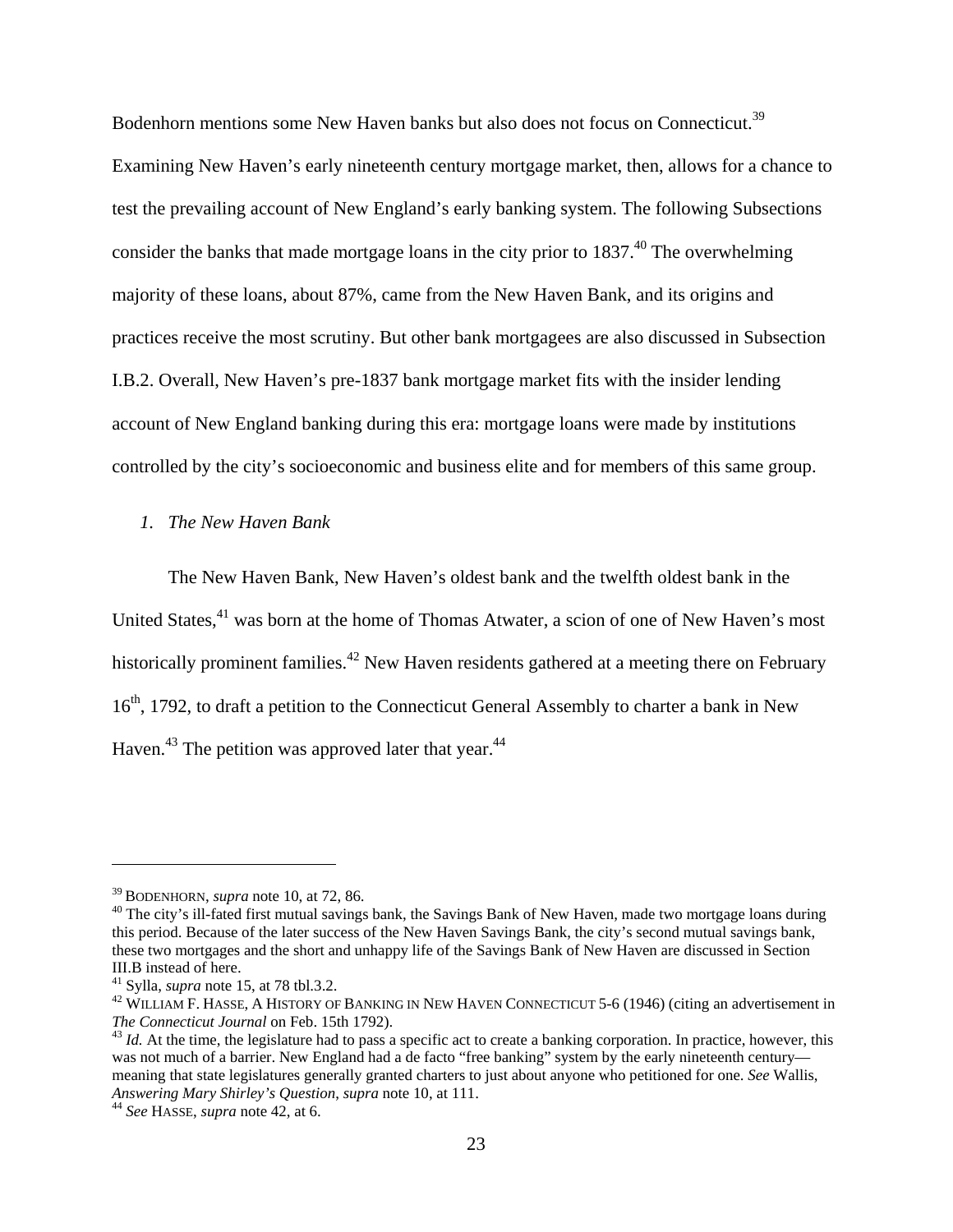The New Haven Bank accumulated capital through sale of stock, which its Act of Incorporation set at two hundred dollars per share.45 The Act of Incorporation also established that the Bank would be led by a nine-person Board of Directors, voted into office by its shareholders.46 The Bank's Directors not only controlled the Bank but also likely served as major sources of capital for it. Its Boards during the early nineteenth century were made up of the city's social and business leaders: the annual results of its internal elections read like a who's who list of New Haven's patrician elite.47 Moreover, despite a provision in its Act of Incorporation requiring that "[n]ot more than three fourths of the directors in office, shall be eligible as directors the next succeeding year,"<sup>48</sup> the Board's membership was quite stable across the early nineteenth century.<sup>49</sup> Many of the Bank's Directors shared the same last name.<sup>50</sup>

It is unsurprising that the oldest bank in New Haven would be helmed by the city's elite—the composition of its borrowers is the real test of insider lending.<sup>51</sup> Outright kinship bonds appear to have existed between the Bank's Directors and its mortgagees in 28% of its mortgage loans before  $1837$ <sup>52</sup> While this is on the low end of Lamoreaux's examples, it still represents a significant portion of the Bank's mortgage portfolio.<sup>53</sup> Other details suggest that,

 $^{45}$  Zephaniah Swift, The Public Statute Laws of the State of Connecticut, as Revised and Enacted by THE GENERAL ASSEMBLY, IN MAY 1821 69 (1821), http://galenet.galegroup.com/servlet/

MMLP?af=RN&ae=DT103919042&srchtp=a&ste=14.<br><sup>46</sup> *Id.* at 69-70. Each Director had to be a shareholder of the Bank as well.

<sup>&</sup>lt;sup>47</sup> *See* Record Books of the New Haven Bank (on file at the New Haven Museum). <sup>48</sup> SWIFT, *supra* note 45 at 70.

<sup>&</sup>lt;sup>49</sup> Record Books, *supra* note 47. Caleb Brintwall, for instance, left the Board in 1838, only to return in 1840.<br><sup>50</sup> *Id*. For instance, Stephen Huggins was a Director in 1822; Henry Huggins was a Director in 1836.<br><sup>51</sup>

lending.

 $52$  I calculated this number by comparing the last names of pre-1837 mortgagees with the last names of Directors for this period. 11 out of the Bank's 39 mortgages between 1800 and 1837 went to individuals who shared a surname with a past or future Director. This estimate may be conservative because loans to businesses were coded as nonkinship loans, although kinship ties may have existed between business leaders or firms may have had interlocking Boards.

<sup>53</sup> While Lamoreaux reports examples in this neighborhood, she also finds instances of extremely high rates of insider lending. *See* LAMOREAUX, *supra* note 10, at 15-17, 16 n.13. However, in some of the highest cases she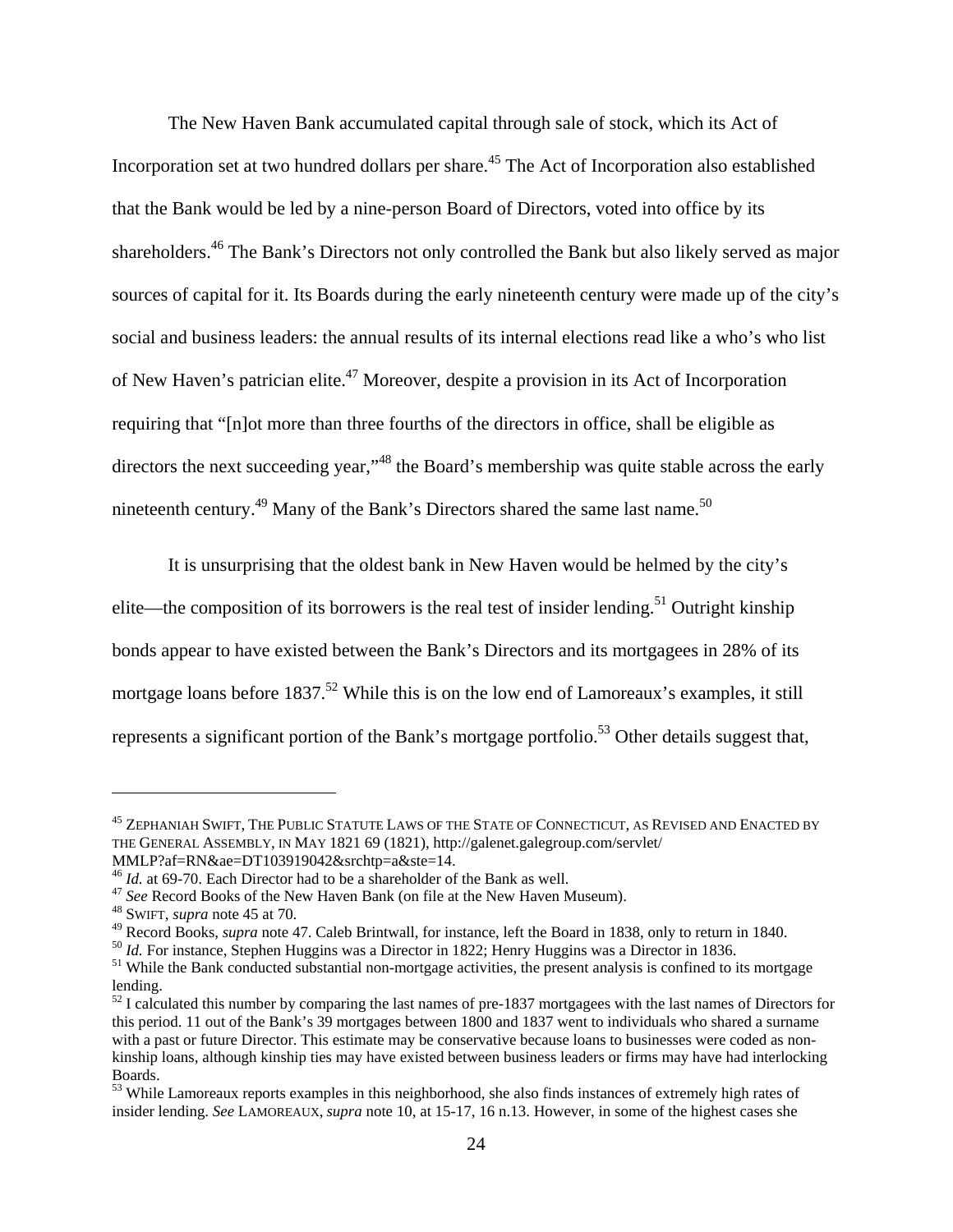even when Directors were not related by blood to the Bank's mortgagees, its borrowers were drawn from a wealthy, sophisticated segment of New Haven society. First, the loans were relatively large, averaging \$2,358 dollars, a large sum of money at the time.<sup>54</sup> Because borrowers had to put up sufficient real estate to secure these large loans, most likely only members with considerable wealth and social status received them. Few residents of New Haven had "new brick dwelling houses" like the ones mortgaged by Ira Atwater and Addin Lewis in 1826 and 1827.<sup>55</sup> Second, the terms and structure of many of the loans were sophisticated, in that they varied loan-to-loan and could grow quite complex. For instance, the Bank made a bundle of loans worth \$3,400 to Russell Hotchkiss and Walter Buddington in 1817, but secured them with a single piece of real estate.<sup>56</sup> In addition, in contrast to many post-1837 institutional mortgages, the terms of the Bank's mortgages were not standardized, suggesting that they resulted from specific negotiations between the Bank and savvy customers.<sup>57</sup> In 1821, for example, the New

found, banks were controlled by specific families. For instance, up to 84% of one Rhode Island's banks loans were to "three interrelated families that controlled the bank." *Id.* at 16. The New Haven Bank does not seem to be so firmly under the control of a single kinship group.<br><sup>54</sup> Database of Institutional Mortgages 1800-1844 (on file with author).

 $55$  Mortgage Deed at Vol. 74, p.  $\frac{444}{444}$  (Aug 28, 1827); Mortgage Deed at Vol. 74, p. 268 (Sept. 14, 1826); Mortgage Deed at Vol. 74, p. 276 (Oct. 4, 1826).

<sup>56</sup> Mortgage Deed at Vol. 66, p. 91 of Land Records (Sept. 30, 1817).

<sup>&</sup>lt;sup>57</sup> By current standards, most of the mortgages in New Haven in the early nineteenth century were very short-term, many coming due in a matter of months. This is consistent with American antebellum banking more broadly. *See*  BODENHORN, *supra* note 10, at 55 tbl. 3.1. However, renewals appear to have been common practice during this period as well, although there was substantially more regional variation in this respect. *Id.* at 56. Renewal rates in New Haven are unclear as few of the promissory notes associated with the mortgage deeds survive. However, a promissory note issued by the New Haven Savings Bank in 1843 that includes the actual repayment schedule of the loan suggests that banks were comfortable with renewals and that the short terms of some loans were not as harsh as they appeared: the borrower of the surviving note did not begin to make principal payments until 1851, despite the note being "payable on demand, for value received." *See* Promissory Note between New Haven Savings Bank and unknown individual, October 6th, 1843, New Haven Historical Society, Manuscript File # 76, Box 4, Folder A. Moreover, analysis of releases for some of the mortgages in this paper's database suggest that many loans were not repaid on time or were renewed. This analysis is inconclusive, however, because the Land Records do not contain an associated release for every mortgage deed. It should also be noted that interest rates were largely set by usury laws during this period. The mortgage deeds do not contain interest rates for their associated loans, but, most likely, all of the loans were close to the legal limit of 6%. For an extended discussion of the effects of usury laws and interest rates in antebellum capital markets, including New England, see BODENHORN, *supra* note 11, ch. 4.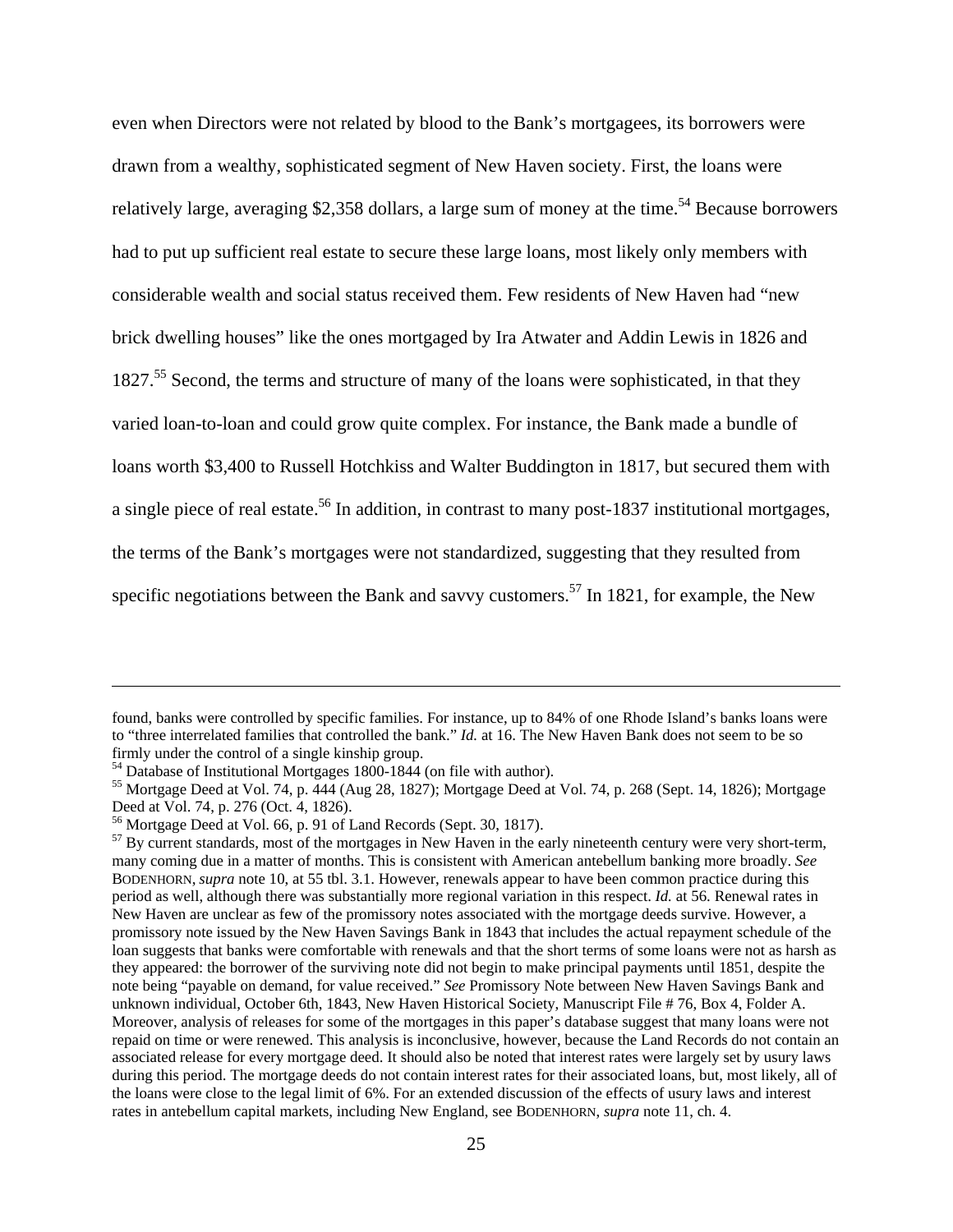Haven Bank made four mortgages, none of which became payable on the same schedule.<sup>58</sup> Finally, several of the Bank's loans were used to finance manufacturing activities, such as two mortgage loans totaling \$7,000 to the New Haven Fontine Company in 1827 and 1828.<sup>59</sup> Manufacturing was not yet well-established in New Haven at the time and, while there were certainly failed manufacturing ventures, participation in early industry as an entrepreneur suggested above-average financial resources and social capital. In sum, then, the mortgage activities of the New Haven Bank and, by extension, most of the mortgage lending made in the town prior to 1837 were not accessible to individuals outside of the city's socioeconomic elite. Although only 28% of the mortgage loans were prototypical examples of insider lending—loans where some kinship relationship existed between the borrower and the bank Board—other attributes of the loans place them within insider networks.

## *2. Other Bank Lenders*

 $\overline{a}$ 

Few banks besides the New Haven Bank were active in the mortgage market before 1837. However, loans made by these other banks appear to be even more embedded in preexisting social and economic arrangements. The only years with significant mortgage lending activity by other banks were 1812 and 1829.<sup>60</sup> In 1812, the Bank of Bridgeport made a \$15,000 loan to Elisha Atwater, Ward Atwater, and Henry Daggett: the purpose of this loan is unclear, but its size and the involvement of the Bank of Bridgeport were anomalous.<sup>61</sup> The Atwaters and Daggetts were socially prominent families within the New Haven community, and both were

<sup>58</sup> *See* Mortgage Deed at Vol. 69, p. 116 of Land Records (Feb. 21, 1821); Mortgage Deed at Vol. 70, p. 218 of Land Records (Dec. 11, 1821); Mortgage Deed at Vol. 70, p. 317 of Land Records (Dec. 11, 1821); Mortgage Deed at Vol. 70, p. 322 of Land Records (Dec. 27, 1821).

<sup>59</sup> Mortgage Deed at Vol. 75, p. 103 of Land Records (Nov. 23, 1827); Mortgage Deed at Vol. 75, p. 171 of Land Records (July 18, 1828).

<sup>60</sup> *See* Figure 4 *supra*. Again, the two much smaller mortgages made by the Savings Banks of New Haven are not discussed here but are considered *infra* at Section II.A.<br><sup>61</sup> Mortgage Deed at Vol. 60, p. 485 of the Land Records (Dec. 8, 1812).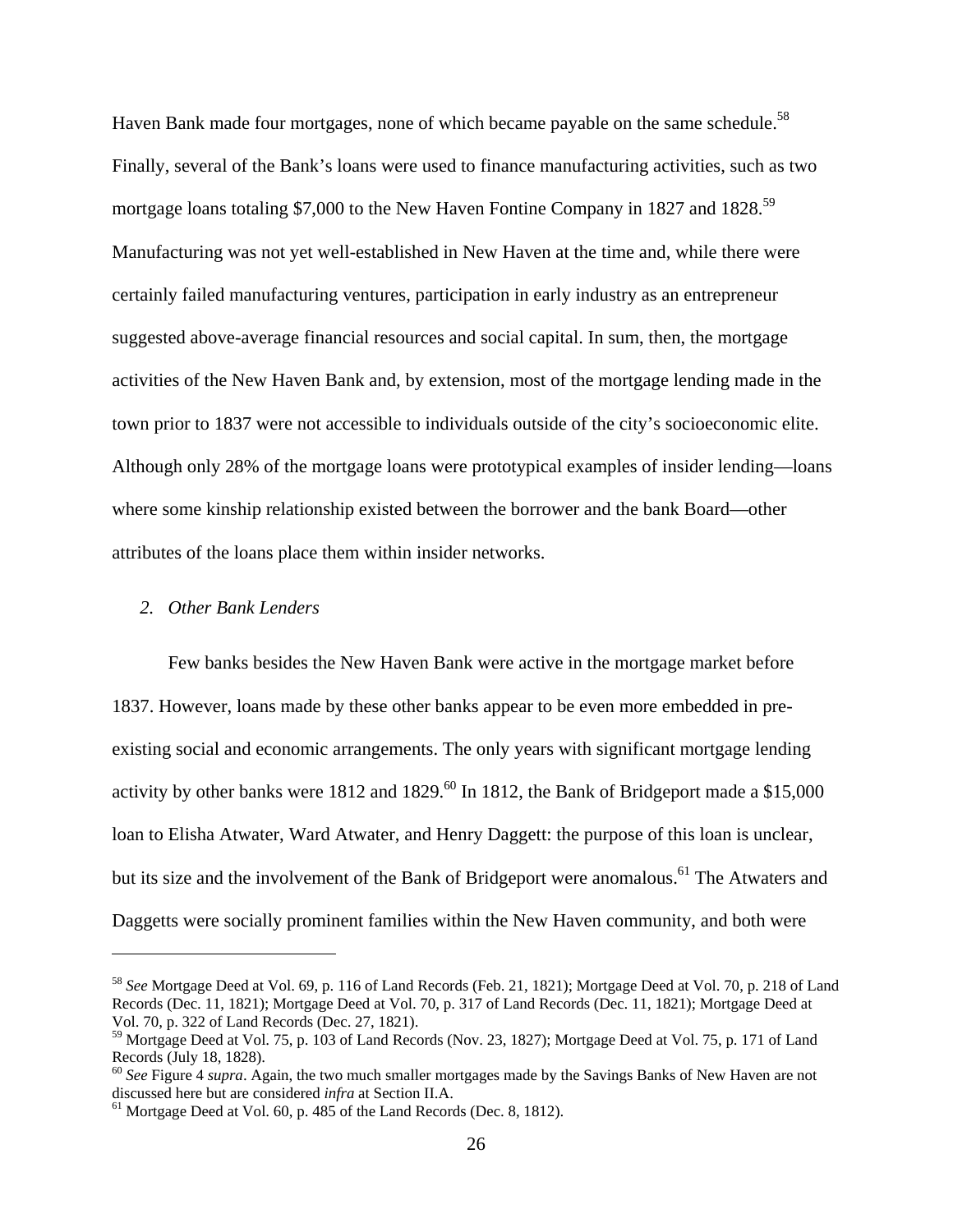represented on the Board of the New Haven Bank.<sup>62</sup> In 1829, the Mechanics Bank of New Haven, which had been chartered in 1824 to finance the Farmington Canal, technically made a \$26,328 mortgage loan to the Farmington Canal Company.<sup>63</sup> The Company mortgaged basically the entire canal and threw in a wharf for good measure.<sup> $64$ </sup> The Mechanics Bank would eventually place \$200,000 of its roughly \$500,000 capital stock in ownership of the Farmington Canal Company; after the Canal failed, the bank had to write down this investment, a huge loss.<sup>65</sup> Because of the Bank's significant ownership interest in the Canal, the Canal's fraught history, and the significant assets transferred in the 1829 mortgage deed, it is not clear exactly how to interpret the canal mortgage—it was likely part of a larger, complex financing arrangement between the Mechanics Bank and the Farmington Canal Company. Regardless of the details of any such arrangement, it seems safe to cast the loans made by the Mechanics Bank and the Bank of Bridgeport as complicated, commercial mortgages that came out of pre-existing social and economic relationships.

Overall, this Section's examination of mortgage lending by banks in New Haven before 1837 affirms the characterization of the later shift in the market as a step up the capital hierarchy, with the important caveat that banks can exist but nonetheless operate more like friends and family of borrowers than as impersonal financial intermediaries relying on expertise to interact with unknown economic actors. New Haven's banks before 1837 were profoundly patrician and more representative of Row 2 of the capital hierarchy than Row 3. However, to fully judge the shift as a step up the hierarchy, it is necessary to establish that the loans after 1837 were not of the same patrician character. Part III undertakes this analysis. Before moving on to this question,

<u>.</u>

<sup>62</sup> *See* Record Books *supra* note 47. 63 HASSE, *supra* note 42 at 21; Mortgage Deed at Vol. 77, p. 437 of the Land Records (Aug. 13, 1829). 64 *Id.* 65 HASSE, *supra* note 42 at 22-23.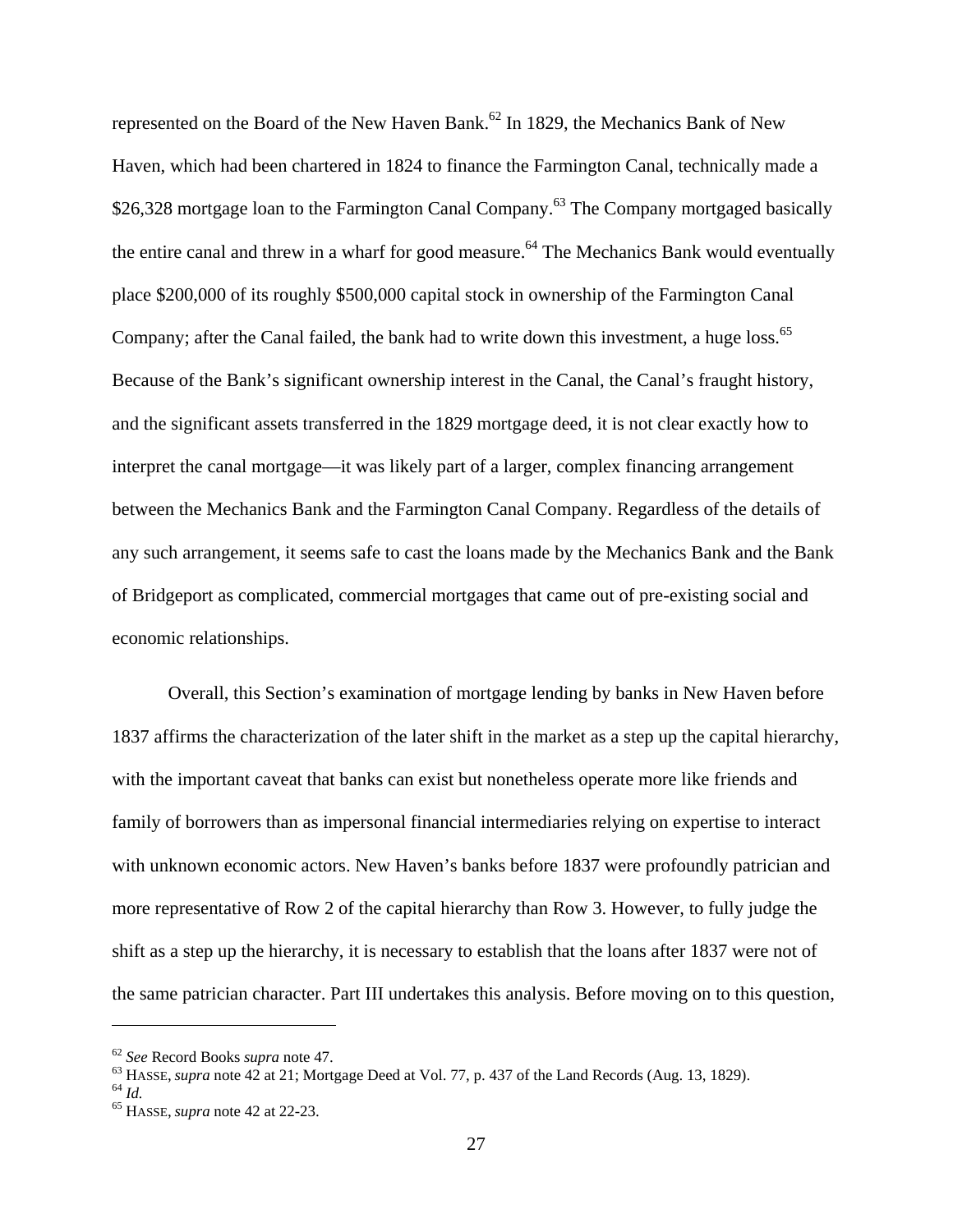however, an important and largely unexplored historical wrinkle in New Haven's financial development must be addressed: Section B considers the role of the State of Connecticut as an important mortgage lender in New Haven before 1837

#### **B. State Lending Before 1837**

The most significant difficulty with applying the capital hierarchy framework to the development of New Haven's early nineteenth century mortgage market is that a substantial volume of loans in the city were made by economic actors that do not appear in the hierarchy state and local governments. In particular, before 1837, the State of Connecticut was the largest and most frequent mortgagee in the city after the New Haven Bank.<sup>66</sup> Its method for pooling and disseminating capital, however, was starkly different from the other sources of capital given in Table 1. Although Sirri and Tufano briefly discuss economic pooling by governments, they do so primarily in the context of socialist and centrally planned economies,<sup>67</sup> and Temin does not include pools of capital assembled by governments in the hierarchy of capital.<sup>68</sup> However, it appears that government capital played a significant role in New Haven's economic and financial development. Accordingly, this Section considers how the State pooled the capital used in its pre-1837 loans and how it solved information problems in choosing borrowers.

The classic method by which governments pool capital is taxation. However, taxation is fundamentally redistributive: it uses the coercive power of the state to reallocate wealth within society. This was not the State of Connecticut's project in making mortgage loans in the early nineteenth century. Even if the political will had existed for such an arrangement, there was not a

<sup>66</sup> *See supra* Figures 3, 4. Database, *supra* note 54. The Town of New Haven also technically made five loans during this period, but their average size was barely \$100, and they are not discussed here. 67 *See* Sirri & Tufano, *supra* note 17 at 99. 68 Temin, *supra* note 18, at 705.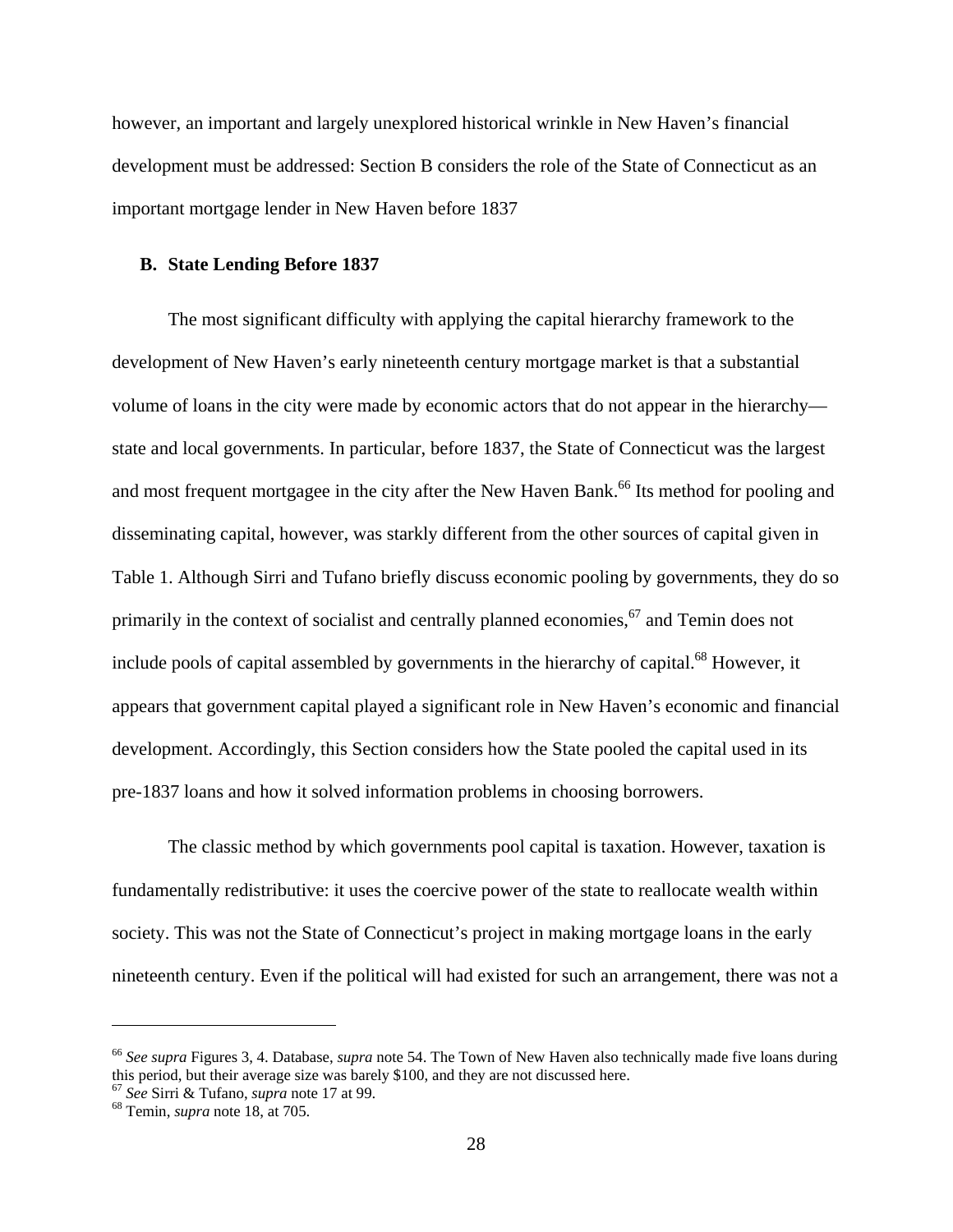great deal of wealth to reallocate so early on in the state's development. Instead, the State's mortgage lending activities were one way it injected into Connecticut's economy a large pool of capital it had assembled outside of it—not through taxation, but conquest. Explaining the State's capital pooling methods requires a digression through deep American history and, briefly, back to the Old World.

In Connecticut's original 1662 charter, King Charles II granted the colony

all that Part of Our Dominions in New-England in America, . . . on the South by the Sea; and in Longitude as the Line of the Massachusetts-Colony, running from East to West, That is to say, From the said Narraganset-Bay on the East, to the South Sea on the West Part . . . <sup>69</sup>

The "South Sea" referred to the Pacific Ocean, although, even from a European's perspective, Charles could only grant the land up to the Mississippi River. Thus, the earliest version of Connecticut stretched westward in a long strip through present-day New York, Pennsylvania, Ohio, Indiana, and Illinois. Over time Connecticut's claims to these lands conflicted with those of New Yorkers and "Pennamites," residents of present-day Pennsylvania. At various points, disputes over the lands boiled over into armed conflict, although the "battles" of the Pennamite-Yankee War were far from spectacular.<sup>70</sup> In 1782, a Court of Commissioners appointed by the Continental Congress sided with the Pennamites, awarding the Wyoming River Valley to Pennsylvania.<sup>71</sup> Apparently in recompense, when Connecticut ceded its other western claims to

<sup>&</sup>lt;sup>69</sup> CHARTER OF CONNECTICUT (1662), http://avalon.law.yale.edu/17th\_century/ct03.asp.<br><sup>70</sup> *See* Anne M. Ousterhout, *Frontier Vengeance: Connecticut Yankees vs. Pennamites in the Wyoming Valley*, 62<br>PENN. HIST. 330 (1995)

 $^{71}$  Frederick W. GNICHTEL, THE TRENTON DECREE OF 1782 AND THE PENNAMITE WAR 8-9 (1920), https://archive.org/stream/trentondecreeof100gnic#page/8/mode/2up.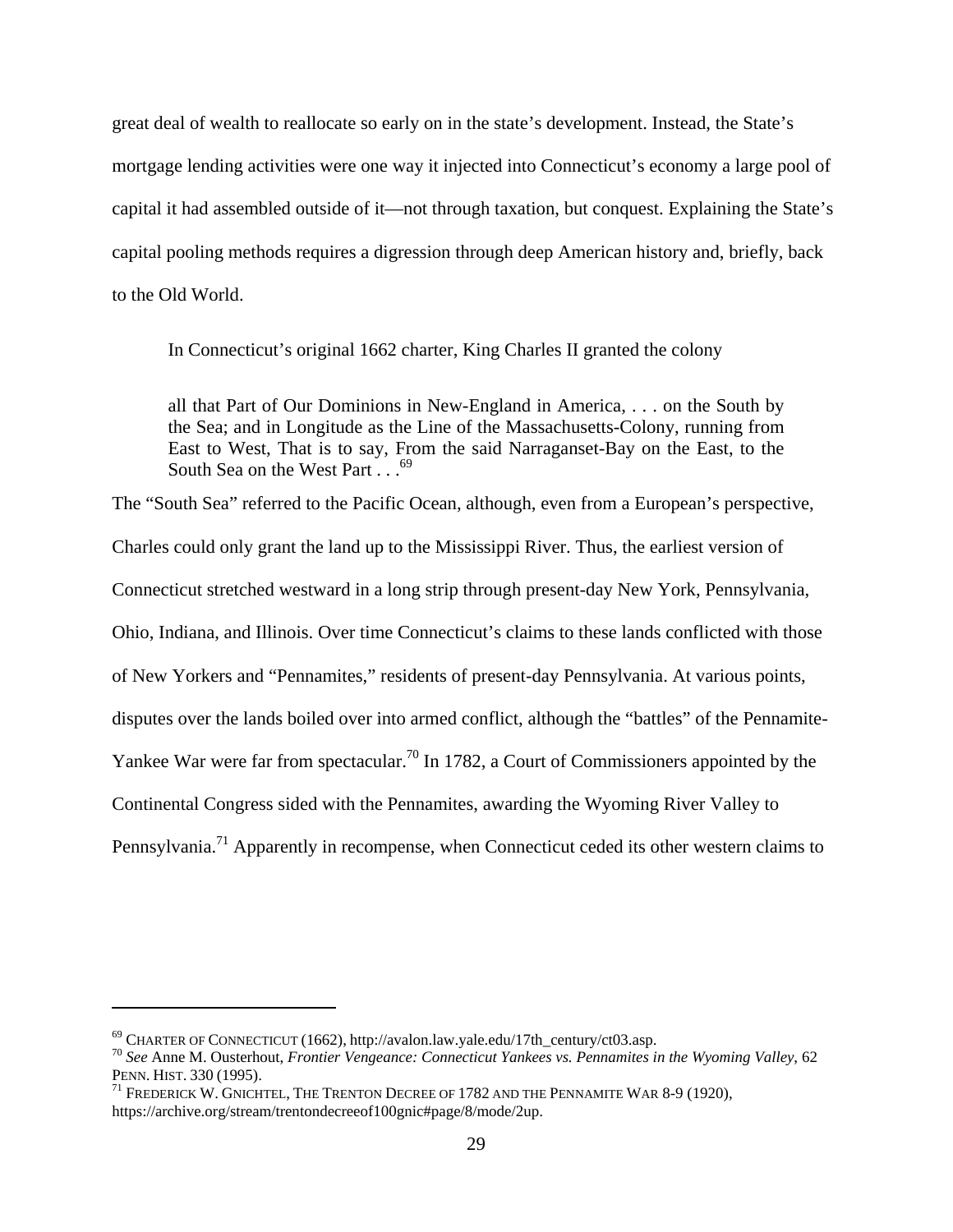the Continental government in 1785, it was allowed to keep 3.3 million acres of its originally chartered territory, the so-called "Connecticut Western Reserve."72

In 1795, the State sold the Connecticut Western Reserve for \$1.2 million, a huge pool of capital at the time, to a group of speculators operating as the Connecticut Land Company.73 However, at the time of sale, neither the State, the federal government, nor any settler held clear title to the Reserve. Native Americans remained in possession of most of the lands into the early nineteenth century. The Supreme Court would not definitively settle the issue of Native title to Western lands until its 1823 *Johnson v. M'Intosh* decision, which danced around the reality of European armed conquest before finally stating that "the exclusive right of extinguishing the title which occupancy gave to [Native Americans] . . . . [has] been maintained and established as far west as the river Mississippi, by the sword."<sup>74</sup> The Connecticut Land Company began to survey and divide the Western Reserve into townships in 1796, claiming that it paid the Native Americans for their land as it did so—apparently giving them less than the \$1.2 million it had already paid Connecticut.<sup>75</sup> Native title may not have been legally extinguished until the Treaty of Fort Industry in 1805, which was the result of armed conflict.<sup>76</sup> From one perspective, then, Connecticut got the money for its nineteenth century mortgages in New Haven through theft, in that it sold someone else's land and then allowed the buyers to violently drive the original owners from the premises.

 $72$  Deed of Cession of Land from Connecticut to the United States (1786), http://www.fold3.com/document/6603899/.

<sup>73</sup> *See* CLAUDE L. SHEPHARD, THE CONNECTICUT LAND COMPANY: A STUDY IN THE BEGINNINGS OF COLONIZATION OF THE WESTERN RESERVE 71-72 (1916), https://archive.org/stream/connecticutlandc00west#page/70/mode/2up.<br><sup>74</sup> Johnson v. M'Intosh, 21 U.S. (8 Wheat) 543 (1823).<br><sup>75</sup> See SHEPHARD, *supra* note 73, at 74.

<sup>&</sup>lt;sup>76</sup> See Treaty with Wyandot, July 4, 1805, 7 Stat. 87, *in* 2 INDIAN AFFAIRS: LAWS AND TREATIES 77-78 (Charles J. Kappler ed., 1904), http://digital.library.okstate.edu/kappler/Vol2/treaties/wya0077.htm.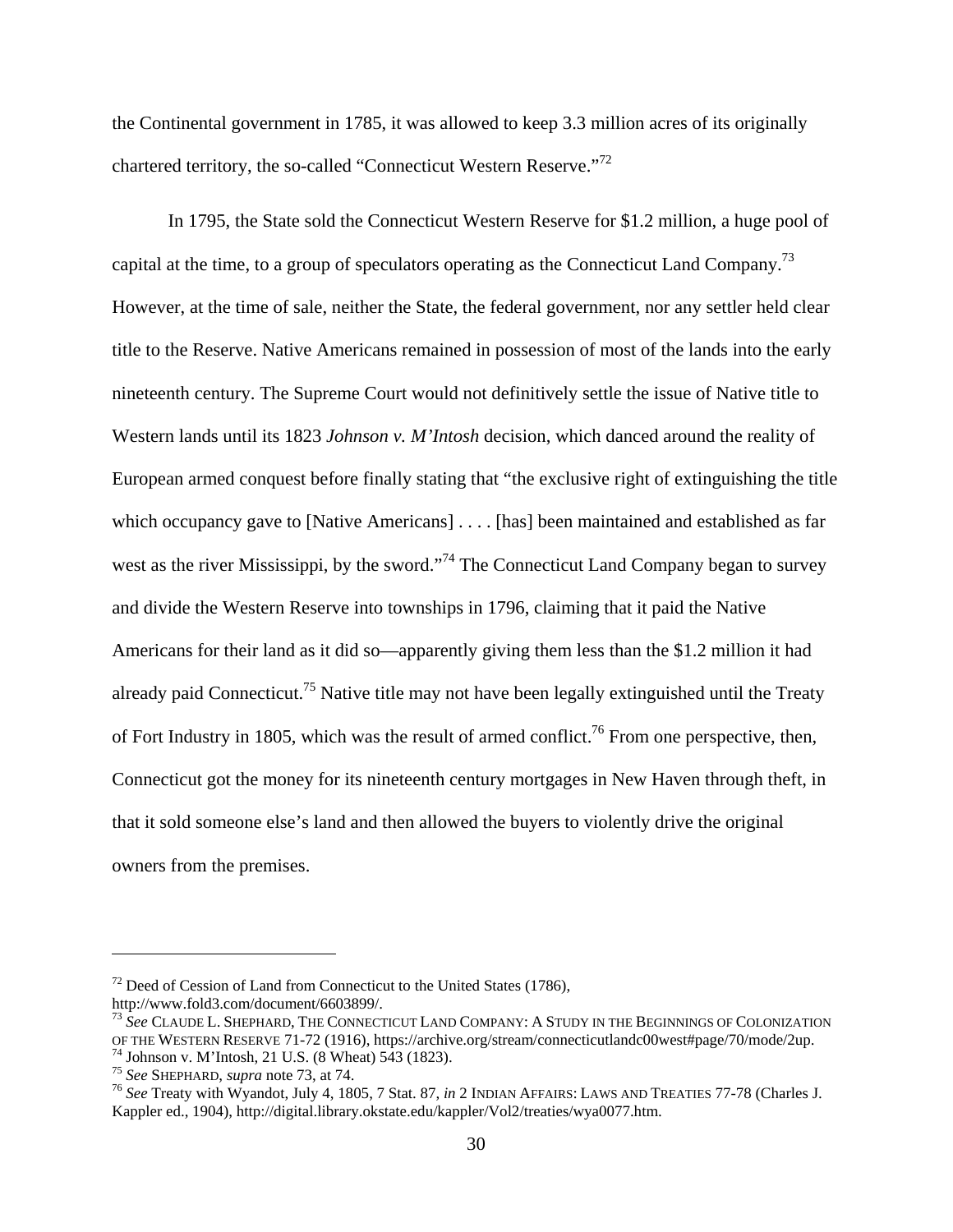However the (il)legal details of Connecticut's land sale are described, the State appears to have made prudent decisions with the proceeds. It created the Connecticut School Fund, which made loans and investments, including mortgages in cities like New Haven.<sup>77</sup> By statute, "the nett amount of interest received yearly on said fund, [was] to be distributed, for the benefit of the public or common schools."78 The School Fund is significant not only because it was an unusual mechanism of public finance but also because of the State's active participation in the capital markets. Essentially, to fund one of North America's earliest public school systems, the State of Connecticut functioned as a relatively large bank.79 The Fund's existence also underscores one of the most important facts of early American history: the States, although largely industrially undeveloped by the end of the seventeenth century, were nonetheless wealthy in one crucial respect—land.

 In practice, the School Fund operated as one of the nation's earliest administrative agencies.<sup>80</sup> It was headed by a Commissioner, who took the oath prescribed in the State Constitution for executive officers and was among the State's highest paid salaried officials.<sup>81</sup>

<sup>&</sup>lt;sup>77</sup> See HARRIET TAYLOR UPTON & HARRY GARDNER CUTLER, HISTORY OF THE WESTERN RESERVE (1910).<br><sup>78</sup> See SWIFT, *supra* note 45 at Title 84, Chapter II, *An Act relating to the School-Fund*. Although the schools statute also provided for a general tax as a source of school financing, it stated that "whenever, in any year, the amount of interest arising from the school-fund, and to be divided to the school societies, shall exceed sixty-two thousand dollars, the amount of such excess shall, for said year, so far diminish the sum hereby appropriated, from the avails of the state tax." *Id.* at Ch. I. Thus, the Fund was legally the primary source of funding for Connecticut's first public schools. The size of the School Fund's returns for this period are unclear, so the Fund's interest may never have decreased the tax. However, it would have taken only slightly more than a five percent return on the Fund's initial \$1.2 million dollars to clear sixty-two thousand dollars in interest. Accordingly, the Fund may have been the primary source for school funding in practice as well as in theory.

<sup>&</sup>lt;sup>79</sup> Unlike other banks of the period, however, the School Fund did not issue currency. Connecticut's Upper House voted down a proposal to charter a true Bank of the State of Connecticut in 1806. See HASSE *supra* note 42  $^{80}$  See William J. Novak, The People's Welfare: Law and Regulation in Nineteenth Century America (1996). Novak has claimed that the "first real administrative agencies in the United States" were state and local boards of health founded in Massachusetts, New York, and Pennsylvania in the late eighteenth and early nineteenth century. While the School Fund Commissioner could not promulgate regulations to the extent of these boards, the other administrative attributes of the office suggest it may also be a contender for this distinction.

<sup>81</sup> *See* SWIFT, *supra* note 45 at Title 84, Chapter II, *An Act relating to the School-Fund*; *See* SWIFT, *supra* note 45 at Title 83, *An Act for regulating Salaries and Fees*. The Commissioner was paid \$1,000 a year from the Fund. It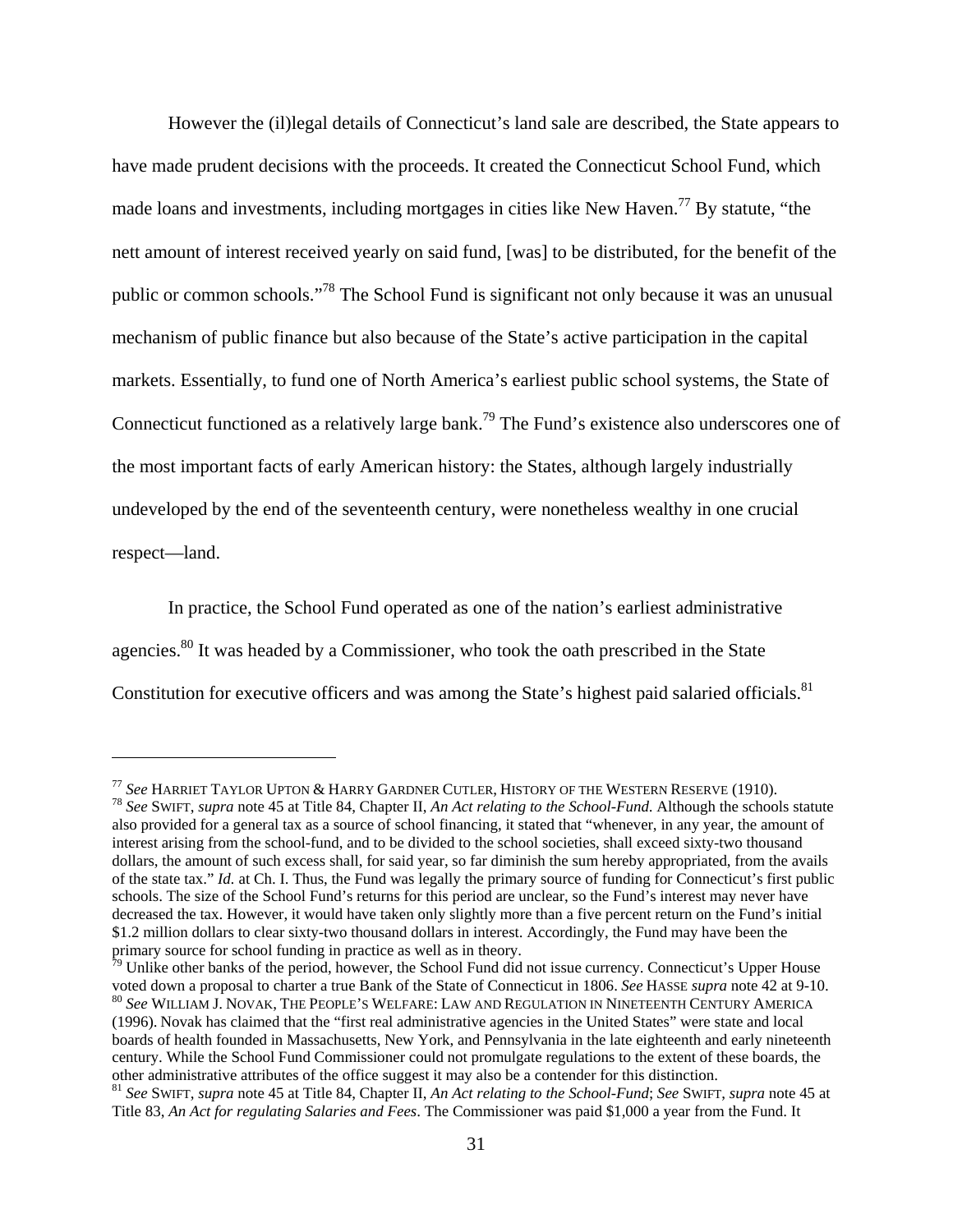The Commissioner apparently had real discretion, and neither the General Assembly nor the governor seem to have given specific guidance on which loans and investments were to be made.<sup>82</sup> The Commissioner was constrained by a web of bureaucratic requirements, including registration of all the Fund's investments and regular reporting to the state treasurer and comptroller.<sup>83</sup> He was also authorized to hire a subordinate.<sup>84</sup> The administrative attributes of the School Fund suggest that it could have operated as a Row 3 financial intermediary, building out a lending portfolio through expertise and institutional competence.

 Before 1837, however, this was not the case: the School Fund's borrowers were of the same profile as the New Haven Bank's. The available evidence for the School Fund's mortgagors is not as conclusive as the New Haven Bank's, but, along each of the aspects discussed in the context of the Bank's lending, except one, the State's borrowers appear just as patrician. While calculating a rate of kinship relationships between individual borrowers and the State of Connecticut would be incoherent, many of the State's pre-1837 borrowers are identifiably elite. Among others, they included Seth Staples, a founder of Yale Law School; James Hillhouse, a United States Senator; and James Brewster, a leading business magnate.<sup>85</sup> In addition, the average size of the Fund's pre-1837 mortgages was \$2,355 (compared to \$2,358 for the New Haven Bank's), suggesting that borrowers had considerable wealth. While the record does not provide clear visibility on the purpose of these loans, several of them appear to have been related to business activities. For instance, John Calhoun mortgaged his factory lands in

appears the only state officials paid more were the justices of the Supreme Court of Errors, who were paid \$1,100 (for the chief justice) and \$1,500 (for each associate justice).<br>
<sup>82</sup> *See* SWIFT, *supra* note 45 at Title 84, Chapter II, *An Act relating to the School-Fund*.<br>
<sup>83</sup> *Id.*<br>
<sup>84</sup> *Id.*<br>
<sup>85</sup> *See* Obituary, James Brewst

http://query.nytimes.com/mem/archive-free/pdf?res=9C01E6D9153DE63ABC4D51DFB767838D679FDE.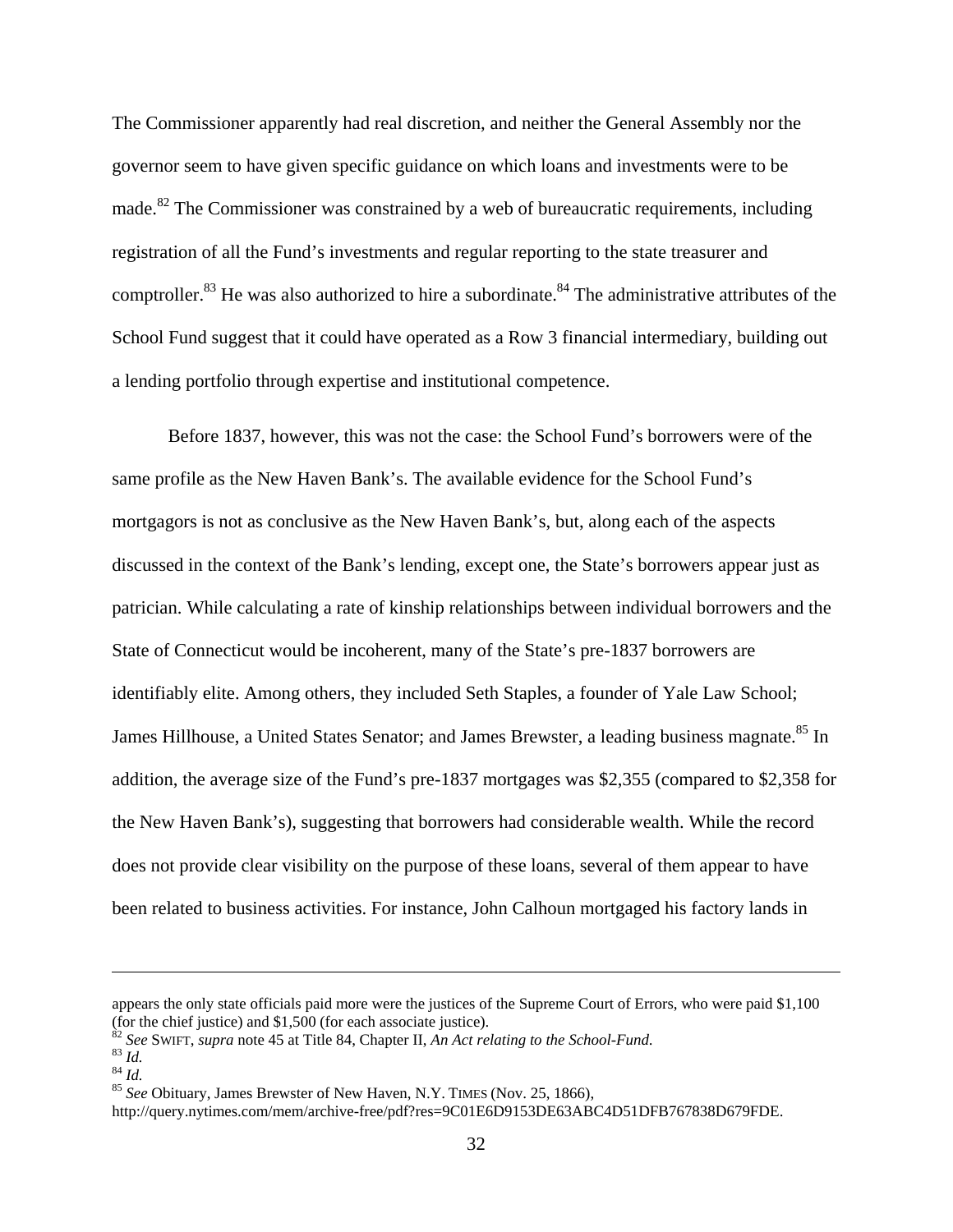1834.86 The only dimension along which the Fund's pre-1837 mortgages do not align with the Bank's is the variety and sophistication of their terms. The Fund's mortgages were standardized; all of them contained essentially identical voiding clauses. These voiding clauses provided that interest would be paid annually on September 2nd and that every mortgage became payable on the September 2nd after it was made.<sup>87</sup> These standardized components coincide with the reporting requirements of the Fund's Commissioner under state statute: the Commissioner was required to deposit duplicate copies of accounting materials for the Fund in a vault in Hartford on September 2nd every year.<sup>88</sup> The bureaucratic origins of the loans, then, appear to have affected their terms. In addition, all of the voiding clauses set out "penal sums" for which the borrower would be liable if his loan was not satisfactorily repaid.<sup>89</sup> These penal sums were generally twice the principal of the mortgage. There is little evidence that these harsh terms were enforced to their legal extent.<sup>90</sup> One likely explanation for their inclusion is that the State, or more accurately the Fund's Commissioner, wanted to secure the maximum possible legal protections when loaning out public money. Given their origins, the standardized terms of the Fund's mortgages are not inconsistent with the patrician borrower profile established by the loans' other attributes. Overall, then, the School Fund appears to have located borrowers using the same pre-existing social and economic networks as the New Haven Bank. Despite being a public institution, the Fund loaned to the socioeconomic elite.

<sup>&</sup>lt;sup>86</sup> Mortgage Deed at Vol. 85, p. 145 of Land Records (May 30, 1834). It is not clear if this John Calhoun was related to (or even, in fact, was) John C. Calhoun, the Vice President and United States Senator. A graduate of Yale College, John C. Calhoun had many connections to New Haven, so this is a reasonable possibility.

<sup>&</sup>lt;sup>87</sup> The Fund's mortgages were, accordingly, short-term. See *supra* note 57 for an explanation of the short terms of antebellum loans.<br><sup>88</sup> See SWIFT, supra note 45 at Title 84, Chapter II, An Act relating to the School-Fund.

<sup>&</sup>lt;sup>89</sup> *See, e.g.*, Mortgage Deed at Vol. 89, p. 54 of Land Records (Nov. 25, 1835).

<sup>90</sup> *See supra* note 57.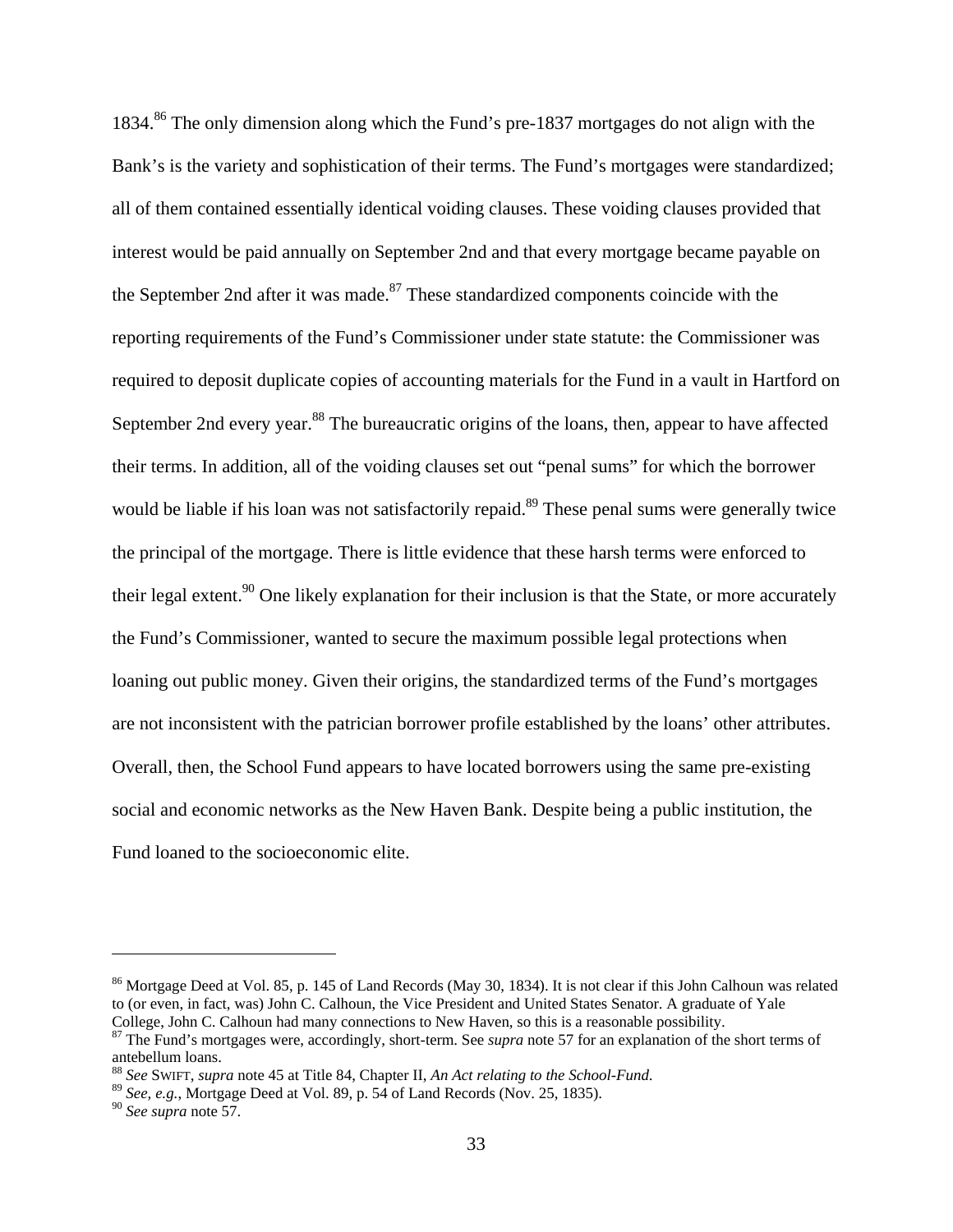In sum, this Part concludes that New Haven's mortgage market before 1837 was characterized by large, often sophisticated loans to New Haven citizens with significant wealth and social status. To the extent that the lenders can be categorized within the capital hierarchy, they operated on Row 2, relying on insider networks to locate and evaluate borrowers. Even when the relevant capital pool cannot be placed inside the traditional capital hierarchy because the State assembled it, the funds flowed along the same channels. The next Part asks if this patrician mortgage market lasted and finds that it did not: bank mortgages soon became accessible to a wide range of non-elite New Haven residents.

## **III. Mortgage Lending in New Haven During and After 1837**

This Part examines the New Haven mortgage market after 1837. It finds a profoundly different landscape from the pre-1837 market considered in Part I. In particular, after 1837, the most active bank, the New Haven Savings Bank, made loans to a broad population of residents and does not appear to have relied on pre-existing networks of wealth and social status to allocate its capital. However, the New Haven Savings Bank was not the first institution to lend outside of New Haven's elite. In 1837, the year before the Savings Bank was chartered, the Town Deposit Fund, a local, public institution, made a significant volume of loans to a wide range of people. Section A documents the Town's lending activities and the mortgage market in 1837. Section B focuses on the New Haven Savings Bank and how it continued the 1837 shift into the 1840s and beyond. Based on the greater accessibility of the market and the interactions of later institutions with borrowers, the shift at 1837 can be characterized as a progression up the capital hierarchy from Row 2 to Row 3 and thus an important step in New Haven's financial development.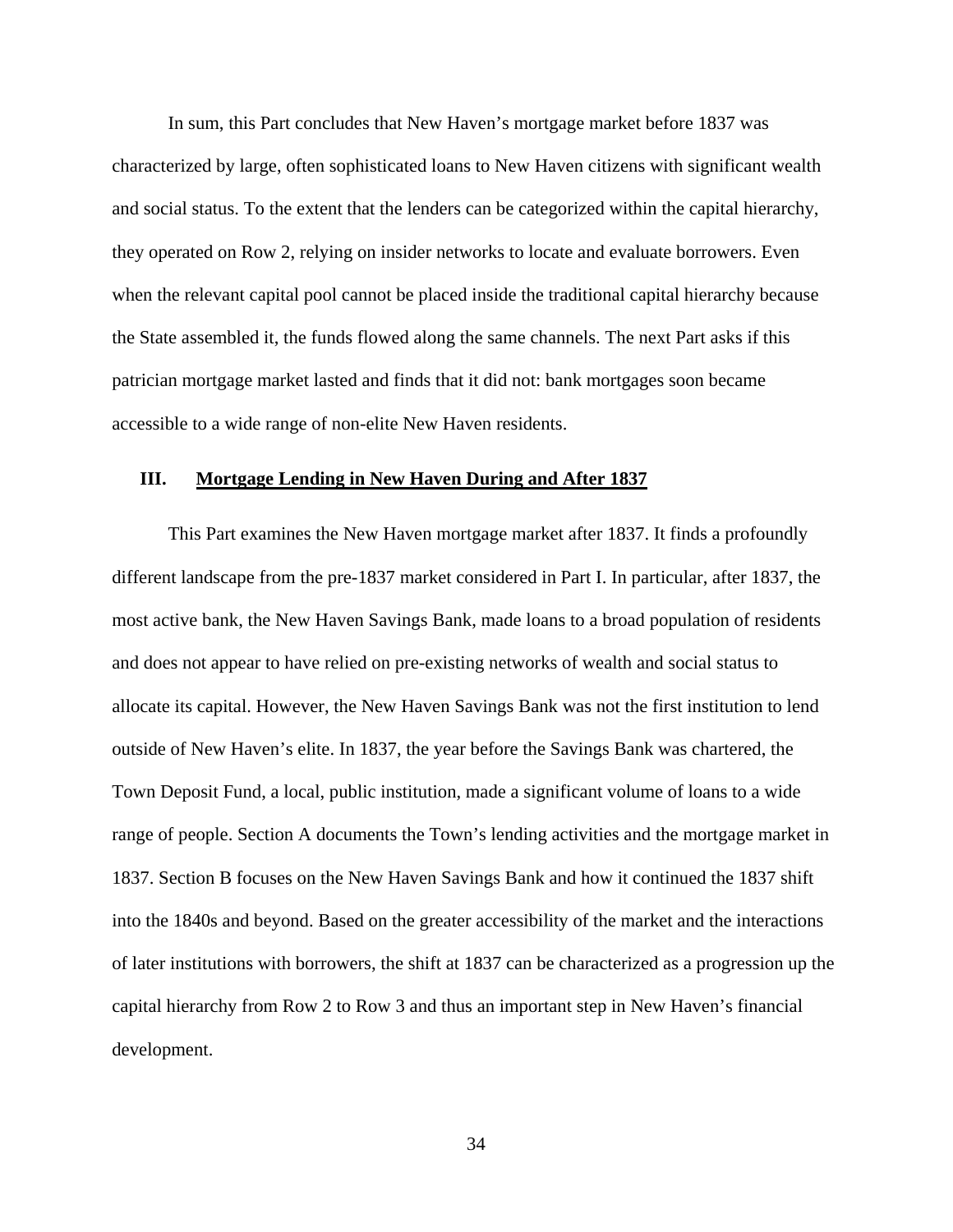#### **A. Mortgage Lending in New Haven in 1837: The Town Deposit Fund**

1837 was a big year in the New Haven mortgage market.<sup>91</sup> Private banks made \$37,100 in mortgage loans. These loans were typical of pre-1837 private bank mortgages: there were only six of them, and their average size was \$6,183. However, in the same year, another institution made five times as many loans as any private lender had previously made in a single year. This lender was not a bank, but the Town of New Haven itself. Because the Town abruptly made such a large volume of loans, this Section considers its funding sources and lending activities in detail.

Like the State of Connecticut, the Town of New Haven cannot be located on the traditional capital hierarchy because it is a public institution. Also like the State, the Town did not use taxation to accumulate its capital but instead acquired a windfall through the sale of Western lands. However, the Town's windfall, and the seizure of Native American lands that lay behind it, was filtered through several more layers of politics and history than the State's. After the Eastern states ceded their Western holdings to the federal government, it began a long process of selling them to settlers and speculators. By 1836, the government had accumulated a substantial surplus through these sales.<sup>92</sup> The question of what to do with the surplus generated significant political controversy, until Congress decided to divide it up and distribute it to the states.<sup>93</sup>

In an early commitment to state-local federalism, Connecticut continued to divide and distribute the surplus funds downwards—into the hands of Connecticut towns. In 1836, it passed a statute creating "Town Deposit Funds" in each Connecticut town that wished to receive part of

<sup>&</sup>lt;sup>91</sup> *See* Figures 3 and 4 *supra*.<br><sup>92</sup> *See* EDWARD G. BOURNE, THE HISTORY OF THE SURPLUS REVENUE OF 1837 BEING AN ACCOUNT OF ITS ORIGINS, ITS DISTRIBUTION AMONG THE STATES, AND THE USES TO WHICH IT WAS APPLIED ch. 2 (1885).

<sup>&</sup>lt;sup>93</sup> See id. at ch. 3; An Act to regulate the deposites of the public money, 5 Stat. 52 (1836). The statute required that the money eventually be paid back.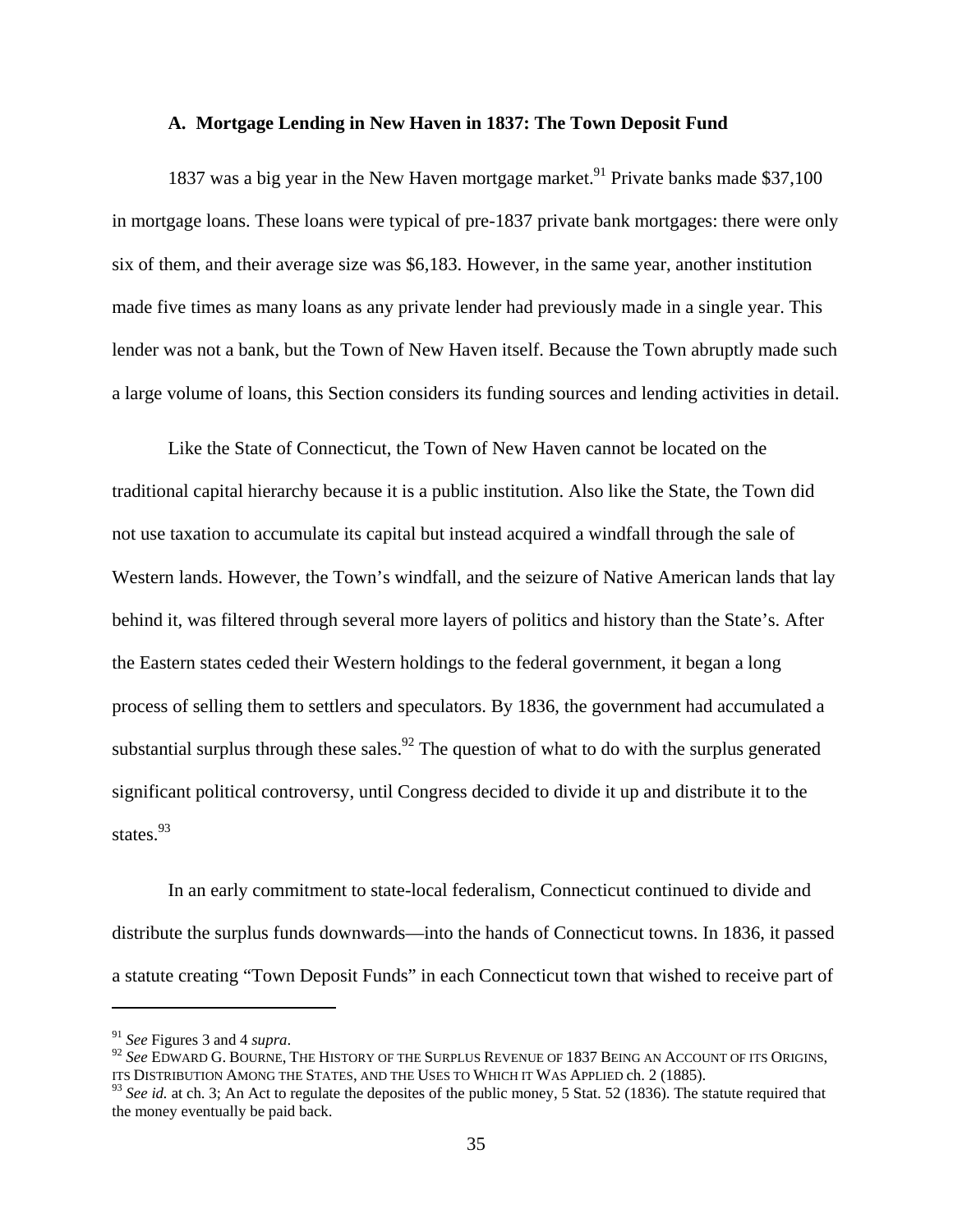the surplus.<sup>94</sup> These Funds were to make loans and investments, and the profits they earned were to go, in part, towards funding local school systems.<sup>95</sup> Essentially, when faced with another windfall from the sale of western lands, Connecticut created a set of miniature School Funds, each in its own municipality. Like the School Fund, the Town Deposit Funds were examples of active participation by early American government in the capital markets. This time, however, all levels of government, including federal and local, were involved: almost a century before the formation of Fannie Mae, the federal government's money was already shaping the mortgage market in New Haven.<sup>96</sup>

The statute creating the Town Deposit Funds also required towns to establish small administrative agencies to manage them: "[a]n agent or agents, appointed by each town at an annual town meeting, or at a special town meeting warned for that purpose, shall from time to time be the manager or managers of the fund belonging to their respective towns, and shall at their discretion make loans thereform."97 In practice, then, the State actually devolved the surplus funds two levels down, skipping over mayors and existing local government structures to give authority over the money directly to townspeople in public meetings. While the Town Deposit Funds did not have the bureaucratic heft of the Connecticut School Fund, they did have two hallmarks of modern administrative agencies: discretion authorized by statute and additional legitimacy arising from direct public input.

<sup>&</sup>lt;sup>94</sup> SWIFT, *supra* note 45, An Act Relating to Moneys Received from the Government of the United States, Connecticut Statutes, Title XXXVI, Chapter II, § 7. Connecticut also required that the funds eventually be paid back and attached various conditions to their disbursal.

<sup>&</sup>lt;sup>95</sup> *Id.* § 17. In an abundance of caution, § 18 of the Act authorizes the town's to use any portion greater than half for schools.

<sup>&</sup>lt;sup>96</sup> See Steagall National Housing Act of 1938, 12 U.S.C. § 1701 (1938).<br><sup>97</sup> *Id.* § 13.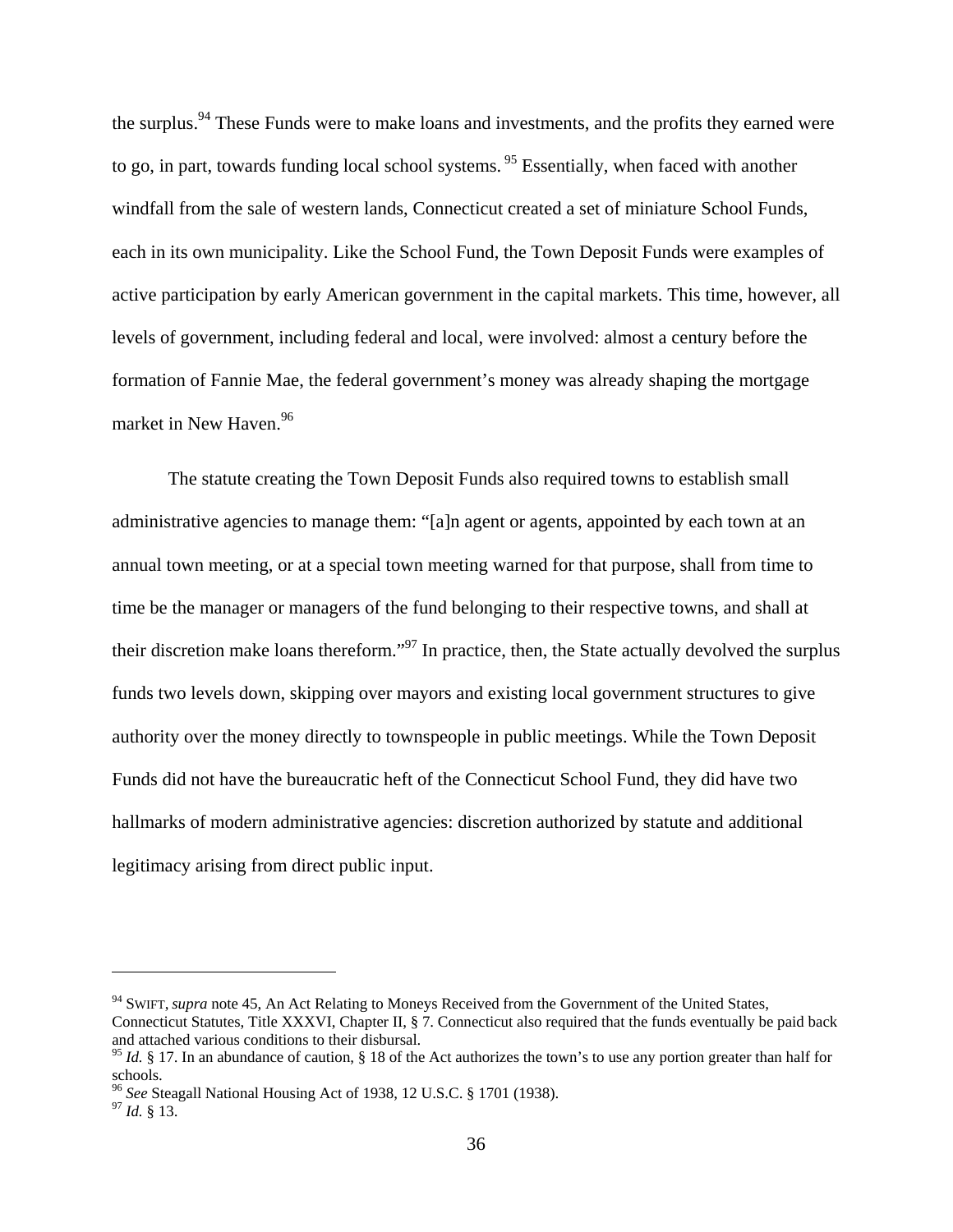New Haven's Town Deposit Fund began making mortgages early in 1837.<sup>98</sup> Its loans, however, did not look like the pre-1837 bank or State mortgages. First, there were a lot of them: thirty-five in 1837 alone, almost as many as the New Haven Bank had made between 1800 and 1837 in total. Second, they were small, averaging \$814 (compared to \$2,358 for the New Haven Bank and \$2,355 for the State of Connecticut before 1837). None of the Town's mortgages exceeded \$1,000. Third, they were standardized, in part because the statute creating the Town Deposit Funds regulated the mortgages they could make. Every Town mortgage contained an essentially identical voiding clause, making the loan payable on the upcoming September 28th and requiring annual interest payments on September 28th, days before the October 1st date required by statute.<sup>99</sup> However, the Town does not appear to have taken full advantage of these terms. I located release documents for nineteen of the Town mortgages; the average period between issuance of the loan and recorded release of obligations was seventy-nine months.<sup>100</sup> Finally, and most importantly, many of the borrowers from the Town Deposit Fund were identifiably not patrician. Determining the social status of the mortgagors is difficult, but New Haven began publishing a city-wide Directory in 1840.<sup>101</sup> Many of the Town's initial thirty-five borrowers are listed there, although not all. Appendix A provides the Directory information for

<sup>98</sup> Mortgage Deed at Vol. 92, p. 472 of Land Records (Jan. 26, 1837).

<sup>99</sup> SWIFT, *supra* note 45, An Act Relating to Moneys Received from the Government of the United States, Connecticut Statutes, Title XXXVI, Chapter II, § 13. The statute also required that each loan be secured by real estate worth twice the value of the loan.

<sup>100</sup> *See* Database, *supra* note 54. *See generally supra* note 57 (providing background on terms and renewal rates in antebellum lending markets). To locate the release documents, I searched later archive indexes for deeds listing the Town of New Haven as grantor and, by comparing names of grantees, amounts of mortgages, or dates, was able to match release documents (usually quitclaim deeds) to original mortgages. These data suggest that the Town did not always enforce the legal terms of its mortgages to the fullest extent and, indeed, was quite lenient with renewals and repayments schedules. However, this conclusion is tentative. It is possible that quitclaim deeds for some of the mortgages were recorded much later than when an associated loan was repaid: mortgagors may have needed to demonstrate clear title for a later sale and requested that the bank record release documentation. This would explain why release documents were recorded for only some mortgages. Promissory notes would provide better evidence of repayment practices. However, very few promissory notes from the period survive.

<sup>&</sup>lt;sup>101</sup> See CITY DIRECTORY OF NEW HAVEN (1840) (available at the New Haven Museum).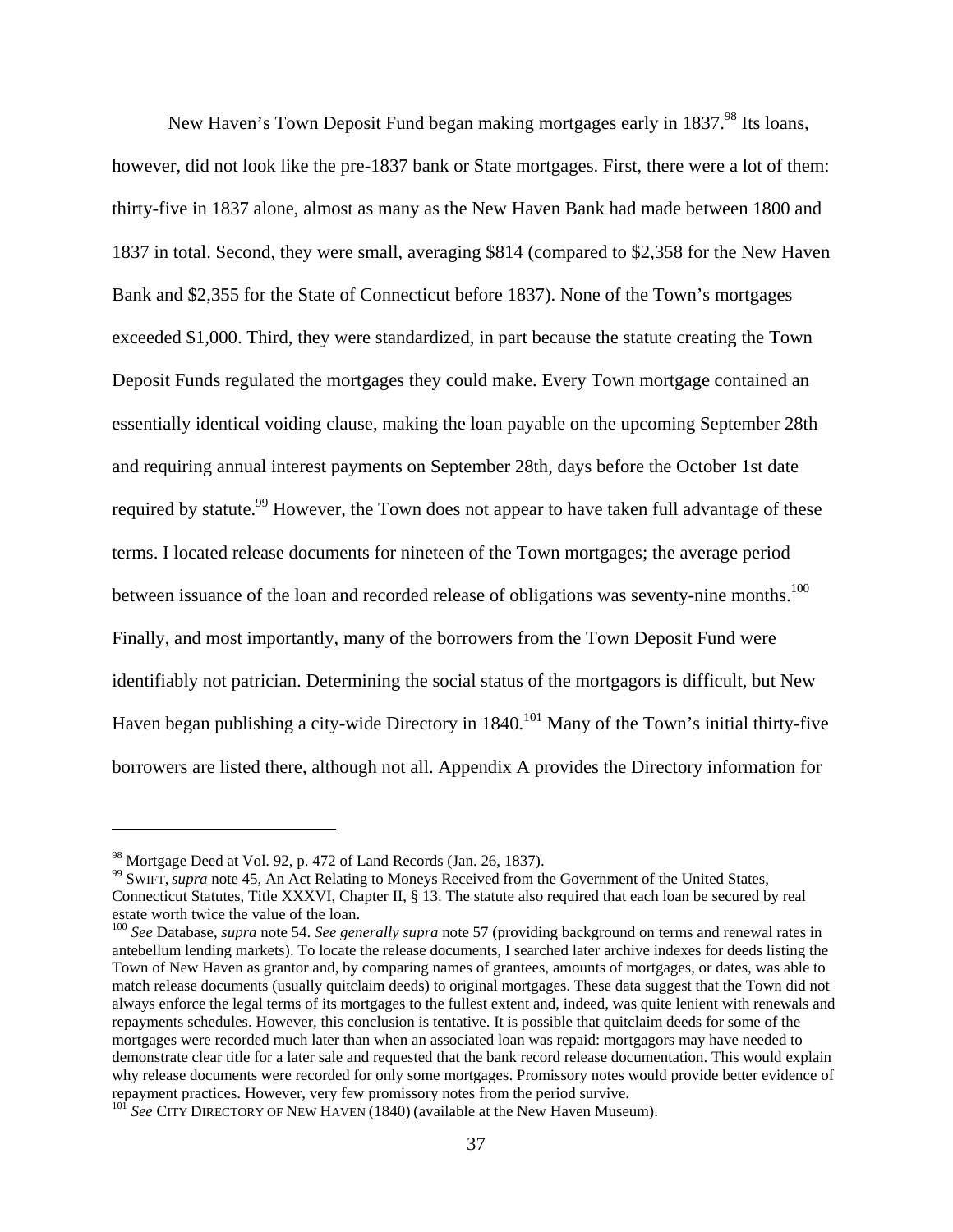each borrower in full. The list includes several joiners (carpenters), a blacksmith, a shoemaker, and other middle-class occupations. The list is not universally middle-class: a few manufacturers, a state senator, and a sheriff appear. But the leading social and business lights of New Haven are not present. The Town's loans went to a more diverse crowd with less wealth and lower social standing.

It is not clear why the Town Deposit loans went to this group of people. Several different economic explanations are possible. First, because the private banks were also active in 1837, there may not have been patrician demand for loans from the Fund. However, the first private bank mortgage that year was not made until April 22, 1837, by which point the Town had already made twenty mortgages.<sup>102</sup> Second, 1837 was a tough year economically: the Panic of 1837 began in the spring and plunged the nation into a severe depression.<sup>103</sup> The Town Deposit Fund may have been providing some financial relief to New Haven townspeople. Buried within this second economic explanation, though, is a political one: the idea that the Fund would help out average townspeople implies that they had some way to translate their economic hardships into action by the Fund. The statute that created the Fund supplied such a mechanism: the people of New Haven controlled the Fund through an agent they appointed at a town meeting. Regardless of the wider economic circumstances, then, the best account of why the Fund began lending to ordinary folks may be simply that state law put them in charge of the money.

In any case, the mortgage lending activities of the Town Deposit Fund did not last long. After 1837, the Town made only seven more mortgages, although they were typical of the 1837 loans in their size, terms, and the identities of the borrowers. The withdrawal of the Town from

<sup>&</sup>lt;sup>102</sup> Mortgage Deed at Vol. 92, p. 495 of Land Records (April 11, 1837).<br><sup>103</sup> *See* Peter L. Rousseau, *Jacksonian Monetary Policy, Specie Flows, and the Panic of 1837*, 62 J. ECON. HIST. 457 (2002).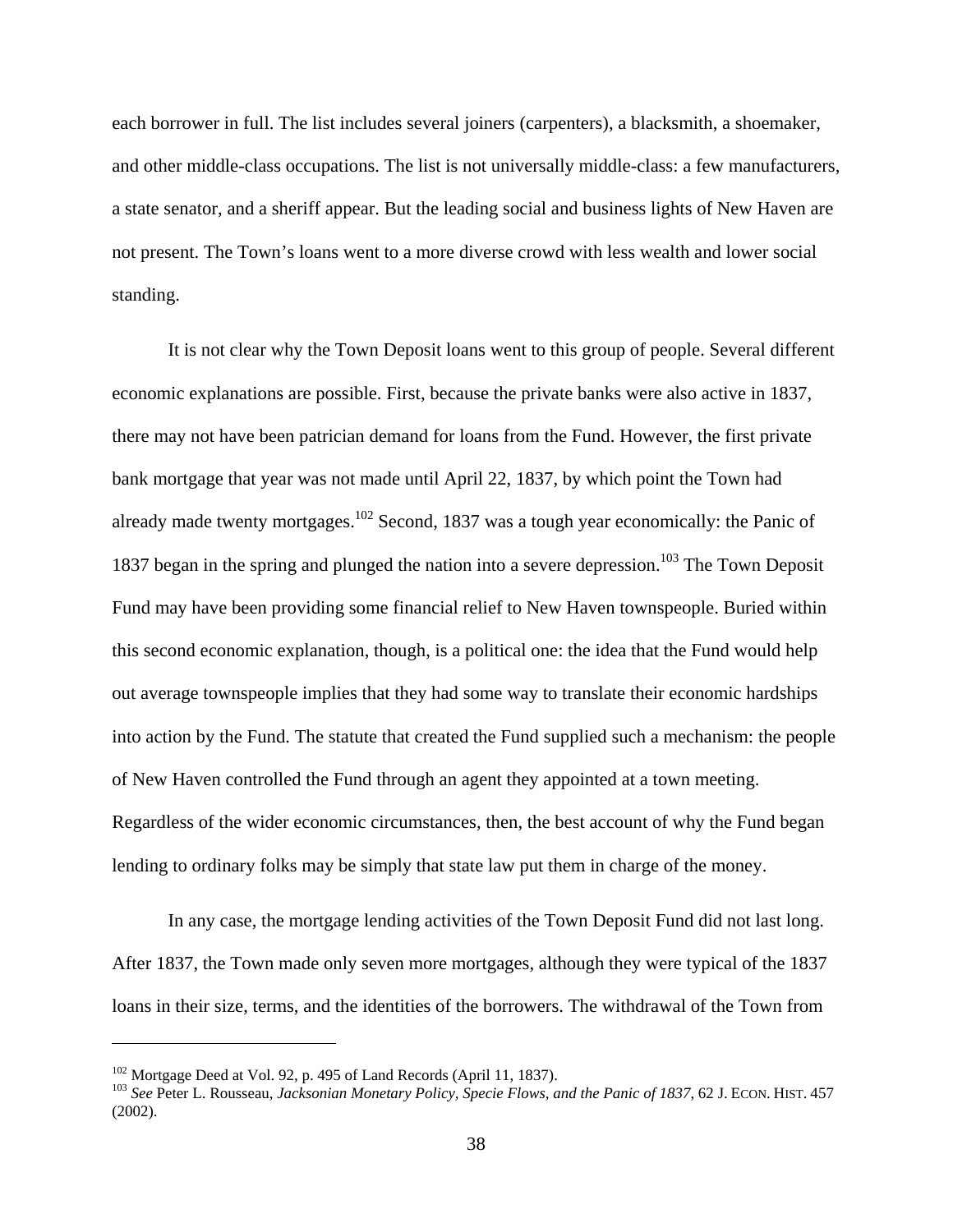the market is not mysterious: the surplus funds were limited and, under the Connecticut and federal statutes, eventually had to be repaid. However, although the particular lending activities of the Town did not continue, the practice of making small, standardized loans to a socioeconomically diverse range of residents in New Haven did. A private bank founded in 1838 would carry these practices forward, into the 1840s and beyond. The following Section examines the rise of this institution, the New Haven Savings Bank, in detail.

## **B. Mortgage Lending After 1837: The Rise of the New Haven Savings Bank**

Institutional mortgage lending after 1837 is primarily a story of the New Haven Savings Bank. In every year after it was founded in 1838, until at least 1845, it made a greater number of mortgage loans and lent more in total than all other private banks in New Haven combined. Indeed, the other banks largely abandoned the mortgage market after 1837, making only five more loans through the end of 1844. In that time, the New Haven Savings Bank made one hundred and sixty-nine mortgages, rapidly establishing itself as a force in the New Haven mortgage market. This Section explores the origins and practices of the New Haven Savings Bank and concludes that it was the city's first genuine Row 3 financial intermediary, one that primarily relied on expertise and institutional competence instead of pre-existing social and economic networks to pool and allocate capital.

Unlike most other private institutional mortgage lenders in New Haven, the New Haven Savings Bank was a mutual savings bank rather than a full-service bank. In practice, this boils down to two key differences. First, the New Haven Savings Bank did not issue currency like other banks of the period. A national currency would not emerge until the 1860s, and a key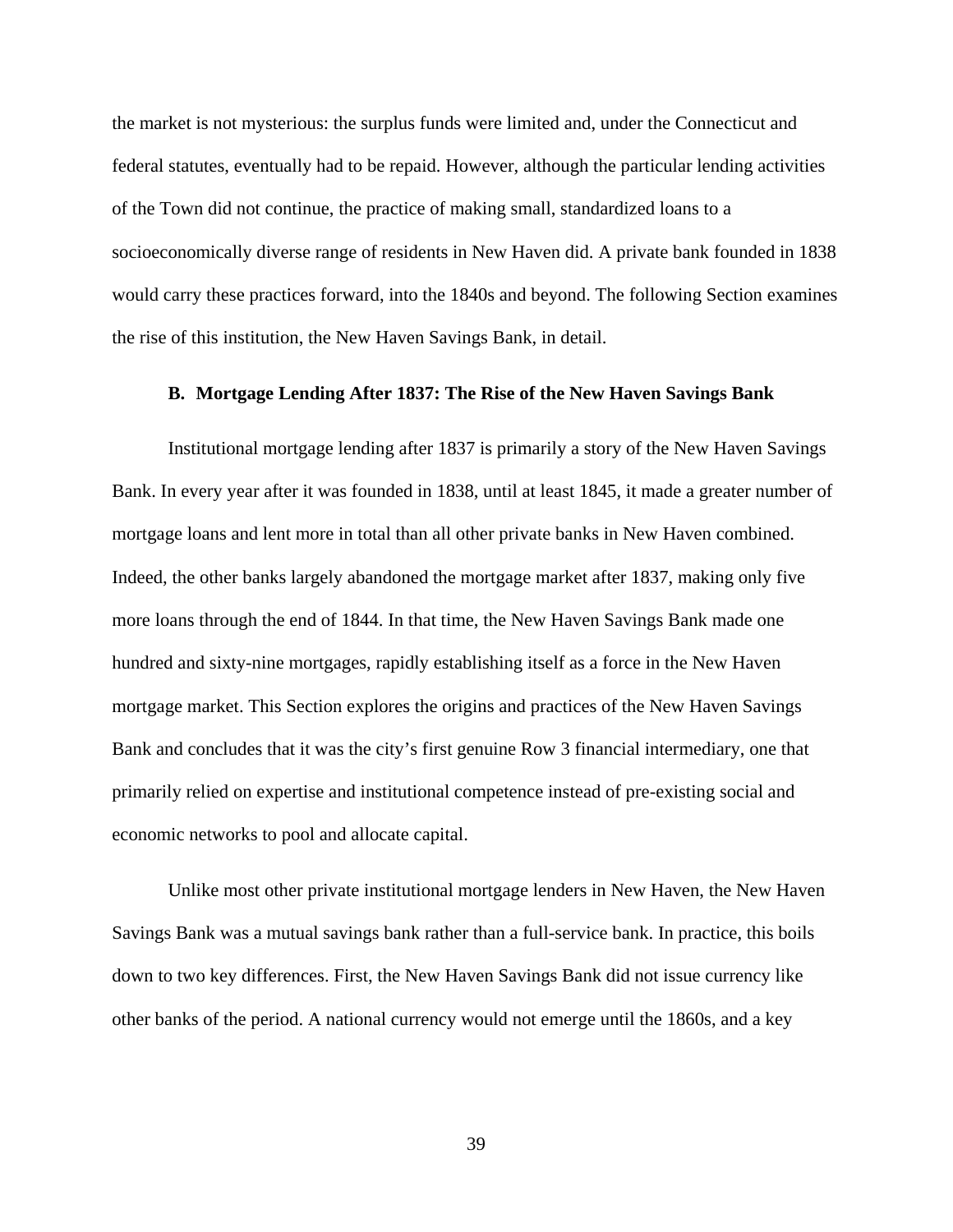function of banks in the early nineteenth century was to provide paper money.<sup>104</sup> The fact that there were no New Haven Savings Bank banknotes in circulation does not have many consequences for its participation in the mortgage market. The second and more important difference is that the New Haven Savings Bank pooled capital through deposits instead of primarily sales of bank stock.<sup>105</sup> This meant that it pooled capital from a much broader and socioeconomically diverse set of private wealth holders than other banks. Recall that, under its Act of Incorporation, a share of New Haven Bank stock cost \$200, more than many of the individual mortgages issued by the New Haven Savings Bank.<sup>106</sup> In contrast, the New Haven Savings Bank took any deposit of one dollar or greater.<sup>107</sup> Indeed, the Savings Bank's cheerful yellow passbooks from the period, where account holders recorded deposits and dividend payments, were explicitly targeted at upwardly mobile depositors who had dreams of acquiring wealth but were not there yet. Adorned with a large image of a beehive, a symbol of industry, the passbooks contained a Remarks section explaining that

[t]he New Haven Savings Bank has been established for the purpose of affording a secure investment for persons who have not the facilities of safely putting their income otherwise to use. . . . By the habit of saving in small matters, riches are frequently acquired. . . . Many instances are known of persons beginning the world without anything, who have become rich by their own industry and frugality.

. . .

The Savings Bank will be particularly useful to . . . persons who come in possession of money received by way of wages, gifts, or gratuities . . . .  $^{108}$ 

<sup>&</sup>lt;sup>104</sup> *See* An Act to provide a national currency secured by a pledge of United States bonds, and to provide for the circulation and redemption thereof, 12 U.S.C. § 38 (1864).

<sup>&</sup>lt;sup>105</sup> For a discussion of deposit-taking in nineteenth century New England and "[d]irectors' preference for stock issues over deposits," see LAMOREAUX, *supra* note 12, at 65-70.

<sup>&</sup>lt;sup>106</sup> See supra note 45 and accompanying text.<br><sup>107</sup> New Haven Savings Bank Passbook, on file at New Haven Historical Society, Manuscript File #76, Box 1, Folder K (Insider Cover included in Appendix B).

 $108$  *Id.*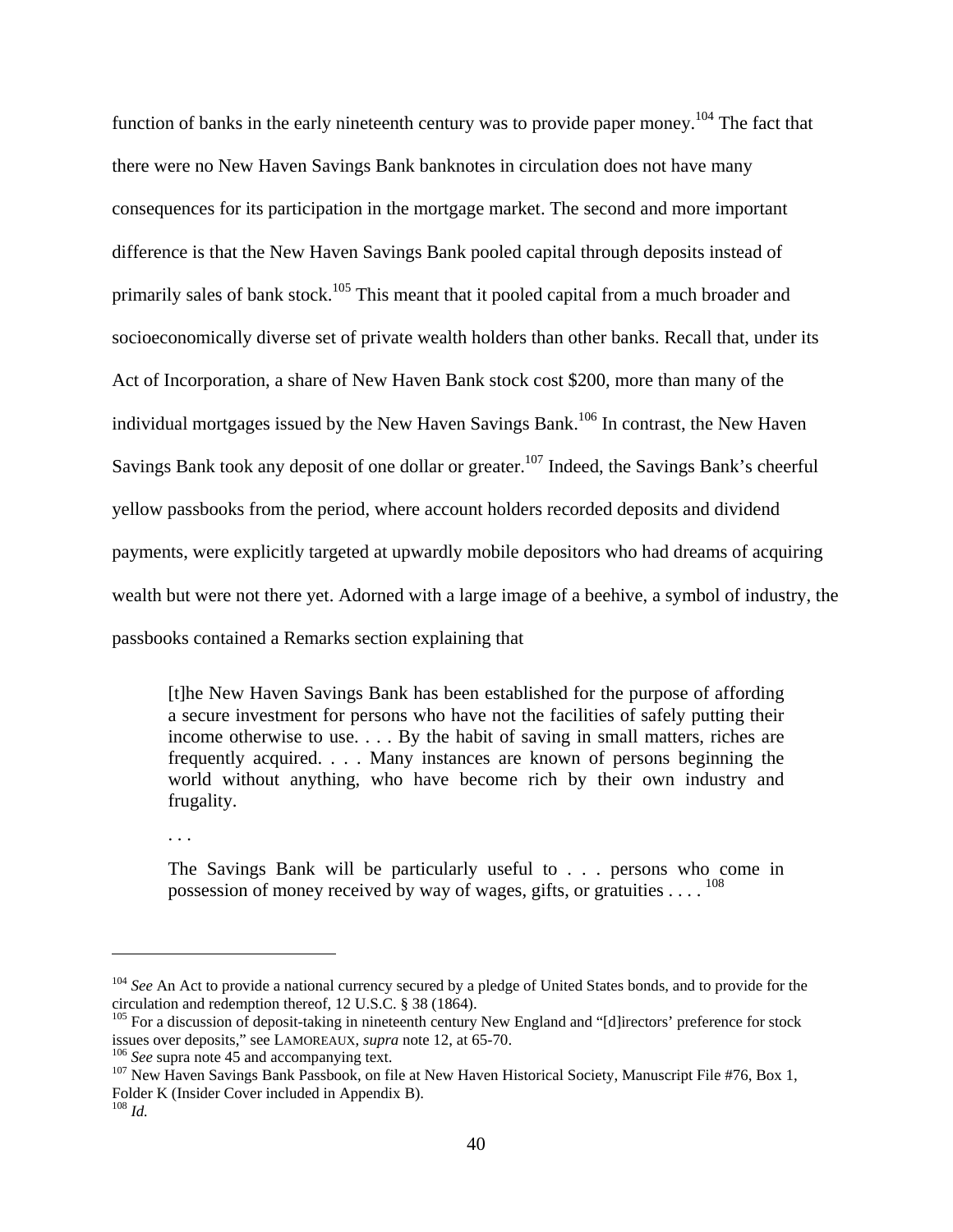Materials like the Savings Bank's passbooks are quintessential attributes of Row 3 financial intermediaries. The Savings Bank did not accumulate capital through existing social and kinship networks, bundling together the wealth of high-status individuals who already knew each other. Instead, the Savings Bank targeted essentially anonymous people and convinced them to part with their money by advertising its institutional competence and expertise. These Row 3 strategies appear to have been effective. Founded in May 1838, the Bank had collected \$6,559.11 in deposits by October  $1838$ <sup>109</sup> By 1840, less than two years into its existence, the Savings Bank had  $600$  depositors in a town of around 14,000 people.<sup>110</sup>

 It would be tempting to settle on the deposit structure of the Savings Bank as the reason it made loans to a more socioeconomically diverse set of borrowers. From this perspective, the whole shift in New Haven's mortgage market could be reduced to an innovation in capital pooling that subsequently opened the institutional lending market to a new class of mortgagors. However, there is a glaring counterexample to this theory. The New Haven Savings Bank was not actually the first primarily deposit-taking, mutual savings bank in New Haven: the earlier and confusingly similarly named Savings Bank of New Haven (SBNH) was chartered in 1820. The SBNH pooled capital and functioned more or less identically to the later New Haven Savings Bank—all the way down to the colorful passbooks, although the SBNH's were pink and had a reassuring quote from Benjamin Franklin on their cover instead of a beehive.<sup>111</sup> The SBNH was also successful at attracting depositors. Hasse quotes from the minutes of the SBNH's first annual meeting that "255 persons in 10 months have made 401 deposits in the amount of \$23,

1

<sup>109</sup> *Id.*; *See* Letter from William Hooker to Henry Kilbourn, Oct. 9, 1836, on file at the New Haven Historical Society, Manuscript File # 76, Box 1, Folder K.<br><sup>110</sup> See HASSE, supra note 42, at 30.

<sup>&</sup>lt;sup>111</sup> Compare Passbook, *supra* note 107 *with* Savings Bank of New Haven, Passbook No. 240, belonging to Sally Gillet, Inside Front Cover, New Haven Museum, Manuscript File #76 Box 1, Folder L. The front cover of an SBNH passbook is included at Appendix B.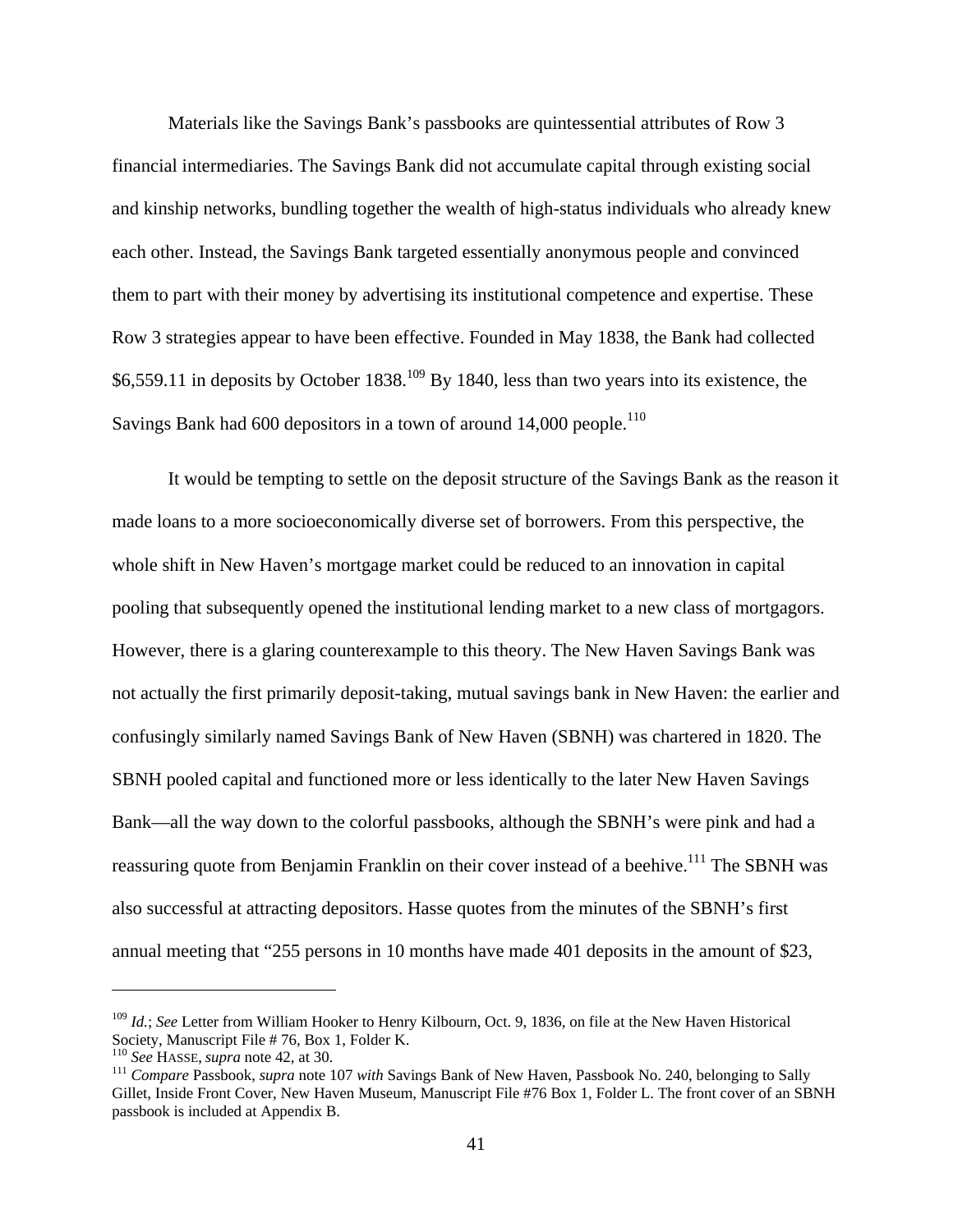199."<sup>112</sup> By the mid-1820s, the SBNH had over one thousand depositors.<sup>113</sup> Although it accumulated capital from a socially diverse range of individuals in New Haven, the SBNH did not lend to a wide range of them. Indeed, it made only two mortgages during its existence.<sup>114</sup> Most of the SBNH's capital went into the Eagle Bank, New Haven's second bank, founded in 1811.<sup>115</sup> The Eagle Bank appears to have been fully of the patrician mold of the New Haven Bank, although much less successful.<sup>116</sup> It failed in 1825, "giving New Haven its first real financial panic" and dragging the SBNH down with it. $117$  The SBNH managed to pay back its depositors, with modest interest, by 1832, but it also officially shut its doors in  $1825$ .<sup>118</sup> The unhappy details of New Haven's first bank crisis are largely beside the point here. The lesson of the SBNH is that accumulating deposits from a wide range of individuals did not imply that a bank would lend to them or that it would be beyond the control of the financial elite.<sup>119</sup>

The later New Haven Savings Bank was no exception to this latter point. Although it accepted deposits from a socioeconomically diverse set of people, it remained firmly under the

<sup>&</sup>lt;sup>112</sup> HASSE, *supra* note 42, at 17 (quoting minutes of SBNH meeting).<br><sup>113</sup> Savings Bank of New Haven, Passbook No. 1010, New Haven Museum, Manuscript File #76, Box 1, Folder L.<br><sup>114</sup> See Mortgage Deed at Vol, 76, p. 136 Land Records (Nov. 16, 1830).

<sup>115</sup> *See* HASSE, *supra* note 42, at 10, 16-17. The two institutions shared Presidents. For more background, see generally the facts of *Savings Bank of New Haven v. Davis*, 8 Conn. 191 (Conn. 1830); *Homer v. Savings Bank of New Haven*, 7 Conn. 478 (Conn. 1829); *Savings Bank of New Haven v. Bates*, 8 Conn. 505 (Conn. 1831); and *Catlin v. Savings Bank of New Haven*, 7 Conn. 487 (Conn. 1829). All of these cases concerned the affairs of the Eagle Bank, but the NHSB was the captioned party in them.

<sup>&</sup>lt;sup>116</sup> Its President was elected Mayor in 1822, in the middle of an era where patrician professionals controlled the office. *See* ROBERT DAHL, WHO GOVERNS?: DEMOCRACY AND POWER IN AN AMERICAN CITY tbl.2.1 (1961). In addition, an accounting of the Eagle Bank's holdings on its demise shows that it operated as a typical bank during the period. *See* Report of Investigators of Eagle Bank (Oct. 25, 1825) (on file at the New Haven Museum, Manuscript File #76, Box 1, Folder C).<br><sup>117</sup> See HASSE, supra note 42, at 13, 17.

<sup>&</sup>lt;sup>118</sup> *Id.* Hasse reports that depositors received \$1.11 for every dollar deposited by the end of 1832. My own calculations based on the passbooks on file at the New Haven museum put the number closer to \$1.20.

<sup>119</sup> *See also* Lance Edwin Davis & Peter Lester Payne, *From Benevolence to Business: The Story of Two Savings Banks*, 32 Bus. Hist. Rev. 386, 398 tbl.III (1958) (documenting the assets of two mutual savings banks, in Baltimore and Boston).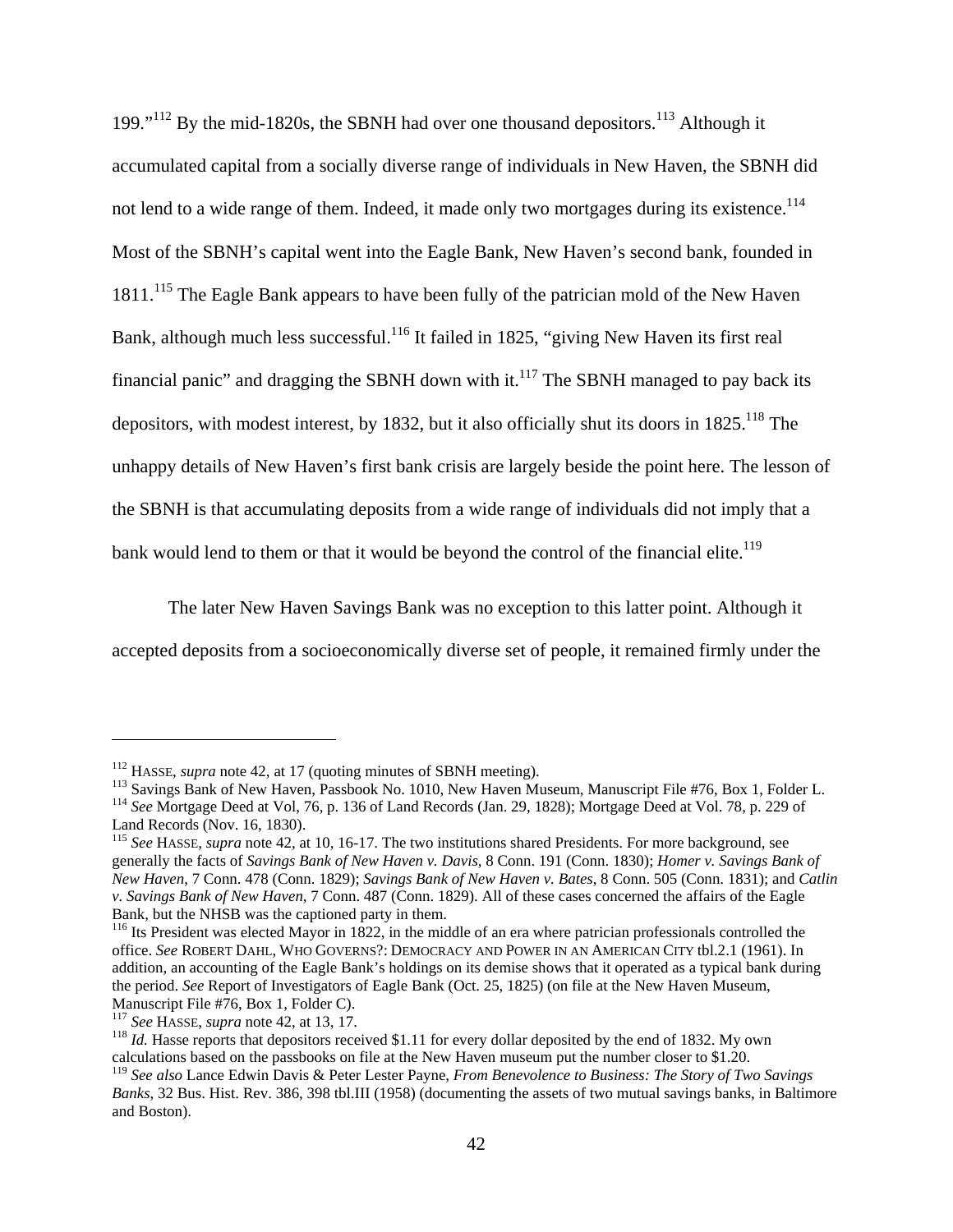control of New Haven's elite. As of 1840, it had a President, 4 Vice Presidents, and 9 trustees.<sup>120</sup> Of these 14 men, half either served on the Board of the New Haven Bank or shared a last name with someone who did. Of the remaining 7, 4 had borrowed money from the New Haven Bank at some point before 1837, including James Brewster, one of New Haven's earliest industrial magnates. The final 3 included Ralph Ingersoll, a United States Congressman, and Roger Sherman, an apparently direct descendant of the more famous Roger Sherman, a Founding Father and New Haven's first mayor. The only Trustee that did not have easily identifiable patrician bona fides is Henry White. But given his compatriots among the Savings Bank's management, it is doubtful he was a "person who [began] the world without anything."<sup>121</sup> In addition, the New Haven Savings Bank was housed for many years "in a room in the rear of the New Haven Bank building," which, in 1839 at least, it was allowed to use rent-free.<sup>122</sup> For a time, the Board of the Savings Bank conducted meetings in the New Haven Bank's boardroom.<sup>123</sup> Although its capital may have come from outside elite circles, the New Haven Savings Bank was still managed by the city's patrician leaders.

 But the New Haven Savings Bank did differ from its predecessors in the volume and socioeconomic composition of its borrowers. Unlike earlier private banks in New Haven and even the SBNH, the New Haven Savings Bank lent to a broad population of residents. Moreover, its lending practices indicate that it relied on expertise and institutional competence to locate and evaluate borrowers, operating as a genuine Row 3 financial intermediary. First, the sheer volume of mortgages originated by the Savings Bank would have strained reliance on pre-existing social and economic networks in New Haven. In 1844 alone, the Savings Bank made sixty mortgages,

<u>.</u>

<sup>120</sup> *See* DIRECTORY, *supra* note 101. 121 *See* Passbook, *supra* note 107. 122 HASSE, *supra* note 42, at 29-30. 123 *Id.*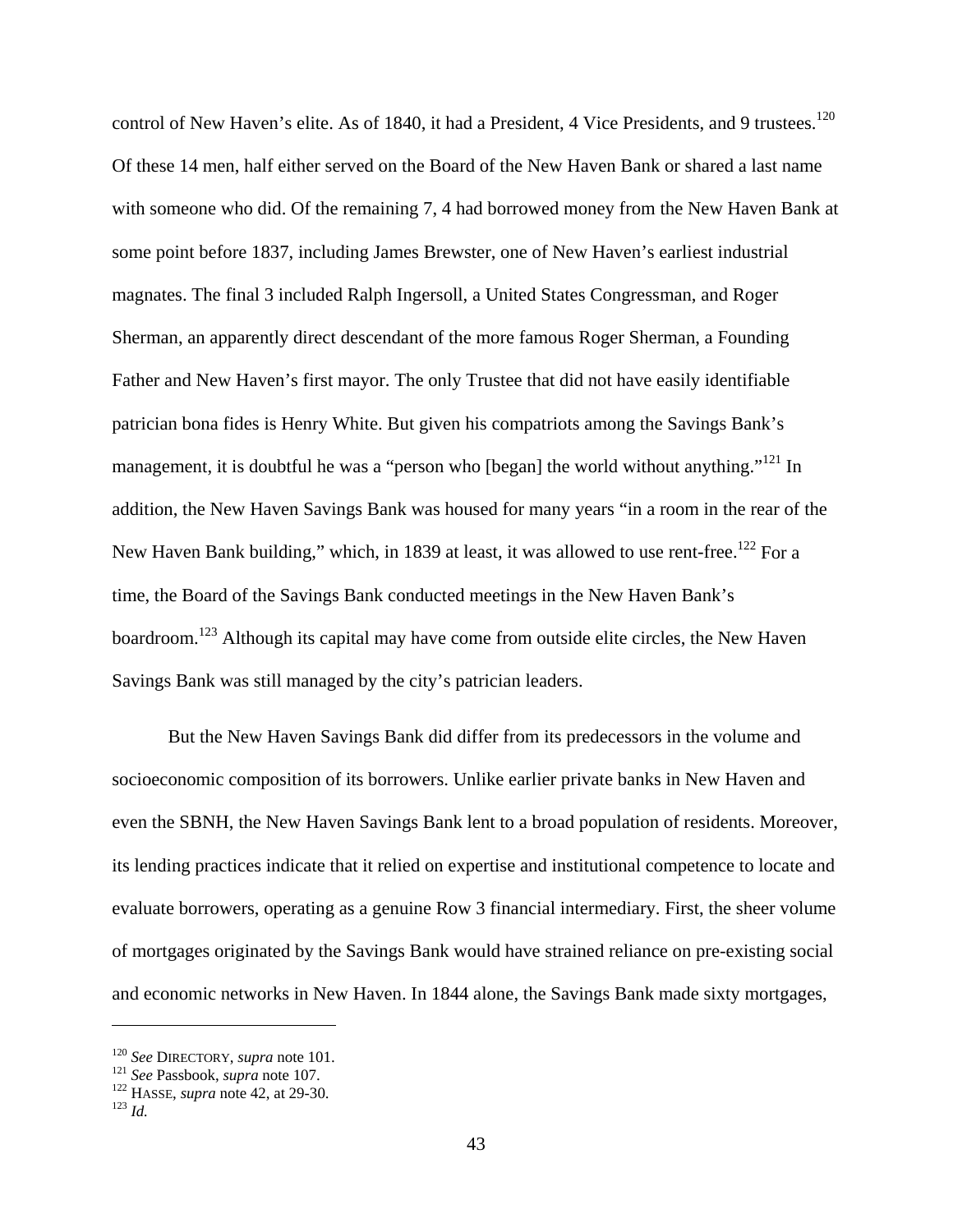an order of magnitude more than any other private bank in a single year. The upward trend in the volume of the Bank's mortgages appears to have continued and accelerated in later years. In 1847, a few years outside the window of this's paper's datasets, the Land Records began to accept printed form pages specifically for mortgages originated by the Savings Bank, ostensibly because their volume was so large.<sup>124</sup> Second, in keeping with developments like printed forms and unlike other bank lenders, the Savings Bank's mortgages were standardized, including essentially identical voiding clauses setting semiannual interest payments and making mortgages "payable on demand for value received."125 Unlike the Town and the State, the Savings Bank was not constrained by statutory demands in standardizing the terms of its loans. Accordingly, the consistency of the voiding clause language across a large volume of mortgages suggests that the Bank sold a standardized product, perhaps familiar to its customers over time, and did not engage in extensive bargaining with sophisticated mortgagees. Third, the Savings Bank's mortgages were small, \$1,100 on average—less than half the size of those made by earlier banks.

<sup>124</sup> *See* Volume 124 in the Land Records; *see, e.g.*, Mortgage Deed at Vol. 124, p. 1 of Land Records (Oct. 15, 1847) (included in Appendix B). These printed forms were used at least until 1891. *See* Marshall, *supra* note 28, at Appendix A.

<sup>&</sup>lt;sup>125</sup> See, e.g., Mortgage Deed at Vol. 105, p. 69 of Land Records (Oct. 4, 1841). Some of the Bank's early loans in 1838 deviated from this language, and there are exceptions in the record even in later years. For the most part, though, the language of the Savings Bank's mortgage deeds remained constant. The payability-on-demand term is puzzling. Taken at face value, it would give the Savings Bank the power to demand repayment of a loan at any time. Even given the short-term nature of many of the loans from this period, such a provision would be extreme. *See supra* note 57. In practice, it appears that loans were paid back over a period of years. Using the archives' indexes, I searched for deeds where the Bank was listed as a grantee. I located thirty-one release documents, generally quitclaim deeds, recorded before 1844 explicitly releasing mortgagors from obligations to the Bank and renouncing Bank claims to mortgaged land. As with the release documents for the Town mortgages, I matched these releases with earlier Bank mortgages using the name of the grantee, the date of the original mortgage (if given in the release), or the volume and page number of the original mortgage (in some cases this was included in the release document). The average length of time between the initial mortgage deed and the associated release was 26 months, implying that, in many cases, the Bank did not demand repayment of loans as early as it might have. However, release documents may not be valid indications of when loans were repaid. See *supra* note 100 for a fuller discussion of these issues. It is also possible that the language "payable on demand for value received" incorporated more lenient repayment terms contained in the promissory note associated with each mortgage. However, a surviving promissory note from this period contains no such extra terms and instead repeats the same provision: "On demand, for value received, I promise to pay the New Haven Savings Bank, at the office of said Bank, in the city of New Haven, the sum of Two Thousand Dollars, with the interest payable semiannually." Promissory Note, *supra* note 57 (noting, on the reverse side, that principal repayments did not begin for eight years). The legal and economic significance of the payability-on-demand terms is discussed in greater depth *infra* at Section IV.B.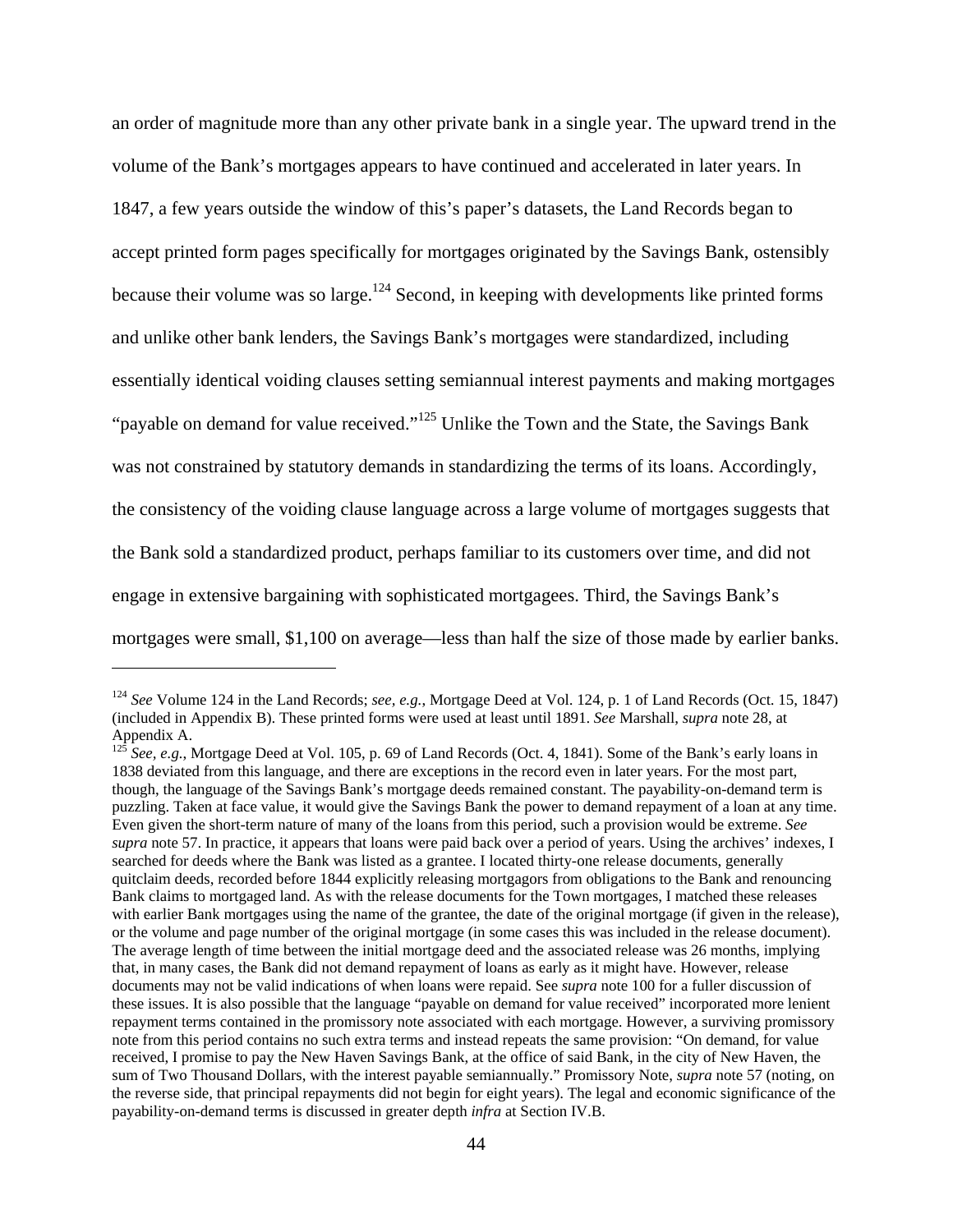The smaller size of the mortgages suggest that they were made to less wealthy borrowers, who were less likely to be plugged in to patrician social networks. Finally, many of the Savings Bank's borrowers were identifiably not members of New Haven's elite, based on their occupations as given in the annual city directories. Because so many mortgagors are unlisted in the directories, they do not provide a complete picture of the socioeconomic composition of the Savings Bank's borrowers. However, they do confirm that the borrowers included joiners, painters, grocers, an African American laborer and various other middle-class folks.<sup>126</sup> There were upper class, professional borrowers as well: a physician, whom the directories also identify as an "instructor in elocution," and a lawyer. $127$  By the early 1840s, however, the Savings Bank was making more loans every year to carpenters and blacksmiths than the New Haven Bank made in a single year to anyone.

The composition of the Bank's borrowers, the details of its mortgages, and the way it presented itself through materials like its passbooks all show that the Savings Bank operated as genuine Row 3 financial intermediary. Unlike the earlier banks that accumulated capital and made loans primarily within elite social networks, the Savings Bank had the expertise and institutional capabilities to reach beyond existing social structures, attract capital from strangers, and allocate capital to strangers. Moreover, operating in this way was profitable for the Savings Bank: it grew in size, was still a force in New Haven's mortgage market in the late nineteenth and early twentieth centuries, $128$  and remained in business into the early 2000s before undergoing

<sup>126</sup> *See* Directory, *supra* note 101. 127 *Id.* <sup>128</sup> *See* Marshall, *supra* note 28.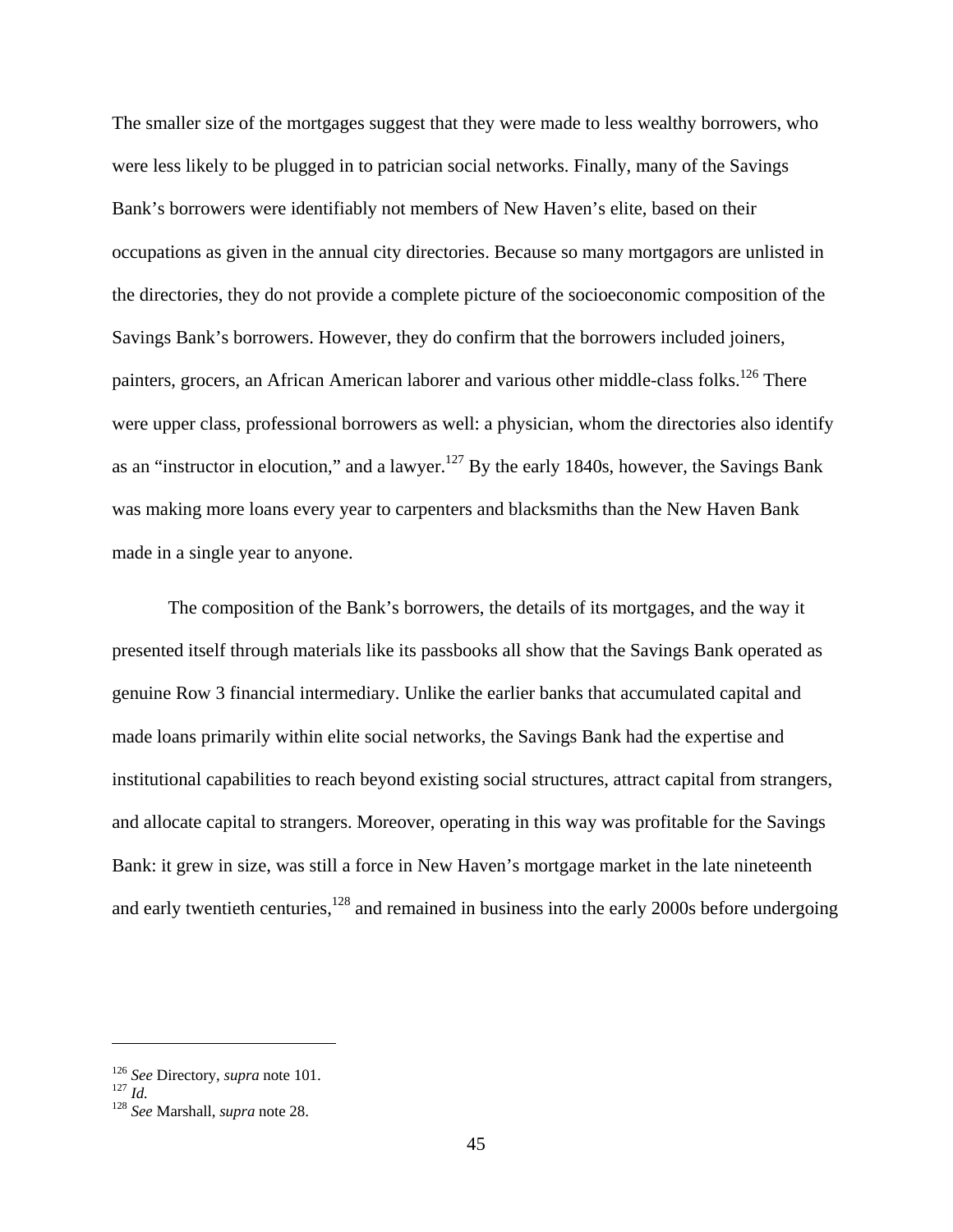a successful merger.<sup>129</sup> Its transition into Row 3 of the capital hierarchy was a permanent change in the city's financial development.

This Part has examined the 1837 shift in New Haven's mortgage market. During and after 1837, mortgages from institutions became broadly accessible to residents of the city who were not among its elite. A relatively small number were able to acquire mortgages from the Town Deposit Fund in 1837 and, soon thereafter, a greater number took out mortgages from the New Haven Savings Bank. While the Town Deposit Fund was a public institution and accordingly cannot be categorized within the traditional capital hierarchy, it at least operated like a Row 3 institution in that it relied on its institutional capabilities to find borrowers instead of pre-existing social networks. The New Haven Savings Bank was the city's first true Row 3 financial intermediary: pooling as well as disseminating capital outside of pre-existing social structures. However, this discussion of the change in the city's mortgage market has not addressed a central question—and a particularly salient one if any modern lessons are to be drawn from New Haven's nineteenth century experience: why did this change occur? Why did the city climb the capital hierarchy in 1837? The next and final Part proposes some answers to this question.

## **IV. Why Did the Shift in New Haven's Mortgage Market Occur?**

This Part considers why New Haven's mortgage market progressed up the capital hierarchy when it did. Understanding what drove the changes in the market could provide valuable insights into how to promote financial development and economic growth in settings besides early nineteenth century New Haven. The following Sections consider, in turn,

<u>.</u>

<sup>129</sup> *See* MERGER DECISIONS, *supra* note 30.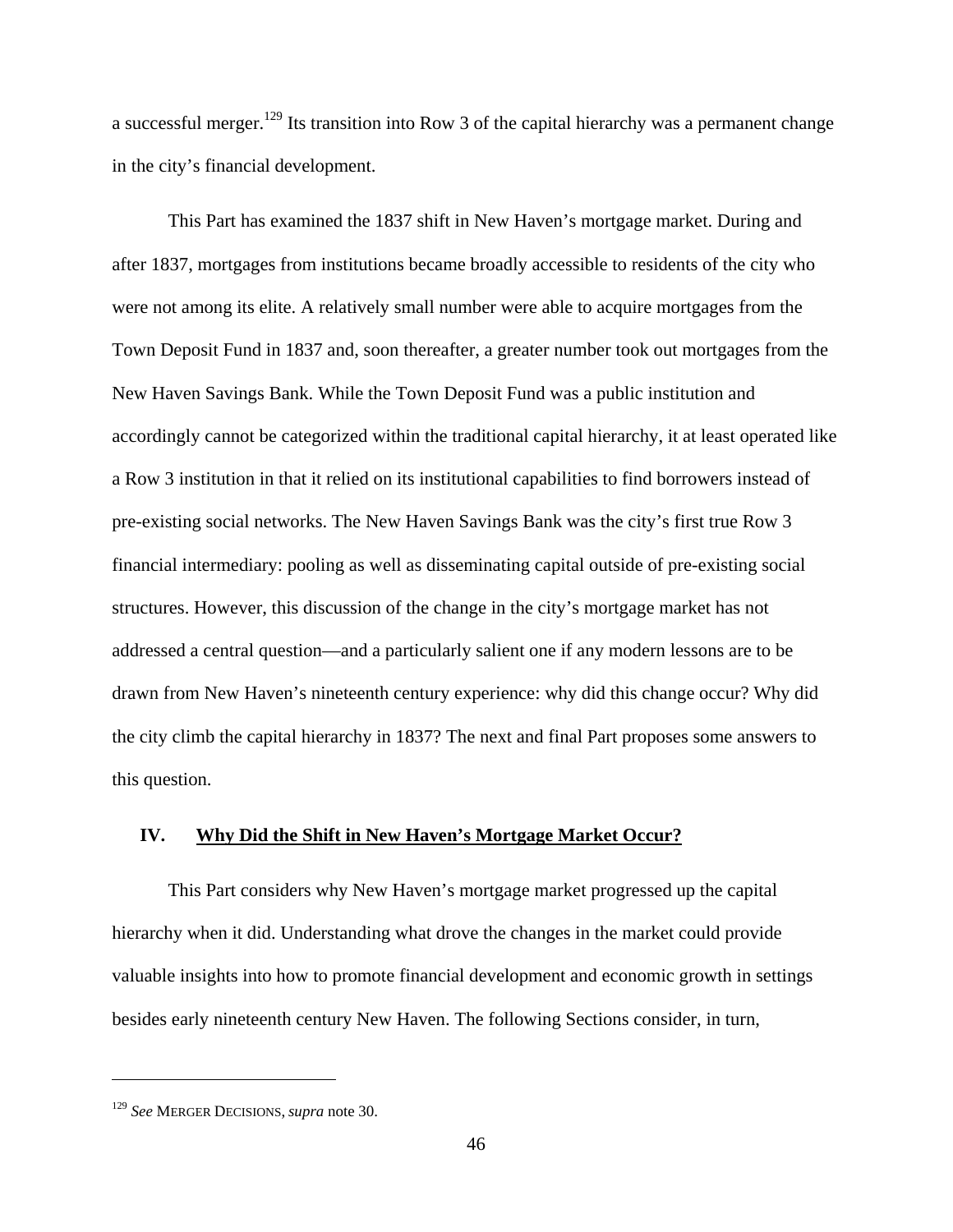economic, legal, and sociopolitical accounts of why the change happened when it did. All of the theories discussed in this Part may have some truth to them: history rarely proceeds along unicausal lines.

#### **A. Economic Theories**

## *1. Macroeconomic Theories*

Macroeconomic conditions may have played a role in the shift in the New Haven mortgage market. The early nineteenth century was a period of amazing growth. Between 1800 and 1850, the city's population more than tripled, and the number of buildings quadrupled.<sup>130</sup> One account of the shift in the city's mortgage market might be that it was primarily product of this economic growth. However, this is too thin an account to fully explain the change. First, New Haven's economic development during this period unfolded over decades, but the shift in the mortgage market happened abruptly. Moreover, the particular moment when the change began was an exception to the long-term pattern of growth: the Panic of 1837 was among the most severe in American history and began a recession lasting through the mid-1840s.<sup>131</sup> Bank failures and loan losses were widespread.<sup>132</sup> More locally, the New Haven Bank, along with a consortium of New York City banks, suspended specie payments for a year in 1837-1838.<sup>133</sup> The late 1830s and early 1840s would be a counterintuitive time for macroeconomic conditions to spur financial development. A second problem with a purely macroeconomic account of the shift is that empirical research suggests that the causal process generally runs the other way, with

1

<sup>&</sup>lt;sup>130</sup> See NEW HAVEN CITY REPORTS 91 (1860-1861) (available at the New Haven Museum).<br><sup>131</sup> See Rousseau, *supra* note 103.<br><sup>132</sup> Id.; see Record Book, *supra* note 47. Banknotes at the time were backed by "specie," usuall gold or silver, which holders could demand from any bank honoring the notes.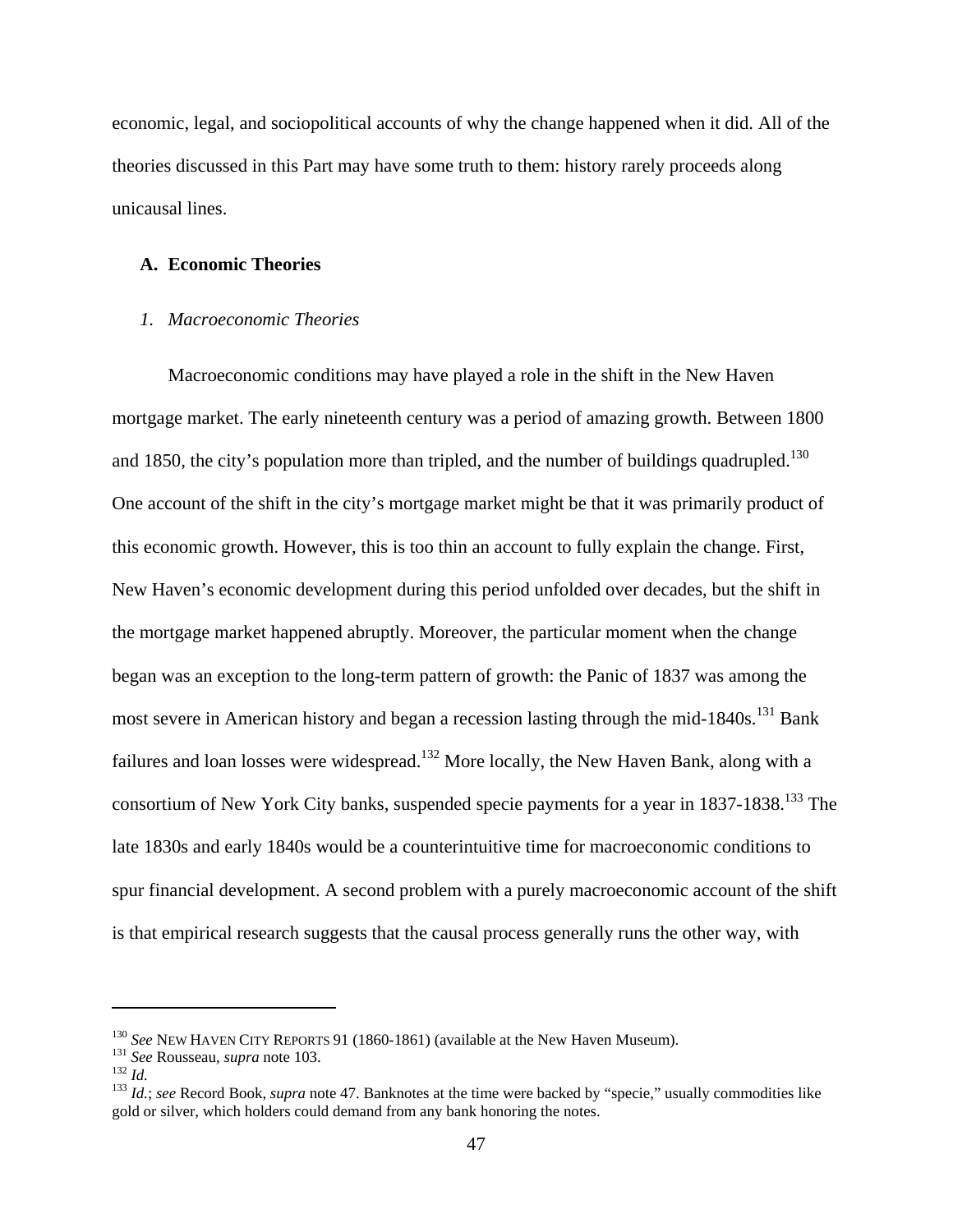financial development supporting economic growth.134 The city's growth, particularly after 1837, was more likely a consequence of its progress up the capital hierarchy instead of a cause. Moreover, economic research has documented situations where significantly higher levels of economic development and complexity than those present in 1830s New Haven nonetheless did not lead to a shift from Row 2 to Row  $3.135$  In sum, then, while the general trend of economic expansion in the nineteenth century may have contributed to the city's financial development, it does not sufficiently explain the discrete shift in the market.

## *2. Microeconomic Theories*

A microeconomic perspective on the shift may do a better job of explaining it. Drawing on the theories of Ronald Coase in the *Nature of the Firm*, one might expect Row 3 lenders to appear and make smaller, broader mortgage loans when the costs of a firm doing so are less than the costs of Row 2 individuals and firms making the same loans.<sup>136</sup> Genuine Row 3 financial intermediaries may be able to take advantage of lower marginal costs in pooling capital, locating and evaluating mortgagees, and spreading risk. Thus, a microeconomic account would argue that the New Haven Savings Bank appeared when it did because, with its passbooks and form mortgages, it was able to lower the transaction costs of making mortgages in New Haven, capture some of this cost reduction, and thereby sustain itself as an institution. This would also explain why the Bank was successful over a long period of time, even when Row 2 capital sources were still available.

<u>.</u>

<sup>&</sup>lt;sup>134</sup> *See supra* note 1.<br><sup>135</sup> *See, e.g., Edmund J. Malesky & Markus Taussig, Where is Credit Due? Legal Institutions, Connections, and the Efficiency of Bank Lending in Vietnam*, 25 J. LAW, ECON. & ORG. 535 (2009) (documenting "connected" lending in Vietnam); Rafael La Porta et al., *Related Lending*, 118 Q. J. ECON. 231, 233 (2003) (documenting the prevalence of related lending, similar to insider lending, in modern Mexico and listing twenty-four other countries where banks are controlled by entities with substantial non-financial interests).

<sup>136</sup> *See* R. H. Coase, *The Nature of the Firm*, 4 ECONOMICA 386 (1937).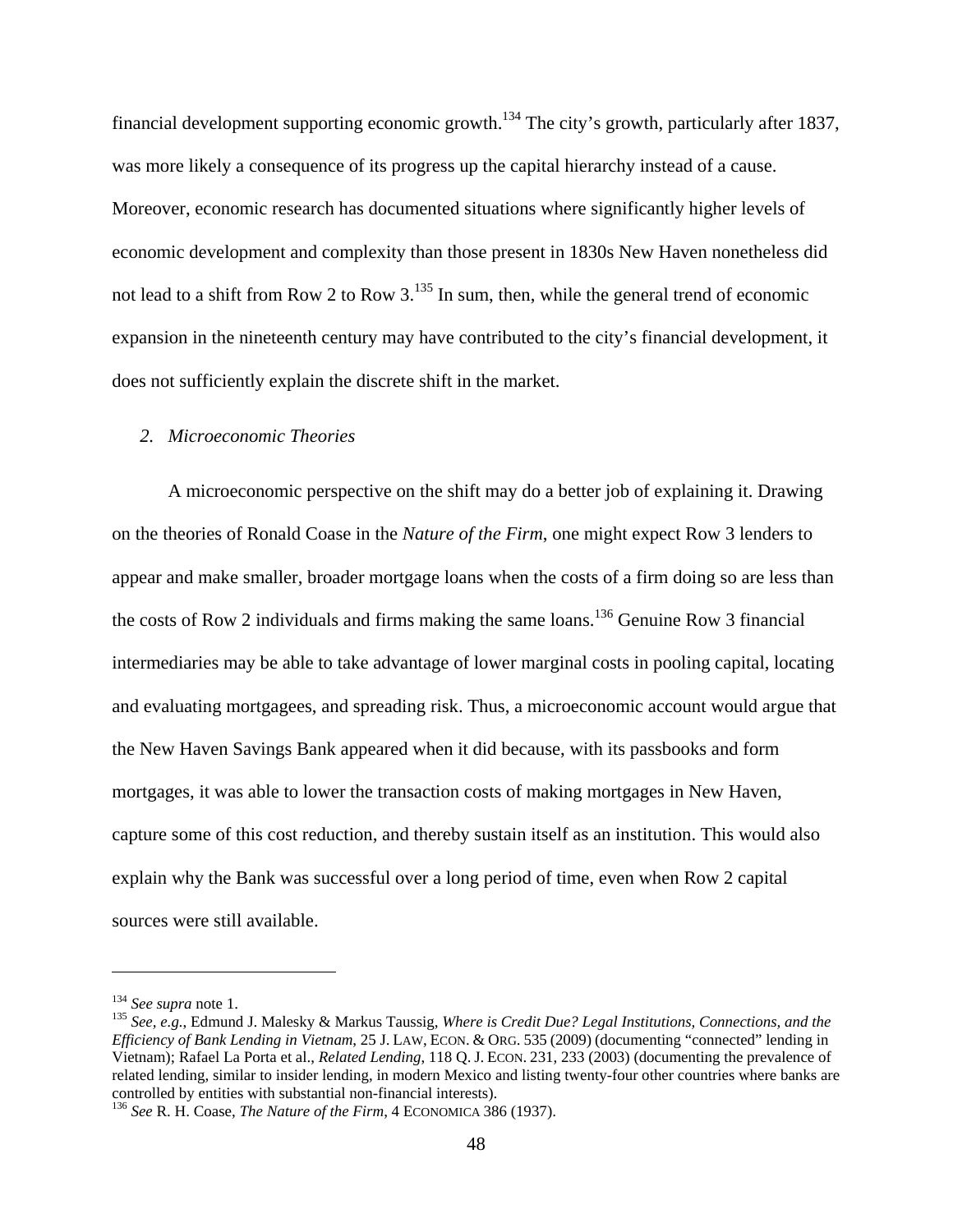The microeconomic explanation is parsimonious and coherent, but, with respect to the timing of the Bank's appearance, it leaves something to be desired. For this simple version of the theory to explain the sudden rise of Row 3 lending after 1837, the relative costs of individual and institutional lending must have changed abruptly. This defect is particularly striking because there were other active financial institutions in existence before 1837 that could have operated as genuine Row 3 intermediaries. New firms must pay up-front costs to form and become active in a market. But existing firms may have already recouped these expenditures and accordingly will have even lower transaction costs than new firms. Thus, if lower costs for lending by firms fully explained the appearance of Row 3 lending, then the New Haven Bank or some other existing, profit-maximizing firm would have shifted into broader mortgage lending practices over time. This is not a fatal flaw of the microeconomic account, but it does lead to a corollary question: what changed in 1837 that sufficiently shifted the economic calculations for institutional lending to justify the formation of a new firm and a novel project of small bank loans to a diverse group of borrowers?

#### **B. Legal Changes**

Legal developments can bring about changed economic circumstances. They are particularly important to consider in the development context because they point to discrete reforms jurisdictions might make to promote development. This Section considers two types of legal developments that could have changed the economic calculations behind Row 3 lending in New Haven in the 1830s. However, legal changes do not seem to be the source of the changed circumstances driving the rise of Row 3 lending. In particular, there do not seem to be relevant, specific changes that occurred before the shift.

49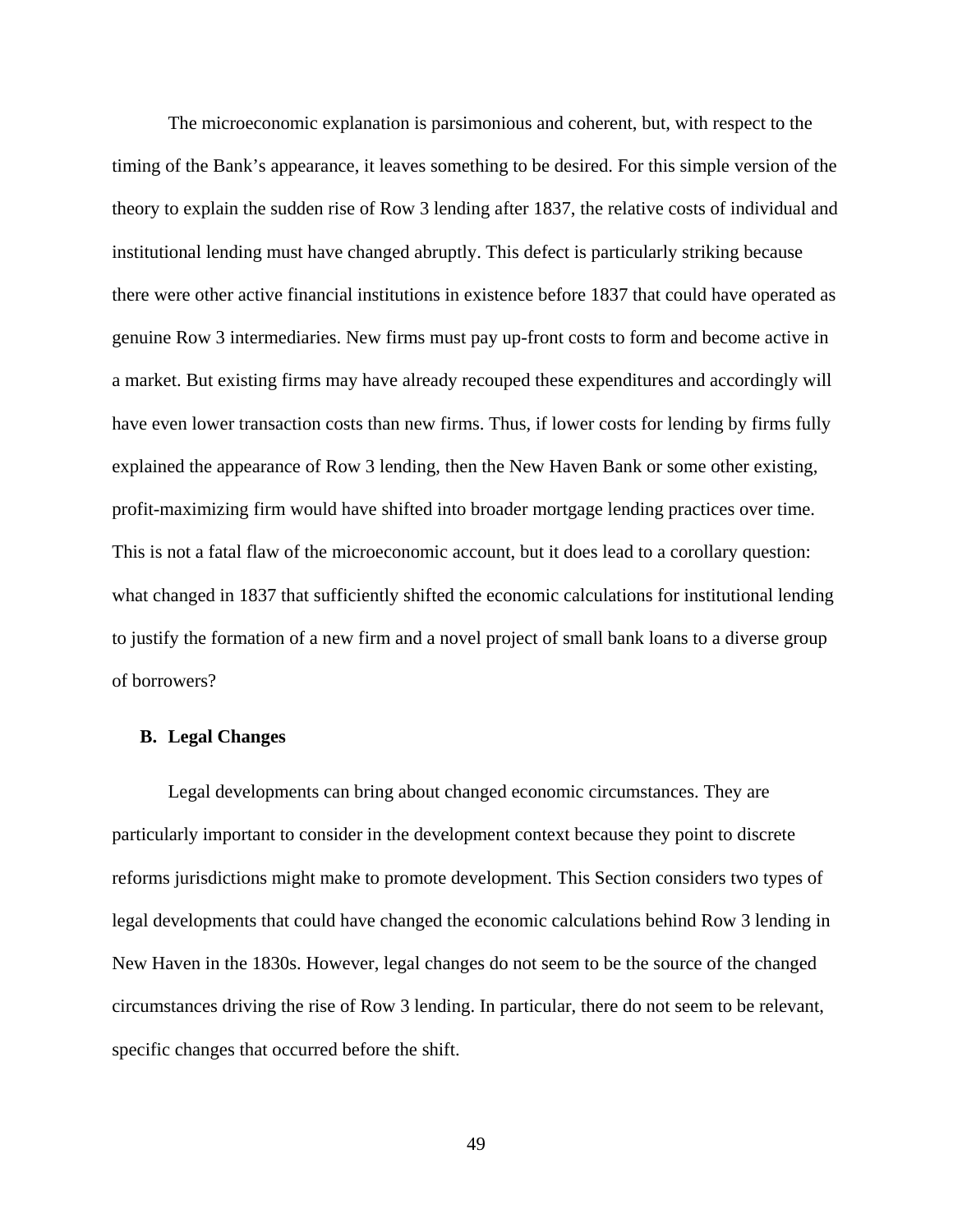First, changes in incorporation laws could have lowered the costs associated with forming a genuine Row 3 intermediary. This would place New Haven in line with New York State and its turn to free banking laws in 1838, which reduced the legal barriers to entering New York's banking market.<sup>137</sup> However, Connecticut did not embrace free banking. Indeed, in 1838, it added to the statute setting out the procedural steps necessary to petition the General Assembly for a bank charter.<sup>138</sup> Moreover, although Connecticut had these process requirements on its books, it and the rest of New England had established a de facto free banking system early in the 1810s and 1820s, essentially granting bank charters to all petitioners who followed the statutory procedures.139 There simply were not any developments in incorporation laws that would have changed the entry costs for a new Row 3 financial intermediary in the late 1830s.

Second, it is possible that changes in contract or real property law precipitated the shift in the mortgage market. In particular, the standardized terms of the New Haven Savings Bank's mortgages may have included some drafting innovation or term previously disallowed by law that substantially lowered its costs. The most likely such term would the provision making its loans "payable on demand." Particularly given Connecticut's usury laws, which capped interest rates at 6 percent, it may have been valuable to make loans immediately payable on demand.<sup>140</sup> However, there do not seem to have been observable, relevant changes in property or contract law during this period. Mortgages with "payable on demand" provisions were made between private individuals and recognized by courts many years before  $1837<sup>141</sup>$  Connecticut's mortgage

<sup>&</sup>lt;sup>137</sup> *See* BODENHORN, *supra* note 10, at ch. 8.<br><sup>138</sup> An Act in addition to an Act entitled "an Act concerning Petitions and Memorials to the General Assembly," 1839 Conn. Pub. Acts 326.

<sup>139</sup> *See* BODENHORN, *supra* note 10, at 78; Wallis, *Answering Mary Shirley's Question*, *supra* note 10, at 111 ("[New England states] had established de facto free entry in banking in the 1810s and 1820s.").<br><sup>140</sup> See BODENHORN, supra note 11, at 147 tbl.4.5.

<sup>141</sup> *See, e.g.*, Wheaton v. Wheaton, 9 Conn. 96 (Conn. 1831).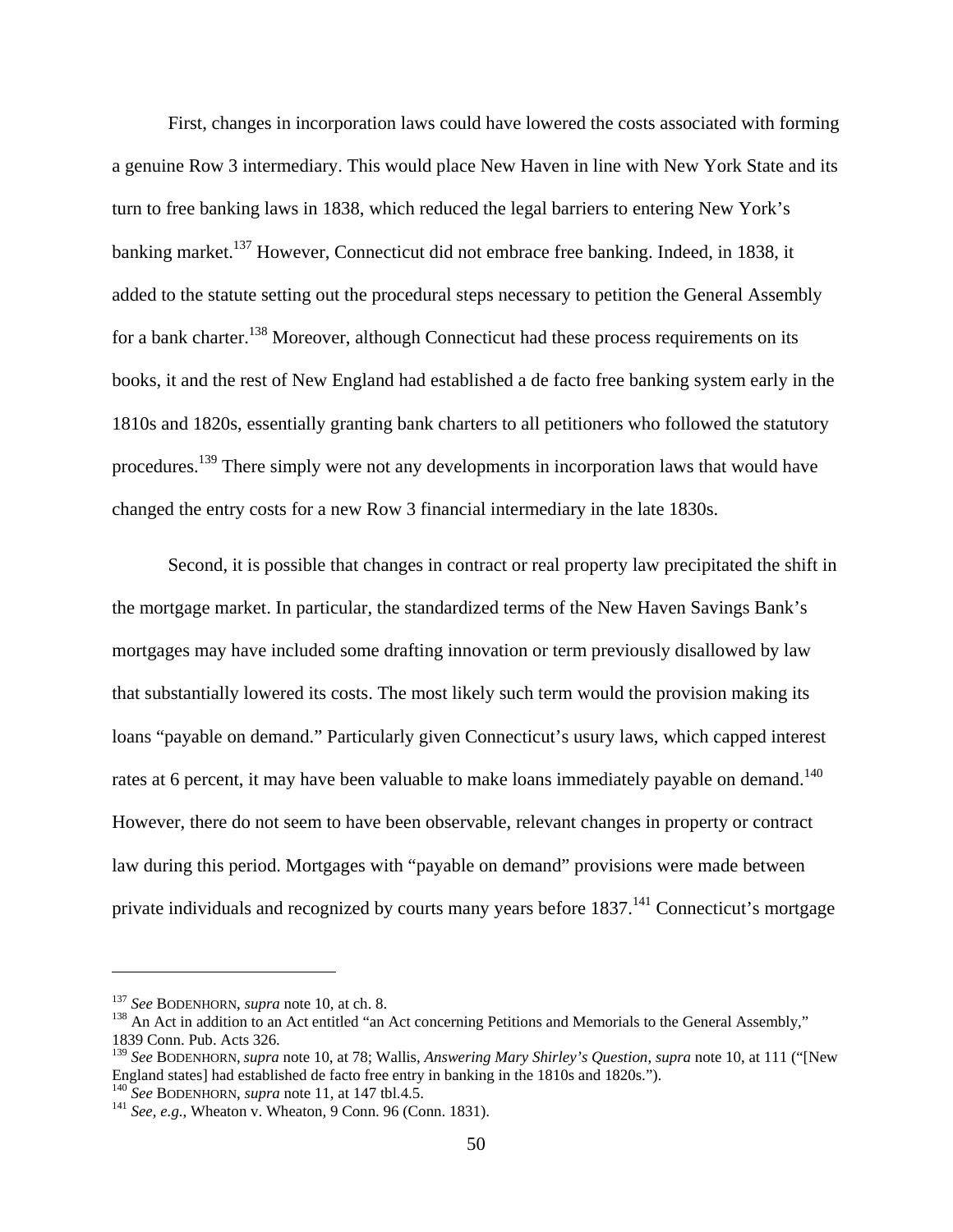case law at the time seemed primarily concerned with notice-giving requirements and not with adjustments that have might accommodated new institutional lenders.<sup>142</sup>

Moreover, the available evidence suggests that the "payable on demand" provisions of the Savings Bank's mortgages were not consistently enforced. It is difficult to draw firm conclusions on this point because the Land Records contain release documents for only a portion of the Bank's mortgage deeds.<sup>143</sup> However, thirty-one deeds explicitly releasing mortgagors from obligations to the Bank and renouncing Bank claims to mortgaged land were recorded before 1844.<sup>144</sup> The length of time between an initial mortgage deed and a release varied considerably but averaged twenty-six months.<sup>145</sup> Thus, for at least a non-trivial portion of its mortgages, the Bank appears to have allowed its mortgagors some flexibility in the practical terms of their loans.<sup>146</sup> This is not to say that the Bank never foreclosed on its mortgagors.<sup>147</sup> However, when it did foreclose, it had to follow the same foreclosure procedures as any other lender: a deed of sale recorded in 1841 relates how the Bank sought a foreclosure decree for the land in question and waited for the duration of a redemption period before taking title. <sup>148</sup> Overall, then, the legal details and context of the Bank's operations offer little explanation for why it appeared when it did. Explanatory shifts in corporation, contracting, or real property law are not apparent.

#### **C. The Town and the Bank: A Sociopolitical Story**

 $142$  For a sample of representative mortgages cases from this period, see Hubbard v. Savage, 8 Conn. 215 (Conn. 1830); Stoughton v. Pasco and Pasco, 5 Conn. 442 (Conn. 1825); Sanford v. Wheeler, 13 Conn. 165 (Conn. 1839).<br><sup>143</sup> See supra notes 100 and 125. Note that release documents may not be a good indication of repayment periods <sup>144</sup> See supra note 125.<br><sup>145</sup> *Id.*<br><sup>145</sup> *Id.*<br><sup>146</sup> *But see supra* note 100 (explaining why deeds releasing mortgagor from obligations may have been recorded

later than repayment of associated loans).<br><sup>147</sup> See, e.g., Deed of Sale at Vol. 104, p. 178 (describing how the bank foreclosed on the property at issue).

 $^{148}$  *Id.* ("[S]aid land and buildings hereby conveyed are the same premises which were mortgaged to the said New Haven Savings Bank . . . by deed dated July 15th 1839 and on which said New Haven Savings Bank attained a decree of foreclosure from the Superior Court for the County of New Haven at its terms for January 1841 . . . and the time limited by said Court for the redemption of said premises by all said parties has expired.").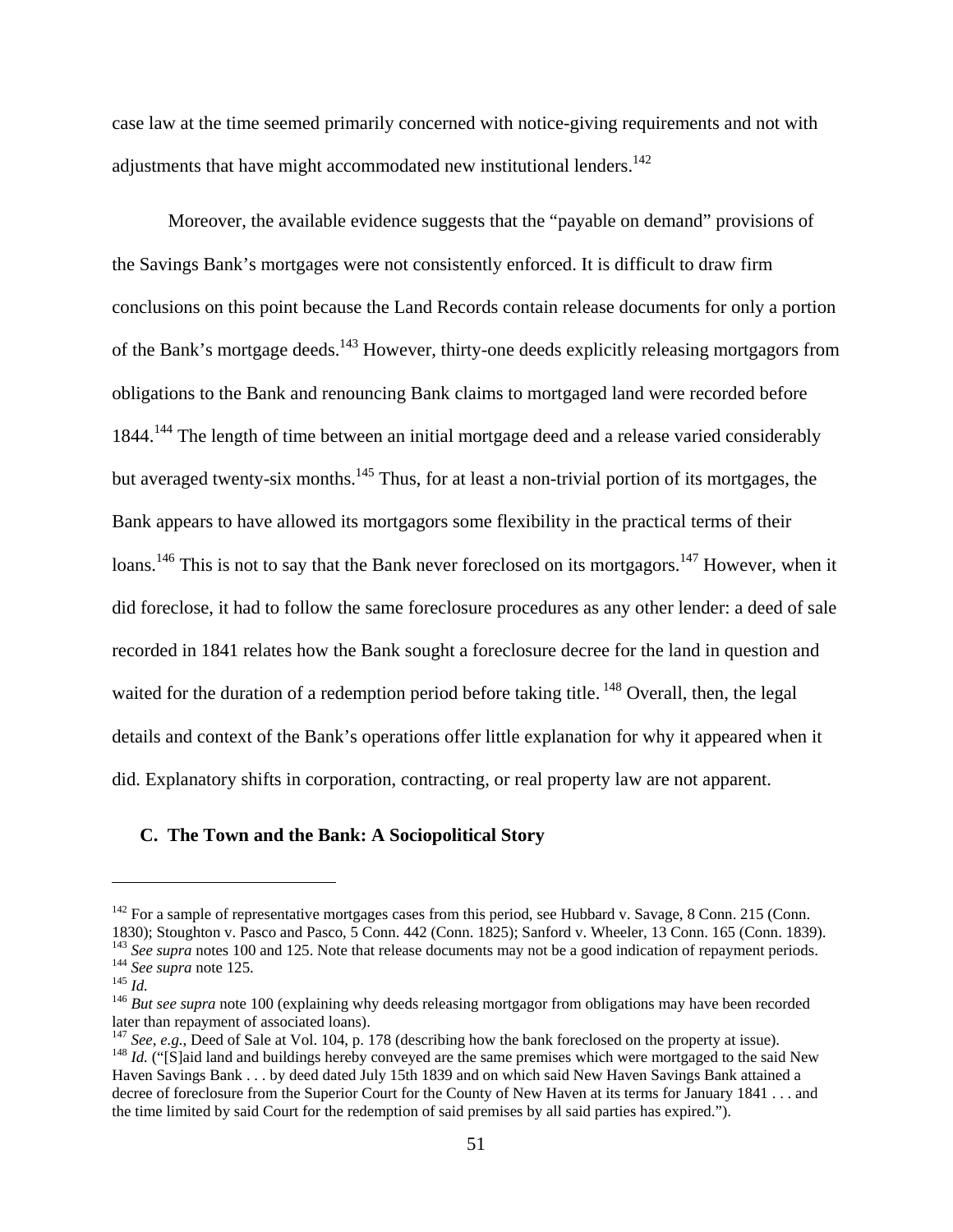Although legal changes do not appear to have caused the shift in the market, there was one statutory development that had a direct effect on institutional lending in New Haven: the creation of the Town Deposit Fund. The proximity of the activities of the New Haven Town Deposit Fund to the rise of the New Haven Savings Bank suggests a final theory for the shift in the mortgage market. This theory takes the microeconomic account of the formation of Row 3 financial intermediaries as given and accepts that the Savings Bank formed and was successful because it had lower marginal costs of pooling capital, locating and evaluating mortgagees, and spreading risk. But, before 1837, the relative efficiency of a Row 3 institution like the Savings Bank might not have been known to the banks operating in the city. Although smaller mortgages to non-elite individuals during this period were profitable—as demonstrated by the existence of mortgages between individuals and the later success of the New Haven Savings Bank—patrician banks may not have made such mortgages because they gathered information primarily through closed, elite networks that had no way of assembling this knowledge. Without any institution compiling the knowledge of profitability in a single place, it must have been dispersed across a volume of individual-to-individual loans throughout the city, many of them between individuals with whom the patrician banks probably did not communicate. The very tools used by the Row 2 banks to efficiently evaluate borrowers—pre-existing social status and wealth—made them institutionally blind to downmarket opportunities.

The reason the market shifted in 1837, then, may be because the Town solved this information problem by demonstrating the demand for and viability of Row 3 lending. The Connecticut statute disbursing the federal surplus called for town meetings to appoint a manager for each Town Deposit Fund. The manager's appointment and his work were subject to the deliberative will of the community. It is possible, then, that the Town overcame the information

52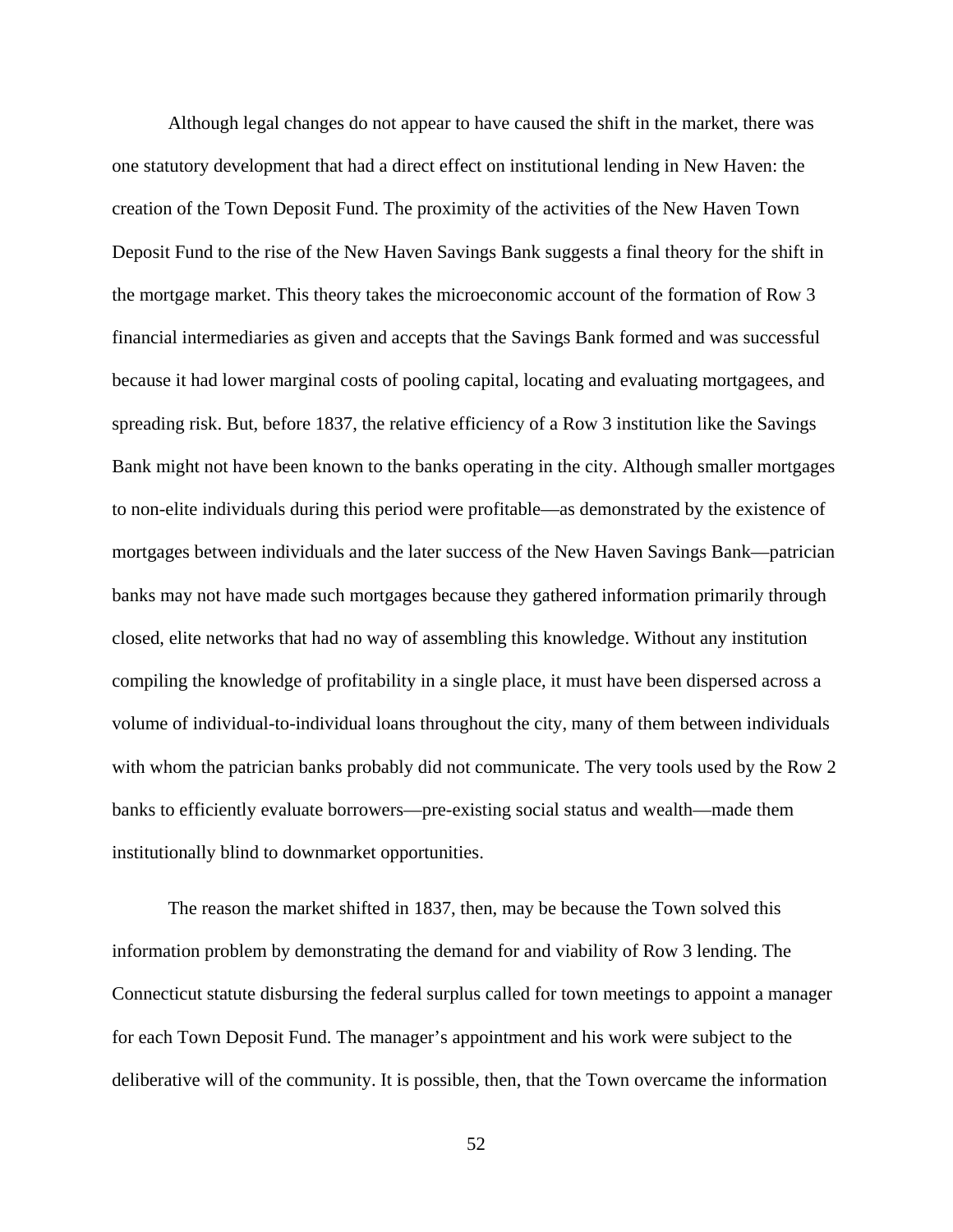barrier in the market simply by asking townspeople what they wanted to use the influx of capital for and then following their instructions. By creating a political forum where economic actors who were not plugged into pre-existing elite social networks could publicly present and assemble privately held knowledge, the Town performed an information-aggregating service with economically significant results. In addition to the social barriers the Town overcame, it may also have performed a service in purely economic terms. The evidence of the profitability of downmarket loans may have existed in the New Haven Land Records for some time in the form of mortgage deeds between private individuals. But, in an anti-Hayekian moment, the information may have been too atomized to be useful until the Town made it legible through a public forum and subsequent public action.<sup>149</sup>

This theory has several flaws. The first of which is a lack of direct evidence shedding light on the town meetings creating the Deposit Fund or on the Fund's activities in selecting borrowers. The New Haven Clerk's office contains extensive handwritten notes from several of New Haven's municipal government bodies at the time, including the City's Board of Alderman and Court of Common Council. However, the archives of the Town's governing body, the Board of Selectmen, are missing volumes covering several early decades of the nineteenth century.<sup>150</sup> In particular, no record of the Town's political decisionmaking in 1837 appears to exist. While this absence of evidence is not a direct counterargument to the sociopolitical account of the 1837 shift, it does point out how much weight such a theory places on the simple proximity of the Town Deposit Fund to the formation of the New Haven Savings Bank. Without direct evidence

<u>.</u>

<sup>&</sup>lt;sup>149</sup> *Cf.* F. A. Hayek, *The Use of Knowledge in Society*, 4 AMER. ECON. REV. 519 (1945).<br><sup>150</sup> Records exist for meetings of the Board of Selectmen from 1771 to 1819 and again from 1863 onwards. It is an unfortunate coincidence for this paper that the Town Deposit Fund was administered during a period for which the minutes of the meetings of the Board of Selectmen are unavailable.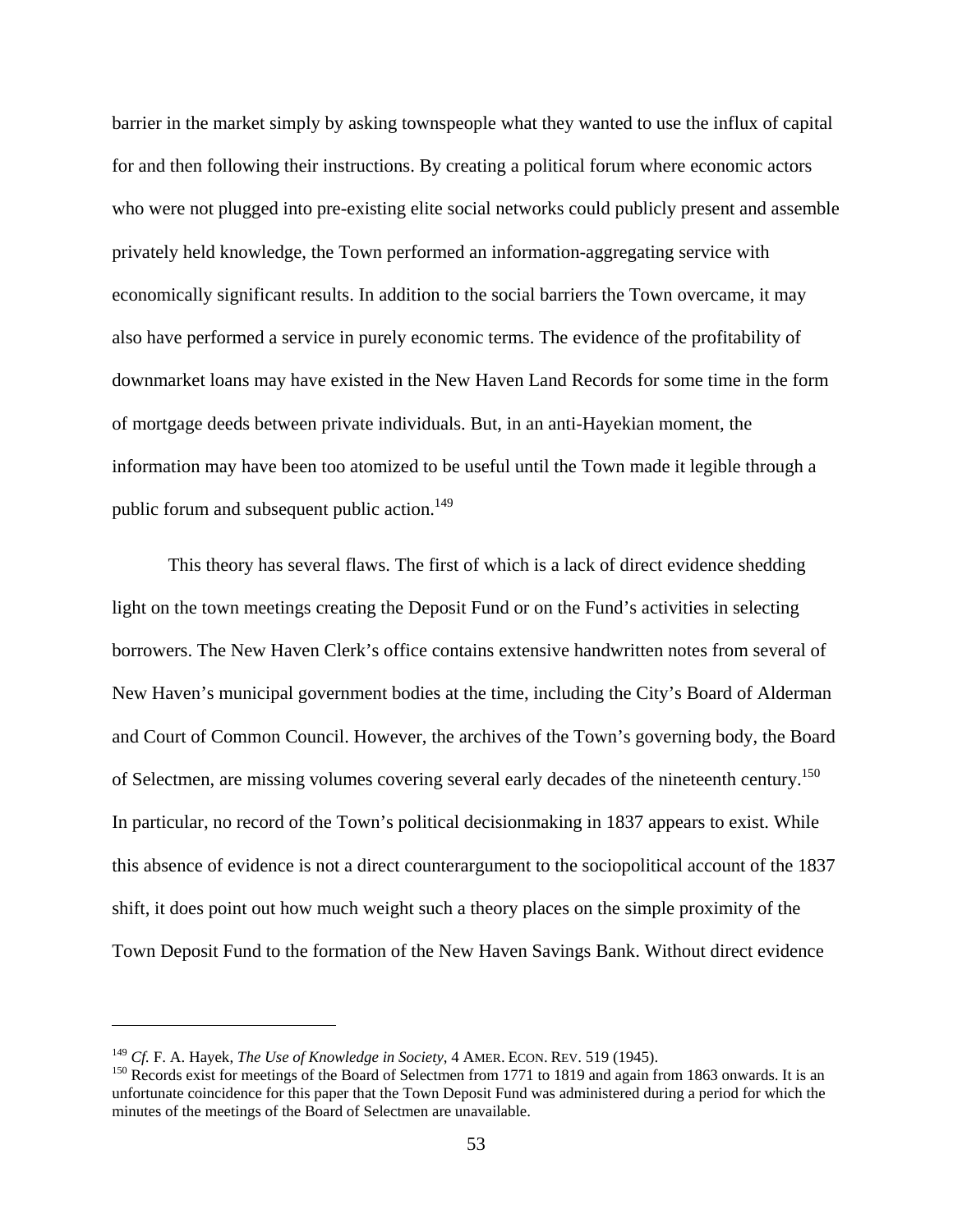that townspeople had real input into the creation and activities of the Town Deposit Fund, the link between the Fund and the wider changes in the market must remain speculative.

A related and more substantive criticism of the sociopolitical account would push back on the idea that demand for downmarket mortgages was so atomized that private lenders could not put the information to use on their own, without the intervention of a government-backed Town Deposit Fund. Individual lenders were ostensibly earning above-market returns on their mortgages to individual borrowers. What if they came together to create an institutional lender to capture more of these profits? While this critique makes sense in terms of the theoretical incentives of the relevant economic actors, it suffers from a few defects. First, like a pure microeconomic theory explaining the New Haven Savings Bank as a more efficient mortgage lender, a story of spontaneous organization by individual lenders in New Haven begs the question of why the Bank appeared when it did. Individual mortgage lenders had been profitably making mortgage loans in New Haven for many years before the late 1830s—what would move them to act on their knowledge and form a bank in the teeth of a bitter depression? Second, the counterexample of existing private lenders coming together to create an institutional lender does not line up with the historical record. The New Haven Savings Bank was founded and operated by members of the patrician elite who were likely socially disconnected from at least a significant portion of the individual borrowers and lenders in the city. The Bank's formation was not the result of bottom-up economic knowledge and financial incentives guiding the efforts of entrepreneurs. The Bank was created because something caught the attention of the primary holders of social and economic capital in New Haven and convinced them that it was time to deploy their capital downwards. The innovative lending practices of the Town Deposit Fund may

54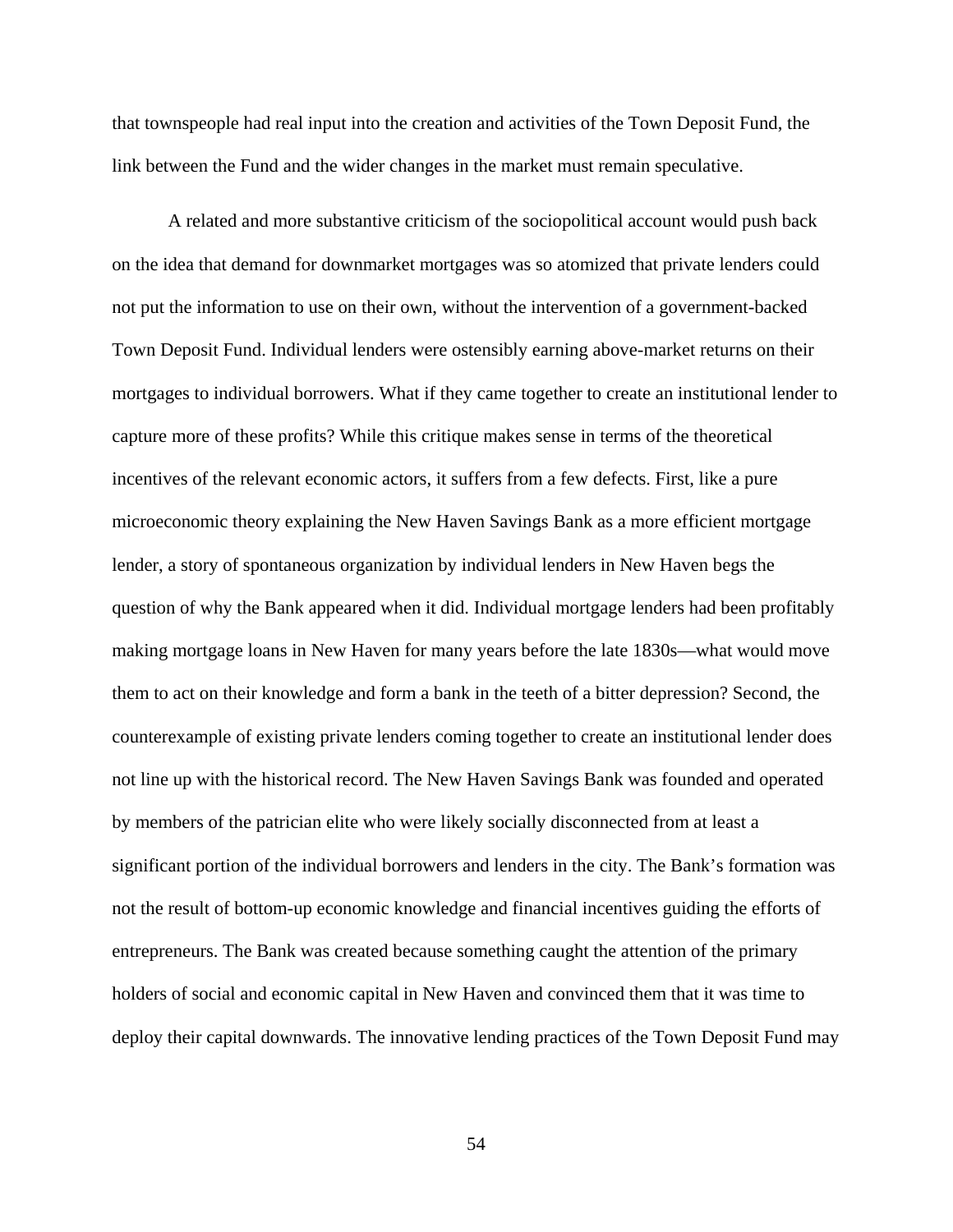seem far-fetched as a source of inspiration for the likes of James Brewster and Ralph Ingersoll, but, particularly in the absence of alternatives, they are a plausible catalyst.

A final criticism of the sociopolitical account is simply that it is incomplete. The theory cannot stand on its own. The Town may have served as an information gate, providing a public forum for aggregating information and demonstrating its accuracy through profitable loans. But this would have counted for little if the wider economic conditions in New Haven had not been right or if the New Haven Savings Bank had been legally or organizationally incapable of capitalizing on the information. Most importantly, the activities of the Fund alone would probably not have shifted the lending practices of the patrician leaders of the New Haven Savings Bank if they had not been prepared for some change already. The background sociopolitical dynamics in New Haven must have played an important role. In particular, the sociopolitical account rests on the assumption that a town meeting could adequately assemble dispersed community knowledge of downmarket demand and profitability. If patricians had totally dominated the town's political scene, the relevant information about the lower segment of the mortgage market might not have been heard. However, the assumption that the town's political institutions allowed middle-class voices to be heard—particularly upwardly mobile middle-class voices asking for mortgages—is not unreasonable. At the time, New Haven was on the cusp of significant social change. Economic and social leadership was slowly shifting from the patrician elite to a new group of more self-made strivers. Robert Dahl identifies the election of P.S. Galpin in 1842 as the moment when political leadership shifted between these two groups.151 If the Young Turks of New Haven could capture the mayor's office in 1842, then they

<sup>151</sup> *See* DAHL, *supra* note 116, tbl.2.1.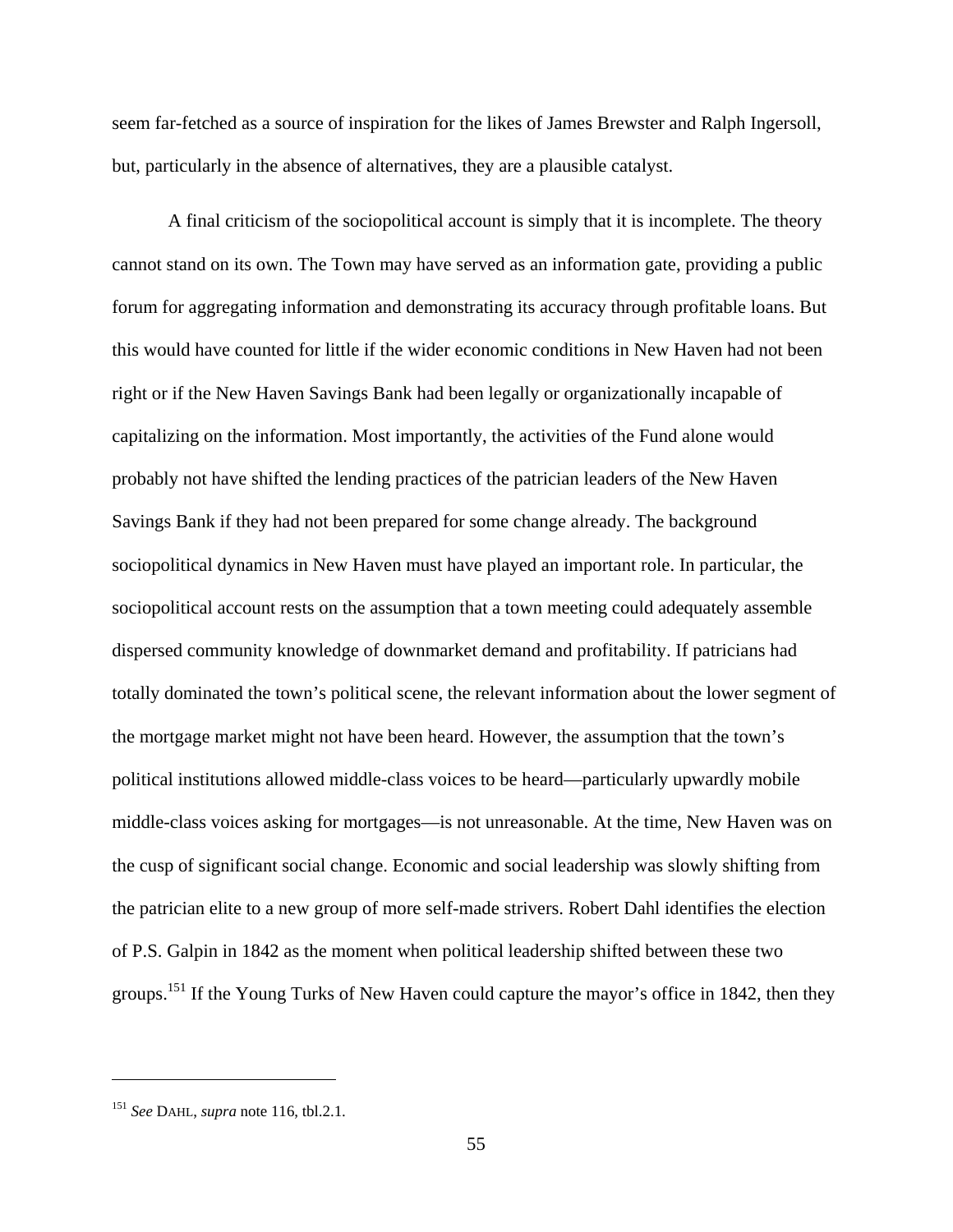may very well have been able to influence the creation and activities of the Town Deposit Fund five years earlier.

Alongside the wider social changes taking place in the city, the statute creating the Town Deposit Fund also deserves credit for ensuring that citizens outside the patrician elite had some say in how the federal surplus funds were ultimately allocated. Had the statute simply placed the Fund under the control of the New Haven mayor in 1837, H.C. Flagg, a patrician lawyer, the Fund might not have been able to serve the same information-aggregating purpose.<sup>152</sup> Accordingly, the statute can be seen as an early and successful example of federalism-all-theway-down through its empowerment of a local population that had not yet won outright political control of the city.<sup>153</sup> From this perspective, the sociopolitical account offers some policy guidance for modern governments seeking to promote financial development. In particular, it suggests that modern governments might embrace robustly decentralized models of economic action to solve information gaps in local markets. It also highlights how unregulated local markets may have particular information problems that require public action. However, the sociopolitical account does not call for sustained or large-scale government intervention in markets. Instead, it recommends government action on a local scale to assemble information that would otherwise be too diffuse or buried in the community to be economically useful. The real lesson of the shift in New Haven's mortgage market may be the value of small-scale legibility produced by local political structures.<sup>154</sup>

<sup>152</sup> *Id.* <sup>153</sup> *See* Heather K. Gerken, *The Supreme Court 2009 Term Foreword: Federalism All the Way Down*, 124 HARV. L.

 $154$  For an extended discussion of how governments produce legibility (and the negative consequences that can result), see generally JAMES C. SCOTT, SEEING LIKE A STATE: HOW CERTAIN SCHEMES TO IMPROVE THE HUMAN CONDITION HAVE FAILED (1998).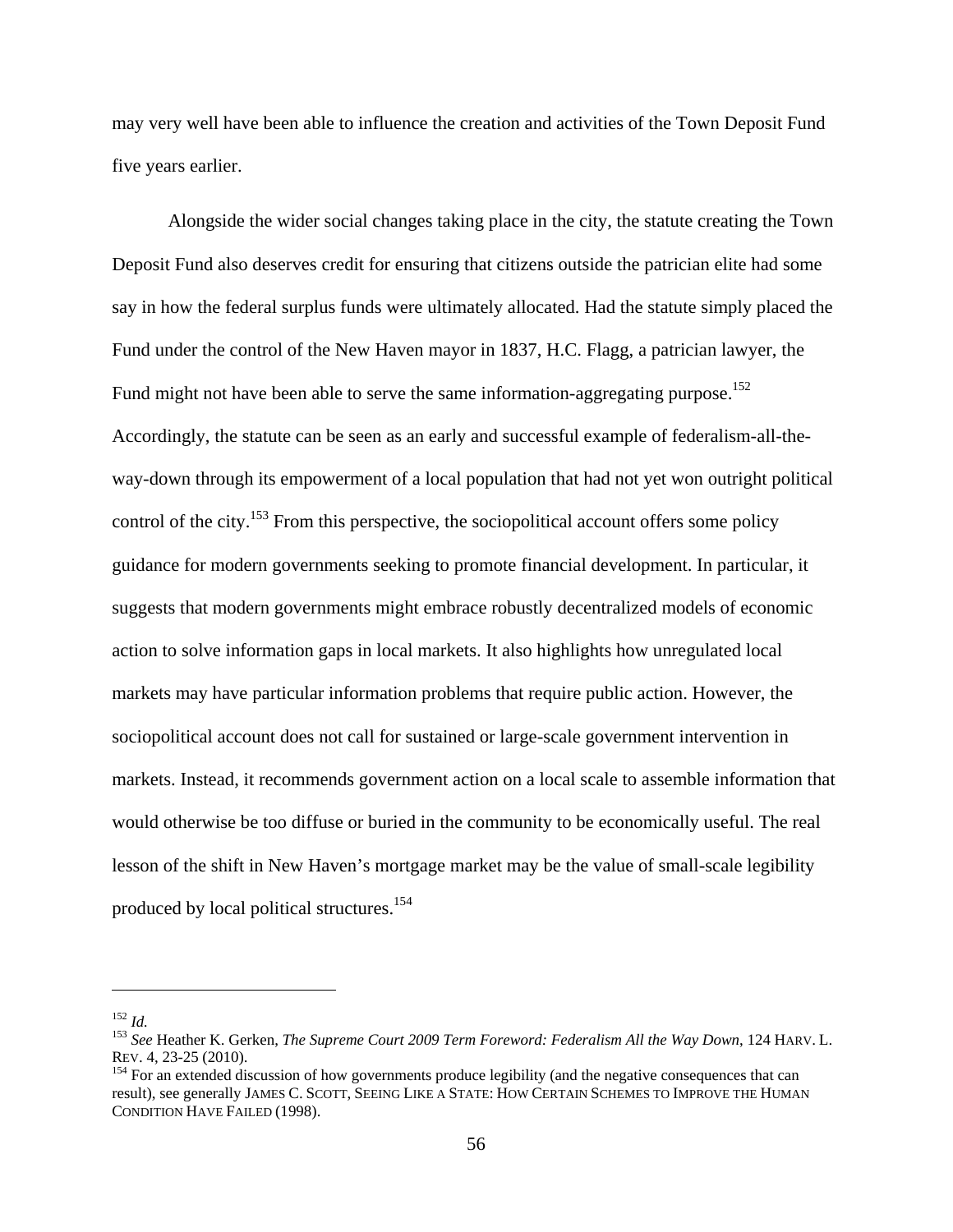Overall, the sociopolitical account has strengths and weaknesses and is likely only a partial explanation for the changes in the city's mortgage market. However, one final advantage of the theory is that it may be testable. The statute creating the Town Deposit Fund authorized and financed similar Funds in municipalities across Connecticut. These towns, like New Haven, kept land records. It would be possible to recreate the methodology of this paper in other cities, such as Hartford and Bridgeport. If the federal surplus funds were distributed in similar ways in other municipalities, further research could determine if similar shifts occurred in other local mortgage markets. Moreover, cities in other New England states like Rhode Island and Massachusetts could be included in the sample. Lamoreaux and Bodenhorn have documented extensive similarities between the nineteenth century financial systems of these states.<sup>155</sup> But each state did not spend its share of the federal surplus in the same way. The financial markets of towns with active Deposit Funds could be compared with the outcomes of towns in neighboring states that lacked Deposit Funds. Further research along these lines could provide more compelling evidence that the Town Deposit Fund played a significant role in New Haven's development and could yield further recommendations for modern policy approaches.

### **Conclusion**

<u>.</u>

This paper has taken a detailed look at New Haven's progression up the capital hierarchy. It has no illusions that the experience of a mid-sized Connecticut city in the early nineteenth century will be comprehensively representative of economic development in other times and

<sup>155</sup> *See* BODENHORN, *supra* note 10 at ch. 4; LAMOREAUX, *supra* note 12, at ch. 3.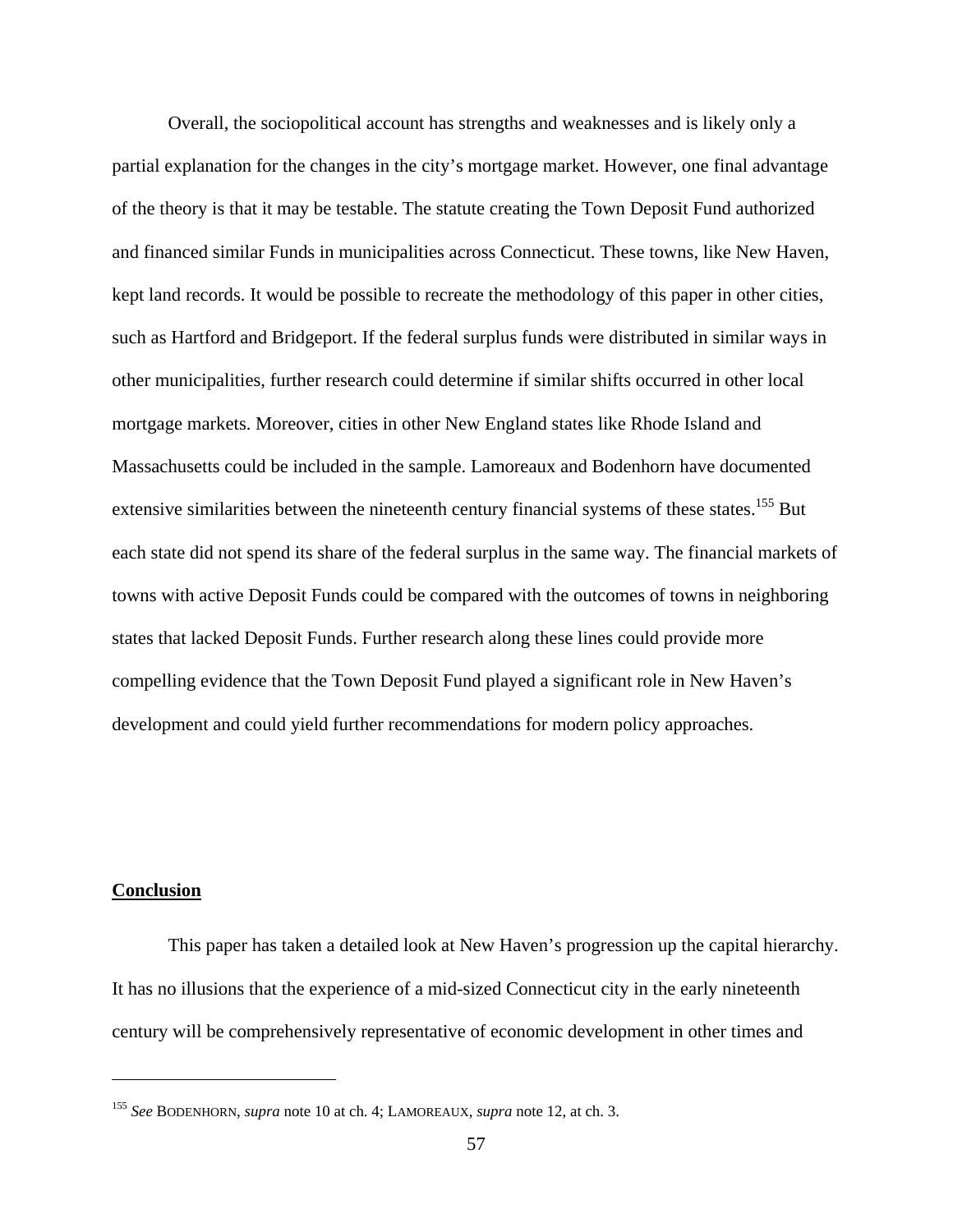places. However, the city's mortgage market did undergo a change in the late 1830s that is crucial for complex, sustained economic growth—namely the transition from capital allocation through pre-existing social networks to capital allocation through institutional expertise. This transition was not inevitable, and this paper has proposed several theories for why it happened when it did. In focusing particularly on the activities of the Town Deposit Fund, it has sought to develop a new perspective on how local political institutions can shape economic development. Ultimately, markets are powerful, but fragile, institutions, and historical and sociopolitical approaches can be valuable in understanding how to improve them.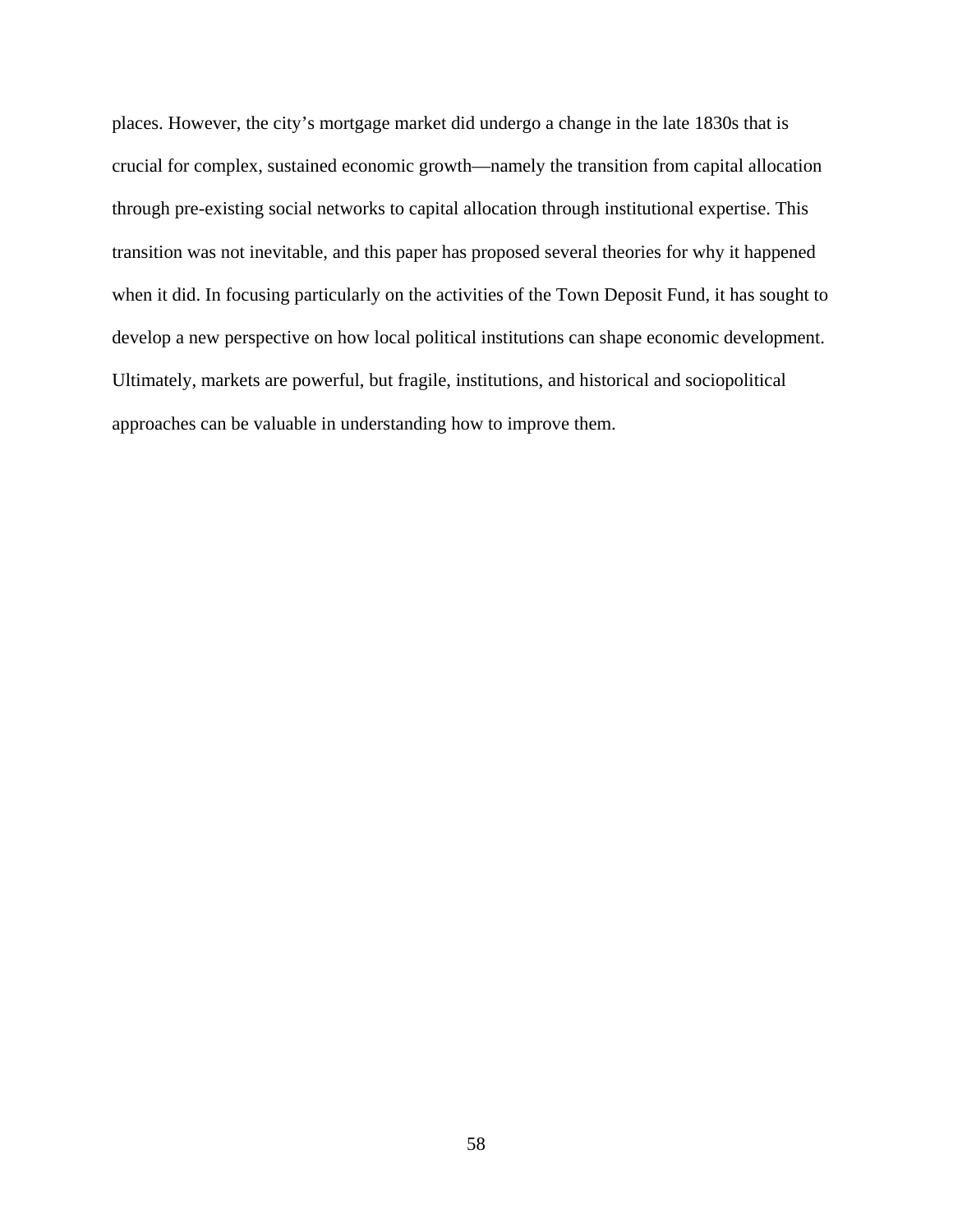# **Appendix A: Occupations of the Borrowers from the Town Deposit Fund, 1837**

| Date       | <b>Grantor</b>                           | Mortgage<br><b>Amount</b> | <b>Volume</b><br>in Land<br><b>Records</b> | Page in<br><b>Volume</b> | Occupation as stated in 1840 directory                              |
|------------|------------------------------------------|---------------------------|--------------------------------------------|--------------------------|---------------------------------------------------------------------|
| 04/07/1837 | John Anderson                            | \$400                     | 92                                         | 472                      | listed without occupation                                           |
| 04/06/1837 | Elihu Atwater                            | \$1,000                   | 92                                         | 469                      | Joiner                                                              |
| 02/17/1837 | Stephen Bishop                           | \$1,000                   | 92                                         | 348                      | dealer in paints and groceries                                      |
| 01/26/1837 | <b>Ezekiel Chidsey</b>                   | \$1,000                   | 92                                         | 321                      | boot and shoe store                                                 |
| 01/26/1837 | <b>Beriah Bradley</b>                    | \$1,000                   | 92                                         | 325                      | boot and shoe store                                                 |
| 01/26/1837 | George Bradley                           | \$400                     | 92                                         | 326                      | blacksmith                                                          |
| 04/06/1837 | Oliver Bryan                             | \$1,000                   | 92                                         | 471                      | merchant tailor                                                     |
| 02/09/1837 | Hannah Carr                              | \$850                     | 92                                         | 330                      | unlisted                                                            |
| 04/05/1837 | Charles B. Linus and Abel<br>Chamberlain | \$500                     | 92                                         | 464                      | unlisted; cabinet manufacturer                                      |
| 04/22/1837 | John Durrie                              | \$1,000                   | 92                                         | 543                      | booksellers & publishers                                            |
| 01/31/1837 | Mary Foster                              | \$500                     | 92                                         | 328                      | listed without occupation                                           |
| 04/06/1837 | Luther Gilbert                           | \$930                     | 92                                         | 465                      | livery stable                                                       |
| 04/06/1837 | Eliazer Gorham                           | \$750                     | 92                                         | 454                      | boot and shoe store                                                 |
| 04/05/1837 | Marcus Merriman                          | \$500                     | 92                                         | 466                      | Senator (State)                                                     |
| 03/15/1837 | Rhodolphus Northrop                      | \$1,000                   | 92                                         | 423                      | carver                                                              |
| 04/06/1837 | James Parker; James Parker<br>Jr.        | \$1,000                   | 92                                         | 470                      | livery stable<br>door lock and latch manufacturer (with             |
| 01/31/1837 | <b>Asahel Pierpont</b>                   | \$1,000                   | 92                                         | 329                      | Hotchkiss)                                                          |
| 04/14/1837 | Samuel Rowland                           | \$750                     | 92                                         | 492                      | listed without occupation                                           |
| 01/30/1837 | Anna Whittlsey                           | \$1,000                   | 92                                         | 327                      | unlisted                                                            |
| 04/07/1837 | John Mitchell                            | \$1,000                   | 92                                         | 467                      | listed without occupation                                           |
| 04/07/1837 | John Mitchell                            | \$1,000                   | 92                                         | 468                      | listed without occupation                                           |
| 02/09/1837 | <b>Washington School District</b>        | \$500                     | 93                                         | 29                       | <b>School District</b>                                              |
| 07/12/1837 | Chauncey Wells                           | \$250                     | 95                                         | 237                      | joiner                                                              |
| 07/05/1837 | <b>Alexander Stover</b>                  | \$1,000                   | 95                                         | 222                      | unlisted                                                            |
| 06/06/1837 | Minott Osborn                            | \$750                     | 95                                         | 227                      | printers and publishers of Columbian Register<br>(with Baldwin)     |
| 06/06/1837 | <b>Charles Monson</b>                    | \$1,000                   | 95                                         | 226                      | store 2 Elm c York, factory Whitney Avenue c<br>First, h 4 Elm      |
| 06/05/1837 | <b>Joel Hartshon</b>                     | \$400                     | 95                                         | 221                      | shoe maker                                                          |
| 07/05/1837 | Samuel Bassett                           | \$1,000                   | 95                                         | 223                      | unlisted (although S.M. Bassett has a looking<br>glass manufactory) |
| 07/22/1837 | <b>Treat Botsford</b>                    | \$500                     | 95                                         | 264                      | marble and stone yard                                               |
| 07/05/1837 | Daniel Brown                             | \$1,000                   | 95                                         | 224                      | builder                                                             |
| 07/20/1837 | Judson Curtiss                           | \$750                     | 95                                         | 258                      | joiner                                                              |
| 07/07/1837 | Anson Colt                               | \$1,000                   | 95                                         | 232                      | unlisted                                                            |
| 07/10/1837 | Abigail Bishop                           | \$1,000                   | 95                                         | 233                      | unlisted                                                            |
| 11/28/1837 | Anson Colt                               | \$1,000                   | 95                                         | 472                      | unlisted                                                            |
| 07/18/1837 | Stephen Cooke                            | \$750                     | 95                                         | 252                      | unlisted                                                            |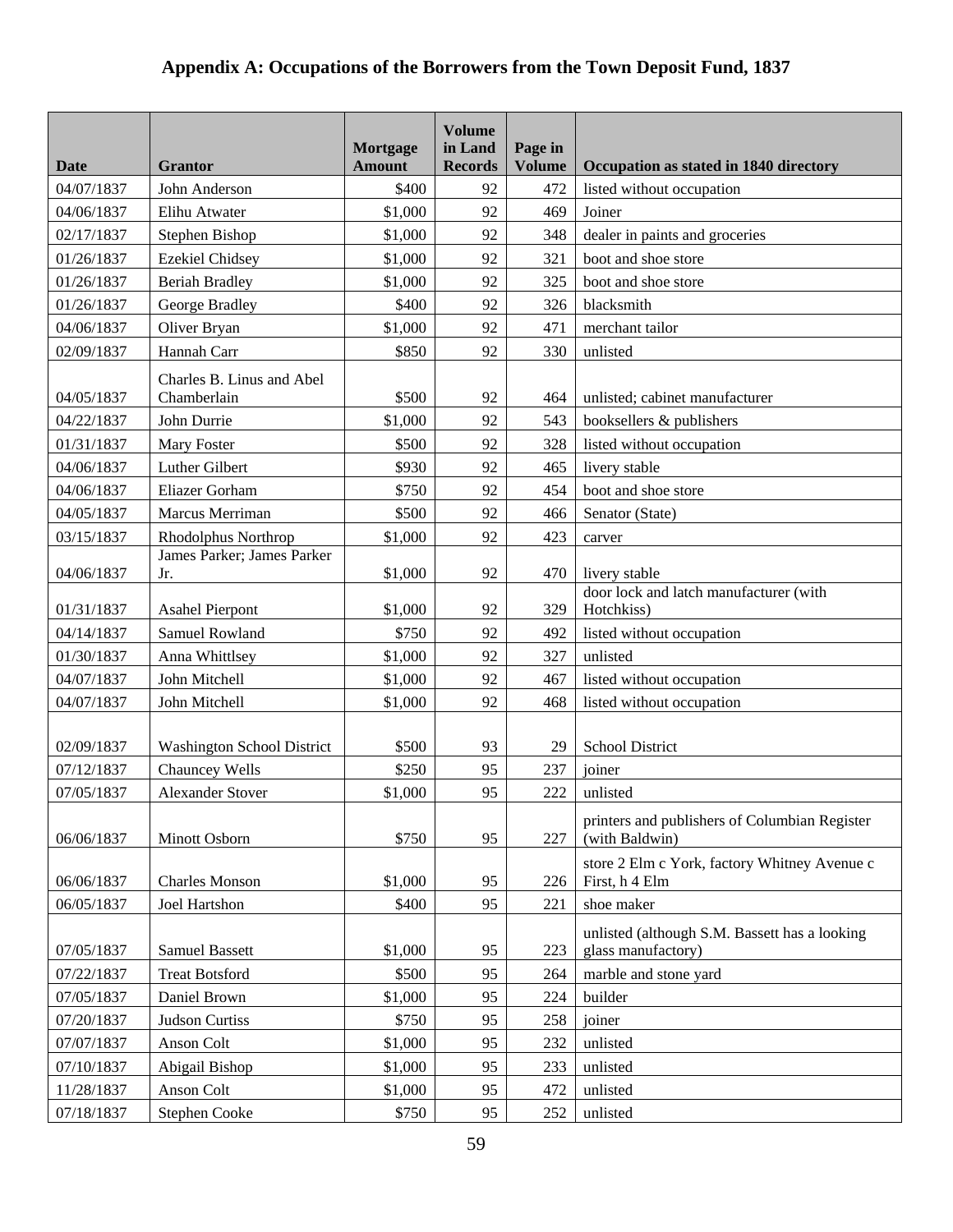To all People to whom these Presents shall tome :- GREETING. EO all people to wom tyese presences syan com. The City and County for the consideration of One Thousand Dollars received to say full satisfaction of the New Haven Savings Bank. a Corporation, located, and doing busineceived to may full satisfaction of the New Haven County, and State of Connecticut, do give, grant, bargain, sell, ness in the city of New Haven New Haven County, and State of Connecticut, do give, grant, bargain, sel,<br>and confirm unto the said New Haven Savings Bank, their successors, and assigns, a certain processor<br>in partiel of Sau City of New Haven, aforesaid, and bounded as Jollows, voy ?<br>Mortherly on Mater Street about Gifty (feet; Eastuly on Canic)<br>on lawer belonging to the Theirs of William Seffingwell Clehn:<br>Sanfords, subject to a right of way city side there To have and to hold the above granted and bargained premises, with the appurtenances thereof, unio **E0 Have and 10 Hotel the showe granted and bargamed premises, which experiments the said.** New Haven Savings Bank, their successors, and assigns forever, to them and their own proper use and behoof. And also the said Ale do for mysel / my/heirs, executors, and administrators, covenant with the said New Haven Savings do for their successors, and assigns, that at and until the ensealing of these presents and the same that is the same section of the premises, as a good indefeasible estate in fee-simple, and have good right to bargain and the same in manner and form as is above written, and that the same is free of all incumbrances whatsoever. and furthermore, the said Aly and the content of do by these presents, bind my self and my heirs forever to warrant and defend the above granted and bargained premises to the said New Haven Savings Bank, their successors, and assigns, against all claims and demands whatsoever.<br>In witness whereof I have hereunto set my hand and seal this 15 day of Colotier A. D. 1845 D. 1847<br>**The condition of the ibobe deed is suth, that whereas** the said Alyander O. Cobert hath borrowed of the said New Haven Savings Bank, the sum of One Thousand Qollars hath borrowed of the said New Haven Savings Bank, the sum of One Thousands and delivered to said Savings<br>Bank, his promissory note, dated Oglober 20. 1827, 1827<br>promise to pay to said New Haven<br>Savings Bank, On demeured fo or answer and the sum of One of the same of the said New Haven<br>for value received, the sum of One Meridian shows the of the Saven<br>for value received, the sum of One Meridian shows the of the of the strain at the office of said Savings<br>Now runshing and the interest payable Learn curricully<br>Now runshing is and prominently paid, according to its leaver and effect, then this deed shall be void; but otherwise shall remain in full force and effect. Signed, Sealed, and Delivered. Also O'Coburn (20) in presen ce of Sam Sooke 61 M Davie New Haren, October 15th 9.1. 1847 New Haven County, es. Personally appeared Hey and W. C. Coburn the signer and sealer of the foregoing instrument, and acknowledged the same to be  $\overrightarrow{he}$ free act and deed, before me,<br>Received for Record Célober 15<sup>th</sup> 1847, at 44. 35m, All t.<br>and Recorded by<br>Alfect Cerry Town Clerk. free act and deed, before me, 전쟁이

An example of a later mortgage deed recorded on a form specially printed for the New Haven Savings Bank.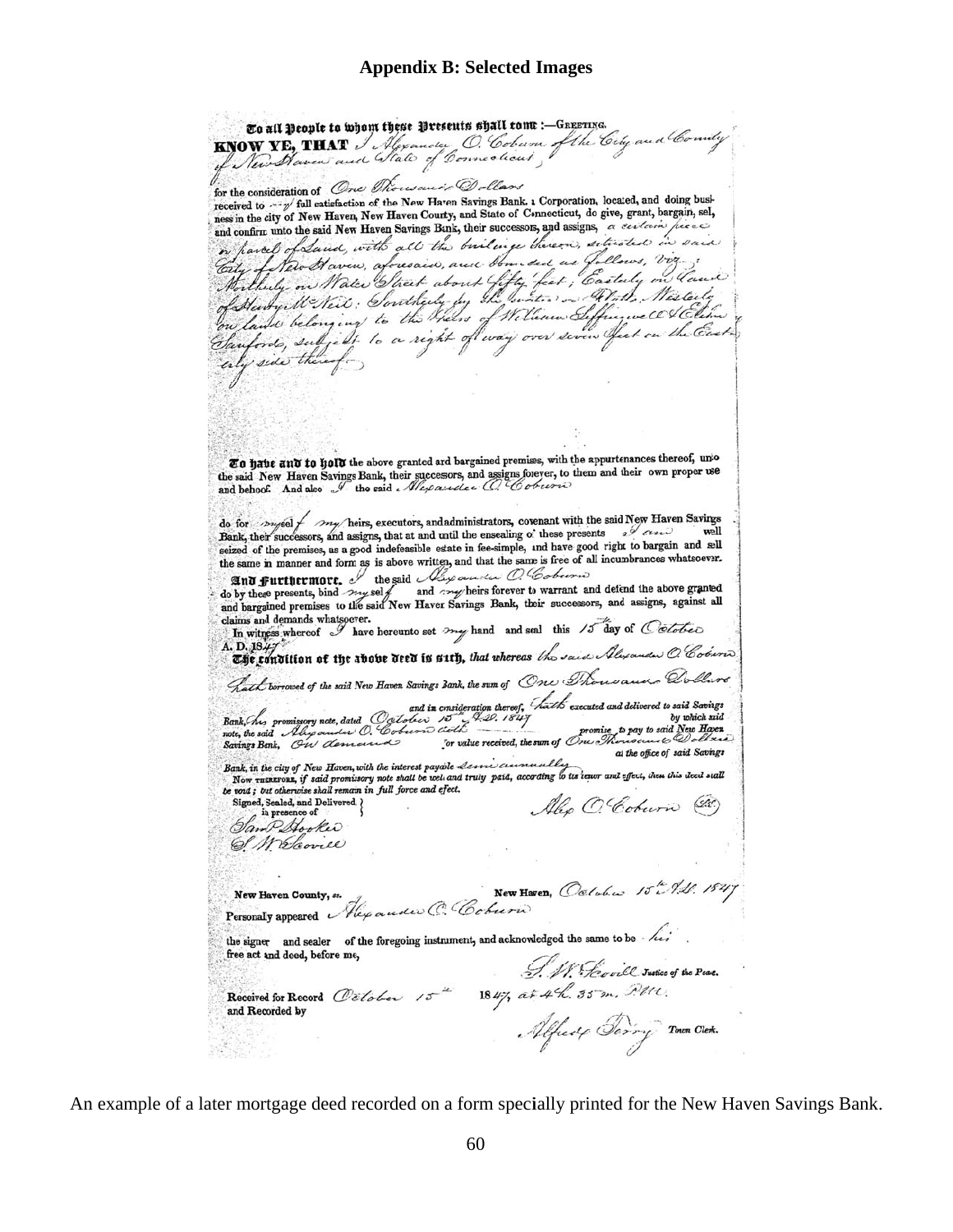

# THIE SAVING BANK

#### Of New-Haven.

 $-$ 

#### "A PENNY SAVED IS TWO FENCE CLEAR." DR. FRANELIN.

mmmmmmm

#### BY-LAWS.

ARTICLE 1. The Saving Bank of New-Haven shall be open twice a month, on the first and third Mondays thereof, from ten o'clock till noon.

ARTICLE II. Deposits of one dollar or any larger sum shall loc received. The lowest sum which shall be put on interest, shall be five dollars; and no fractional part of a dollar shall be received or be entitled to interest.

j

ARTICLE III. On the first days of January and of July in each year, there shall be declared a dividend of two and a half per cent, or five per cent per annum on all sums of five dollars and upwards, which shall have been deposited for the space of six months next preceding, and a proportional rate of interest on<br>sums which shall have been deposited for a less period, allowing no interest for the fractions of a month.

ARTICLE IV. No interest shall be paid on any sums with-<br>drawn, for the time which may have elapsed since the last dividend.

ARTICLE V. Dividends not called for within three months, shall be added to the principal, and bear interest from the declaration of said dividends.

ARTICLE VI. Whenever any person shall receive his principal or interest, he shall produce the original book or voucher given him, that the payments may be entered therein.

The cover of a passbook for the ill-fated Savings Bank of New Haven.